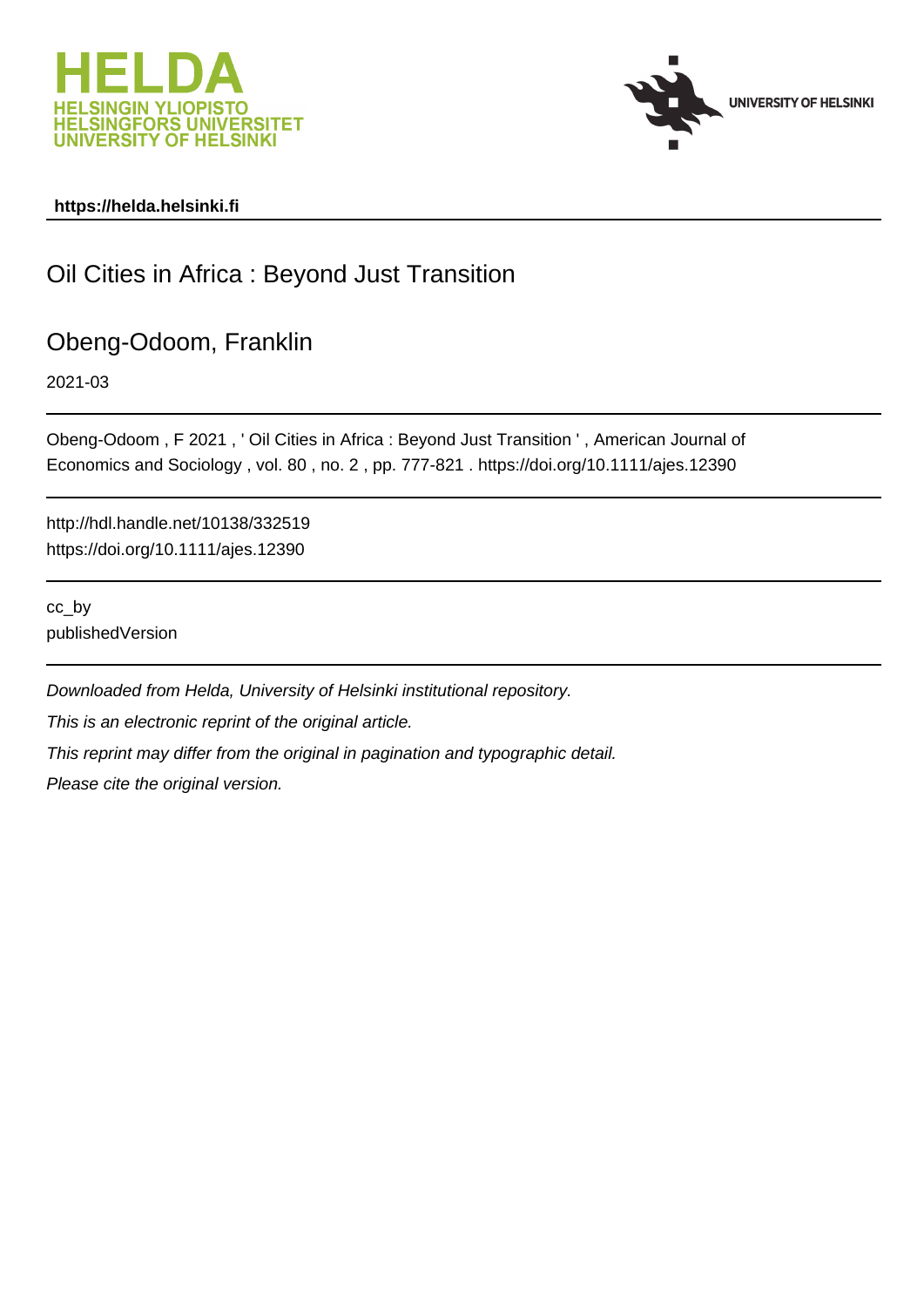# Oil Cities in Africa: Beyond Just Transition

*By* Franklin Obeng-Odoom\*

Abstract. Nations and NGOs are promoting the idea of a transition from a petroleum-based civilization to one fueled by renewable energy. But there are many questions about how to proceed. The solution usually proposed is to develop "clean energy" as the underlying basis of a transition. Analysts tend to be concerned with climate change and land use change, with a focus on technical developments. Socioecological issues receive scant attention, especially if they relate to oil cities. This article starts from the perspective that progress in saving the planet from destruction can only be achieved by taking seriously past and present injustices and taking measures to rectify them. I use the situation in Port Harcourt, Nigeria to illustrate this proposition. I focus on three interrelated concepts: rent theft, social costs, and just transition. The central problem is rent theft because it is at the root of the "crime of poverty" and the social costs of plundering the land for energy sources. Until they address *problems arising from historical injustice*, campaigns for a just transition that promote clean energy in a bioeconomy will merely reproduce the central problem. Thus, reparations and land equity must be an integral part of any solution.

#### The Fossil Fuel Question

Oil cities and coal towns around the world have an ambiguous reputation. As centers of production of the fuels that have been the engine of economic development, they are viewed as being necessary. But as focal points of the desire to create a "clean and green" world, they are considered an affront to ecological morality. Overcoming their history as sources of blight and transforming them into centers of healthy

\*Associate professor of sustainability science, Global Development Studies and Helsinki Institute of Sustainability Science, University of Helsinki, Finland. Ph.D. (political economy), University of Sydney, Australia. Recent books: *Property, Institutions, and Social Stratification in Africa* (Cambridge University Press 2020) and *The Commons in an Age of Uncertainty* (University of Toronto Press 2021). Recipient of the Kapp Prize for research in ecological political economy. Email: [franklin.obeng-odoom@helsinki.fi](mailto:franklin.obeng-­odoom@helsinki.fi)

American Journal of Economics and Sociology, Vol. 80, No. 2 (March, 2021).

DOI: 10.1111/ajes.12390

<sup>© 2021</sup> The Authors. The *American Journal of Economics and Sociology* published by Wiley Periodicals LLC on behalf of American Journal of Economics and Sociology, Inc.

This is an open access article under the terms of the [Creative Commons Attribution](http://creativecommons.org/licenses/by/4.0/) License, which permits use, distribution, and reproduction in any medium, provided the original work is properly cited.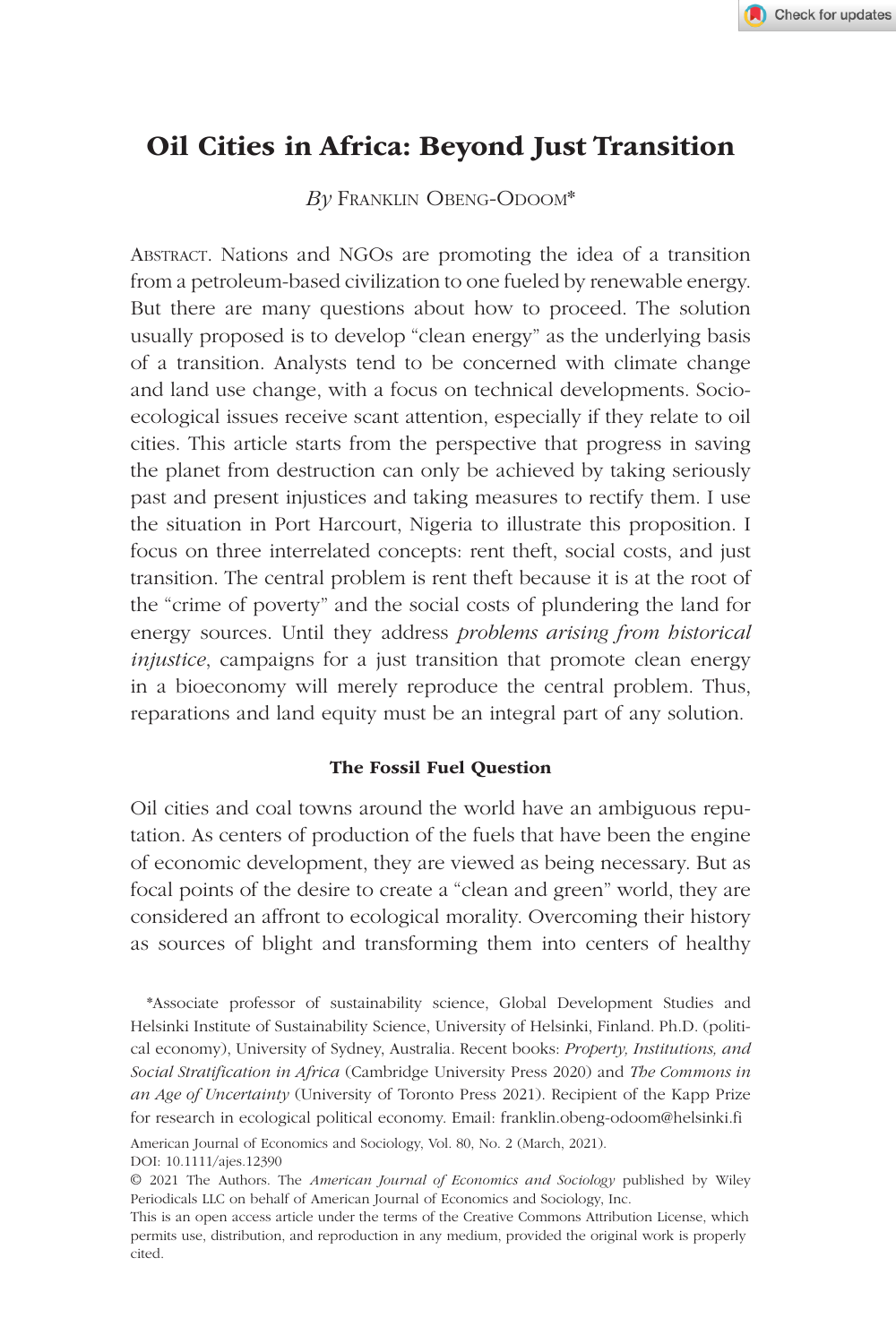# 778 *The American Journal of Economics and Sociology*

production is now the objective. The need for ecological transformation of cities, towns, and regions seems to be intuitive (Watts and Kashi 2011; Economist 2020b). Some have formulated the task in terms of simply wishing away an enormous problem by "making oil cities history." A deeper analysis is required. Systematic and detailed research shows that the nature of such cities, the form of transition, and the ramifications of the proposed transition need to be revisited because they do not reflect an understanding of the history of those cities (Pratt et al. 2014; Marais et al. 2021).

Three questions arise about the political economy of an equitable transition. First, how can urban economists theorize the relationship between fossil fuels and the economy by focusing on cities? Second, in what ways does the oil industry shape urban outcomes? Third, what other alternatives could be developed beyond the existing simplistic focus on making oil cities history?

The attempts to address such questions have been numerous. The resource curse literature in its various forms is voluminous, as many analysts have noted (Obi 2009; Obeng-Odoom 2014, 2018; Andrews and Siakwah 2021). Marxian alternatives have also been put forward (Nwoke 1984a, 1984b, 1986; Fine and Rustomjee 1996). However, these frameworks do not systematically consider urban land in time and space (Obeng-Odoom 2010a, 2014).

This neglect reflects Anne Haila's (2016) wider critique that neither orthodox nor critical urban scholarship pays systematic attention to the land question. Georgist political economists make a similar argument about the literature on sustainability (Gaffney 2016; Obeng-Odoom 2021). In that vein, Haila created and taught a course at the University of Helsinki on "The Land Question and Sustainable Urban Development."

Past efforts to develop a theoretical understanding of the role of land in achieving sustainable cities can be extended in three ways (Obeng-Odoom 2021). First, work has already begun on developing a holistic theory that makes land central to nature, not separate from it, such that ecologically detached "social relations" in space are reconstructed as "socio-ecological relations and processes" (Haila 2011, 2016: xxi). The second step involves moving beyond the tendency to view land and sustainability as multidimensional. We should consider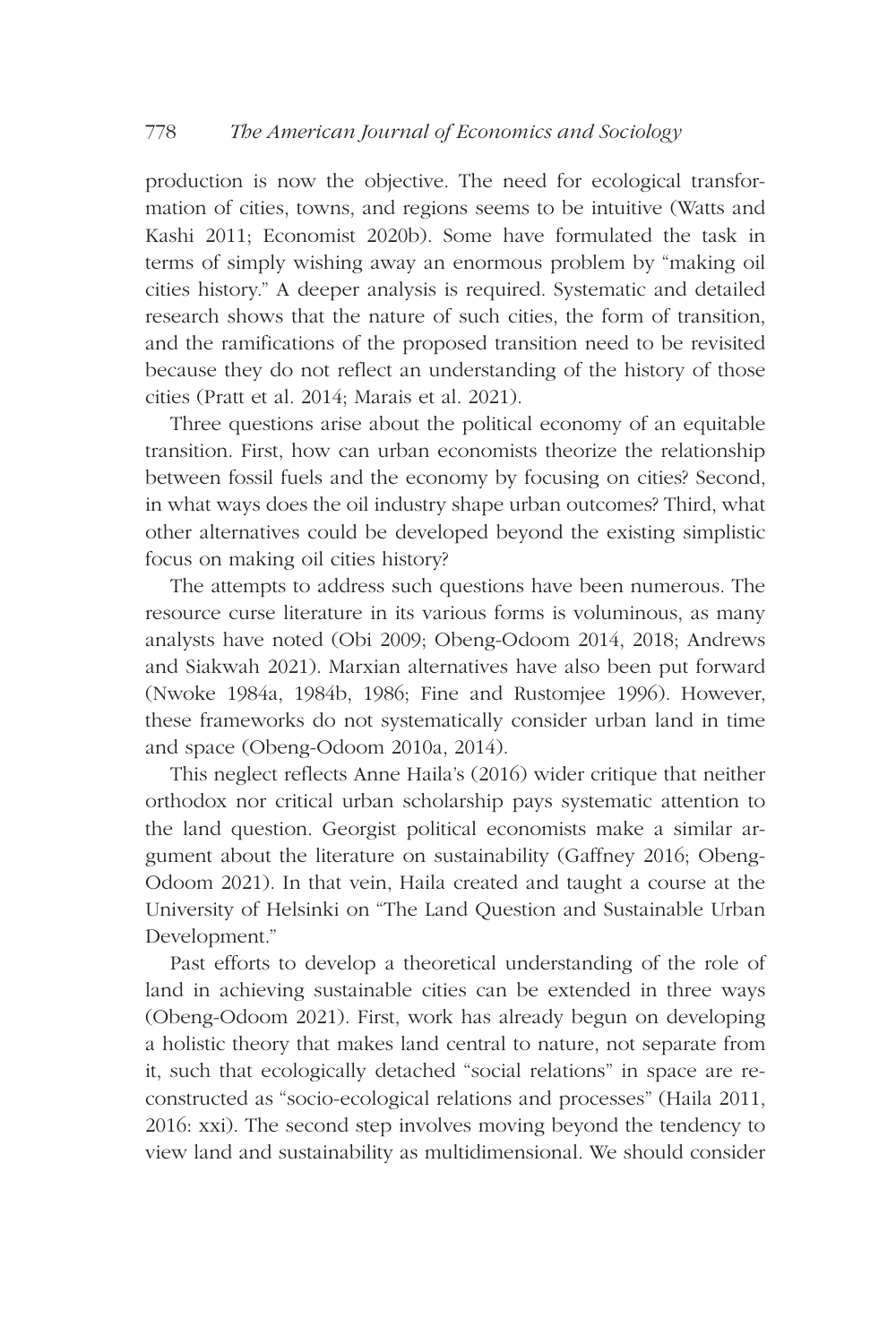sustainability as intersectional at least and indivisible at best. Above all, we should ground the analysis of land and sustainability on the concept of rent theft. Third, researching oil cities in this way could help to understand the braided links between the body, motion, and value of oil energy (Mirowski 1989: 99–138; Schobert 2014: 8–9). That will help us understand not just space, but also time because fossil fuel is linked to urban transport. Studying location and time in relation to the way cities are shaped by fossil fuels is one way of reconstructing urban economics (Obeng-Odoom 2014, 2016).

This article draws on the interrelated concepts of rent theft, social costs, and the just distribution and use of land. It also uses data from oil cities in Africa, notably Port Harcourt in Nigeria. Those sources are the basis of my argument that rent theft is the central cause of urban inequalities, social stratification, and social costs from oil extraction. Without addressing the land question, just-transition campaigns that promote land use change in the form of bioeconomy, circular economy, renewables, and clean energy will merely reproduce the central problem.

The rest of this article is divided into five sections. The section on "rent theft" shows how the private appropriation of socially created rents generates concentrated growth, with persistent inequalities, social stratification, and socio-ecological crises. The section on "slaves, coal, and oil in the city" provides the historical context for rent theft in Port Harcourt, Nigeria. The section entitled "the crime of poverty" shows the paradoxical coexistence of prosperity and privation, driven by specific property relations. The treatment of "social costs" discusses the ecocide of rent theft. Finally, in a section on just transition and land equity, I look at the story of Port Harcourt as a way to understand concretely how the transition to a post-oil economy might occur and how it might affect an urban economy.

#### Rent Theft

As a concept in political economy, rent theft is distinct from the public choice concept of rent-seeking, which refers to the misuse of a political system to gain advantage for a select number of people by changing relative prices, such as pre- and post-tariff prices (Krueger 1974;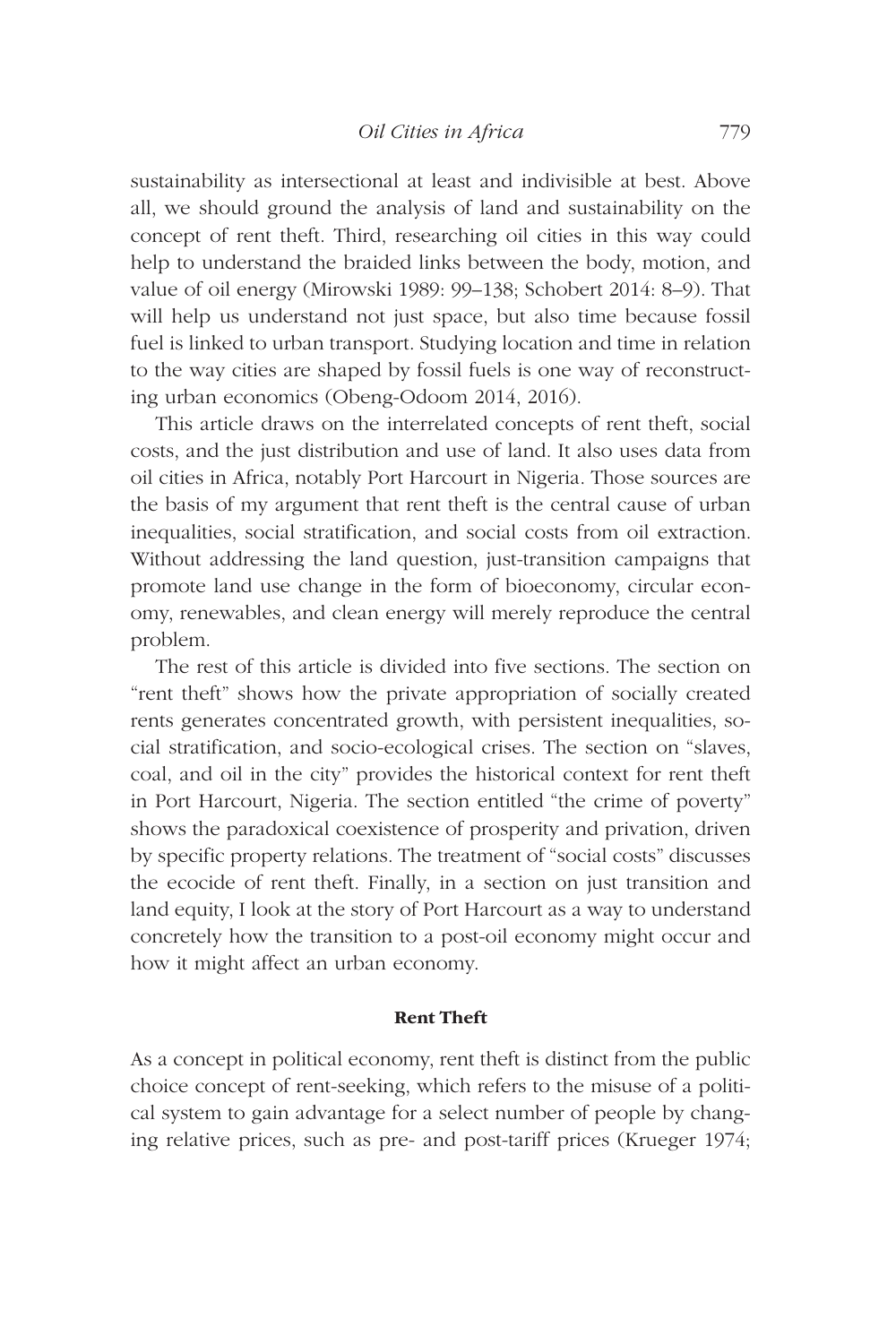Haila 2016: 121–123). By contrast, rent theft is related to the private appropriation of socially created land rent (Obeng-Odoom 2021: 204– 205). Rent always amounts to some form of unearned income, but the rent created by government regulations, as discussed in the public choice literature, is an order of magnitude smaller than the rent created by nature and by social interaction in the form of land values and the value of oil in situ. Analyzing rent theft requires an exposition of the historical context of the oil industry. As suggested by Cyrus Bina (1992), such an analysis can neither be handled within the neoclassical nor the Ricardian traditions. The Marxian alternative has, to date, been the dominant approach to addressing the relationship of rent to the fossil fuel economy (Nwoke 1984a, 1984b, 1986; Bina 1992; Fine 2019). Marxist analysis is also inadequate because it does not develop rent theft as a specific category.

Georgist land economics offers a more promising pathway, even if "rent theft" per se is not developed within George's work. Theorizing rent theft must be based on an analysis of how urban landownership has been transformed in space and time, taking into account the wider context under which such relations have changed. The exposition of the ongoing effects of the transformation of property relations must be central to these analyses. In Nigeria, Akinlawon Mabogunje (2013: 621–652), the country's most prominent urban scholar, has provided an overview of the landownership structure that can be used to analyze landed-property relations in Port Harcourt. Landownership in Port Harcourt is vested in the governor of Rivers State. Under this grand landlord are many "smaller" private landlords and customary users of land. As a grand landlord, the governor has historically granted transnational oil corporations the authority to lead the process of development, often to the detriment of residents who claim a customary interest in land. A 1991 Supreme Court ruling affirmed the long-term right of people to the land in their village or region (Mabogunje 2013: 637–638). However, according to the Land Use Act of 1978, the governor, often a representative of the federal government, has to approve the use of land. The governor can also exercise the power of compulsory acquisition. Thus, while the rights of ordinary people to land are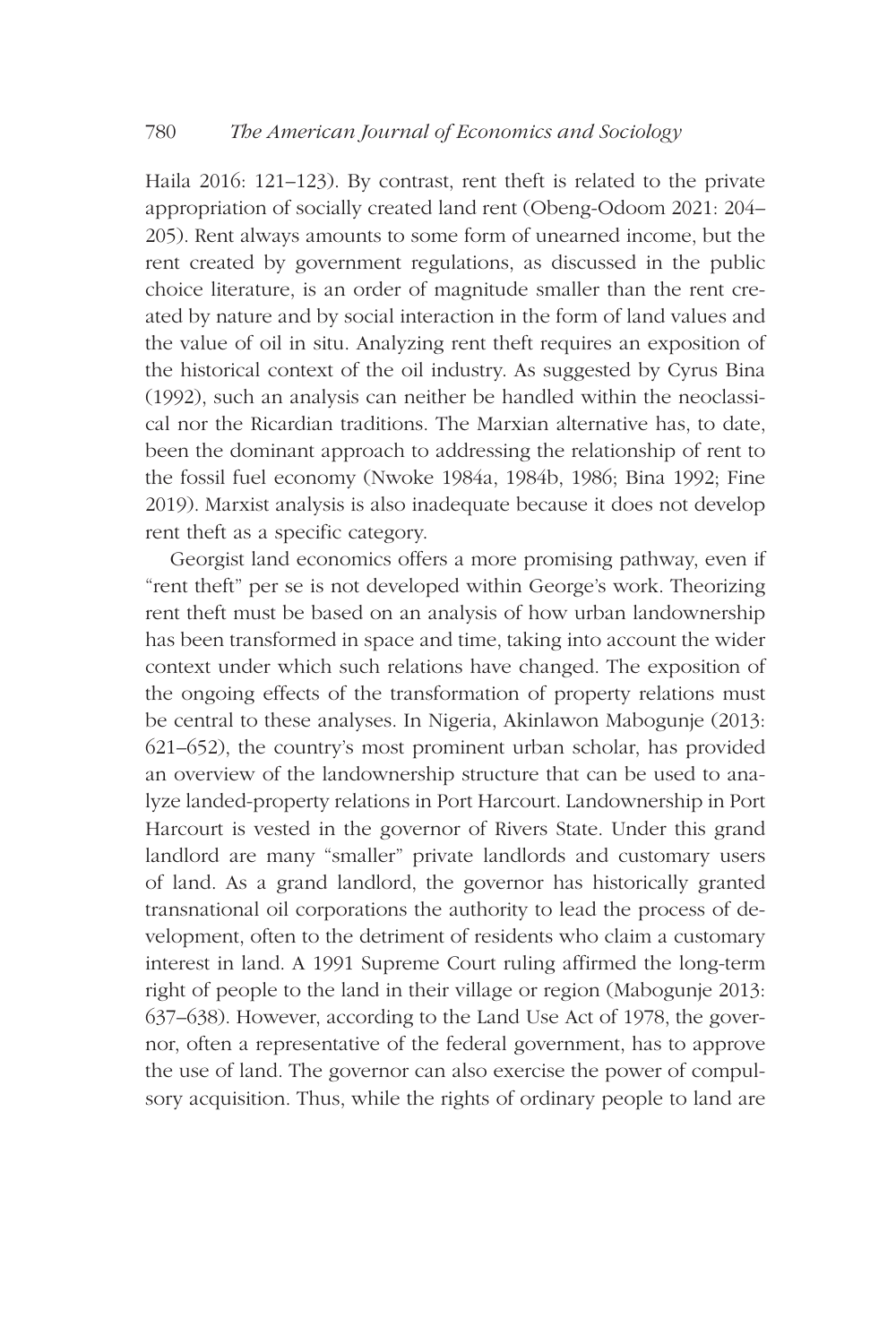guaranteed in principle, in practice a powerful state, strongly aligned with oil interests, controls the use of land for oil-led development.

This land use ownership structure reflects a longstanding colonial logic. An all-knowing colonial state was responsible for development. Lower-level chiefs could participate in the system by concentrating on their local areas, but if there were conflicts, the final decision rested with the colonial state. Prior to British colonialism, the Nigerian land tenure system was customary. Living off the land, Nigerians did not seek to extract rent nor reinvest the surplus of their production. When there was sufficient production, those who worked the land relied on how much they had produced. When they had excess, they rested.

In the current system, however, federal leaders extract rents from subnational oil cities, only to return a modicum to where the resources were generated. Federal leaders can punish perceived insubordination by cities, towns, or regions with systematic underinvestment (Archibong 2018). State governments are both complicit and victims: complicit because they also are rent-extracting, but victims because they, too, are subject to federal power. The governor, the head of the state system, is complicit by being entrusted with landownership in the state. On a larger scale, the Nigerian federal state is a victim. Its power is curtailed by transnational corporations (TNCs) and by British, U.S., and other Western interests. So, rents that arise from nature and society in Port Harcourt have typically accrued to landlords at one scale or another.

The longer this system persists the more entrenched it becomes. Processes of "circular and cumulative causation" help to explain this outcome (Myrdal 1944). So do the economic concepts of increasing returns to scale and economic stickiness (Archibong 2018). As rents have increased, TNCs have become more powerful, and they have extracted more rents. Similarly, the stronger federal powers become, the more rent they can extract. Even if they invest some capital back into oil cities, they still extract even more rents. There is progress, but it produces and persists alongside poverty.

Henry George (1885) described these contradictions some time ago as the "crime of poverty," a process by which the private appropriation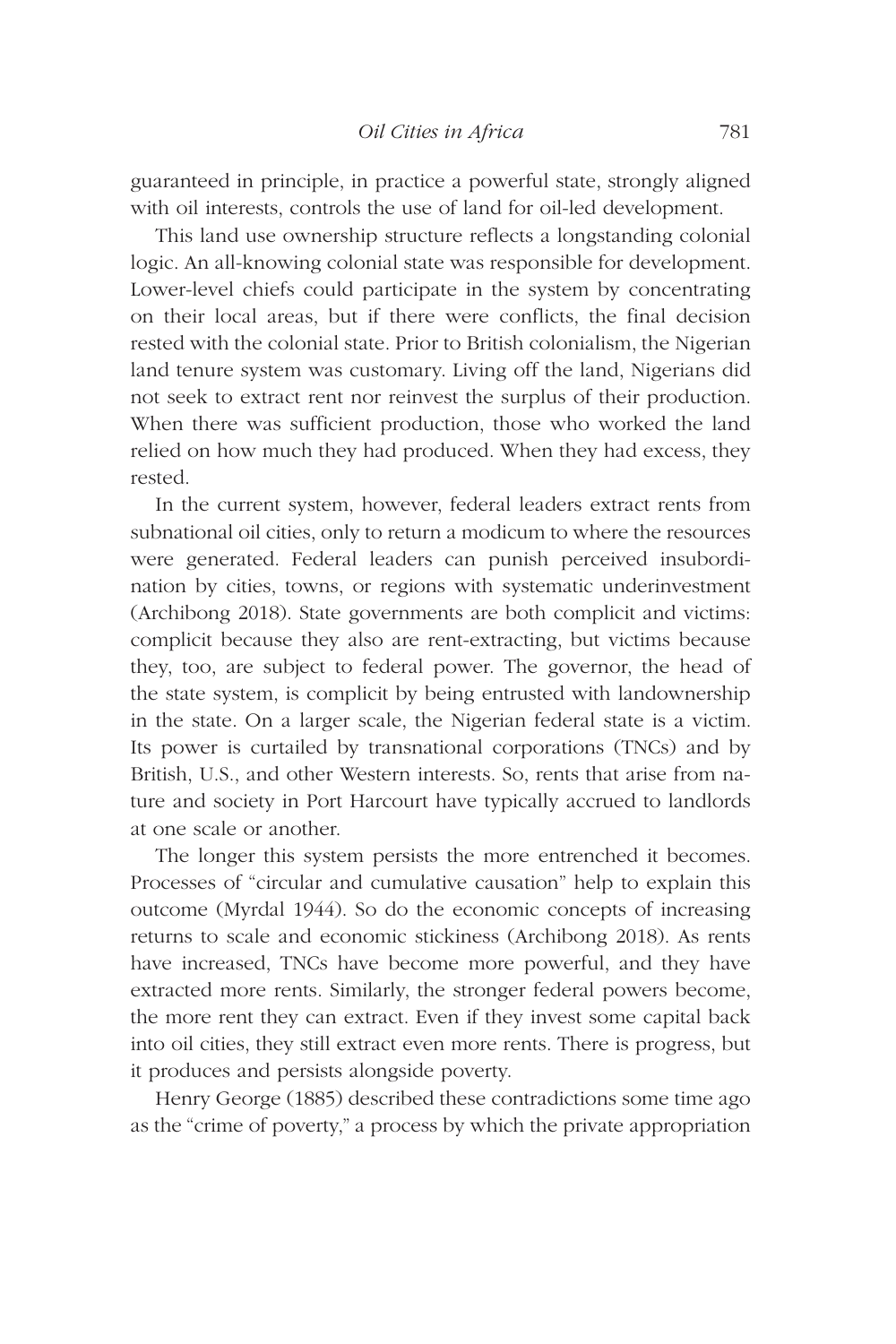of rent enslaves the poor to landlords. The wages of laborers are hostage to the wishes of landlords because the exaction of land rent takes away the surpluses that workers might otherwise accumulate and invest to gain economic independence. Incentives for hard work can be killed in this process, too. War, hunger, disease, and crime all stem from the control of land. The power of landlords to extract rent makes them masters, and the workers remain at the level of slaves.

#### Slaves, Coal, and Oil in the City

Arguably, Port Harcourt in Nigeria is the epicenter of the process that Henry George ([1879] 1935) observed, by which economic advance ("progress") raises the potential for rent extraction that oppresses workers ("poverty"). The city stands out in both grandeur and glamour, but it was built on years of slavery that substantially helped British industrial development and commercial interests (Northrup 1978, 2007; Afigbo 2006; Izeogu 2018). British actions and inactions enabled slavery to continue for at least 100 years after the "official" end of slavery. After the slave trade drained the Niger Delta of its strong labor force (the people removed) and of the rich, uncompensated labor of the workers who remained, Britain led a new "legitimate trade" regime in which British interest was paramount.

Britain systematically undermined self-sustaining subsistence agriculture in favor of indigenous cultivation of cash crops such as palm, which helped Britain's industrial development because palm oil was needed to produce the detergent that was needed for cleaning grease (Northrup 1978, 2007; Afigbo 2006; Izeogu 2018). Coal, discovered in the Niger Delta area in 1906, was also exported to Britain to satisfy British industrial needs, but Britain's reliance on coal later declined.<sup>1</sup> From 1925 to 1944, port facilities and general commerce became the key economic function of Port Harcourt, although the port continued to support the coal industry. Like earlier trade regimes, the new trade system disproportionately benefited Britain:

Colonial administrations could finance themselves adequately, mainly by taxing international trade. Levies on imports and exports were the main single source of colonial government revenue. (Moore et al. 2018: 21)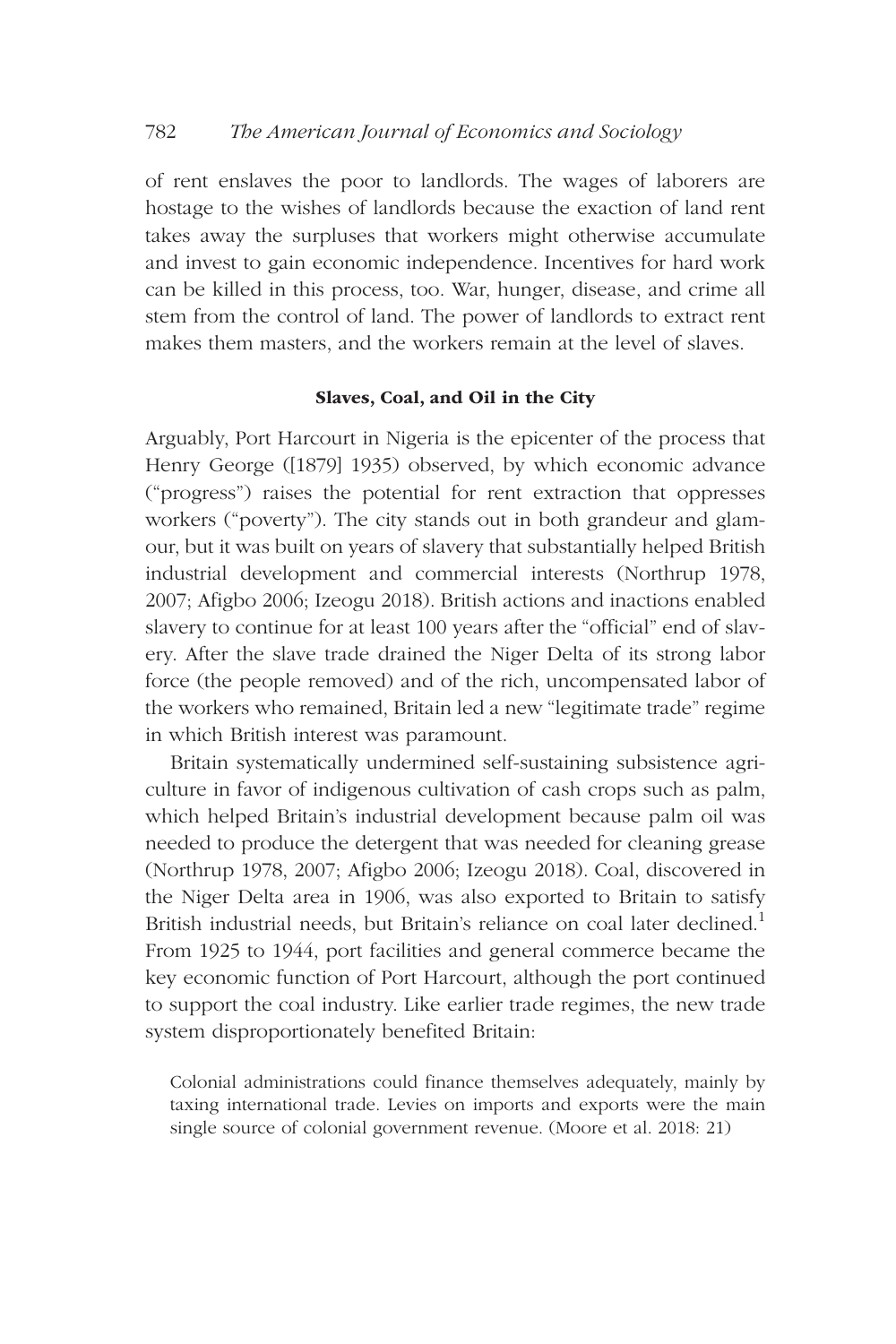Of course, the transformation of the city also generated internal growth and change. Agglomeration economies played a critical role in this internal restructuring. For example, the Port Harcourt market, which was established in 1928, offered the advantages of information and trade (Izeogu and Salau 1985). Transportation economies also played a significant role in the economic development of the city. One example is the relationship between transportation and tin mining in the Jos Plateau:

Before the railway got to the Jos Plateau, the journey from the tin mines to the coast took 35 days and cost £29.10s a ton. With a connection to the coast at Port Harcourt in 1927, not only was the journey reduced to less than 35 hours, but the cost came down to £8 per ton, while exports rose from 10,926 tons in 1927 to 13,069 in 1928. (Mabogunje 1965: 420)

The volume of cargo in Port Harcourt more than doubled between 1918 and 1923 (ignoring coal and railway materials). Imports rose 117 percent, and exports increased 214 percent (Olokoju 1996: 123, Table 4).

Not only did this transport of cargo reduce transaction costs in Nigeria and other countries, the volume of trade via the port also significantly supported the fossil fuel industry. The port carried 410,543 tons of coal between 1917 and 1920 (Olokoju 1996: 109). That is an example of how coal substantially helped to increase the economic base of the city, including during the Second World War from 1939 to 1945. During this time, many soldiers from Port Harcourt also fought in the war on the British side. Njoku (1981) shows that the Niger Delta, which accounted for some 75 percent of oil palm cultivation in Nigeria, provided a steady and substantial export of palm oil and palm kernel to Britain and other countries to make up for the shortfall of petroleum. By 1941, Nigerian "Win the War" funds had raised £12,000, and some 16,000 men had enlisted or been forced to enlist in the army to support the British war effort.

Neither the expected increases in farmer prices nor promises to ex-servicemen were systematically honored by Britain after the war. There was post-World War II urban and national rebuilding, and this was done through deliberate state intervention. For example,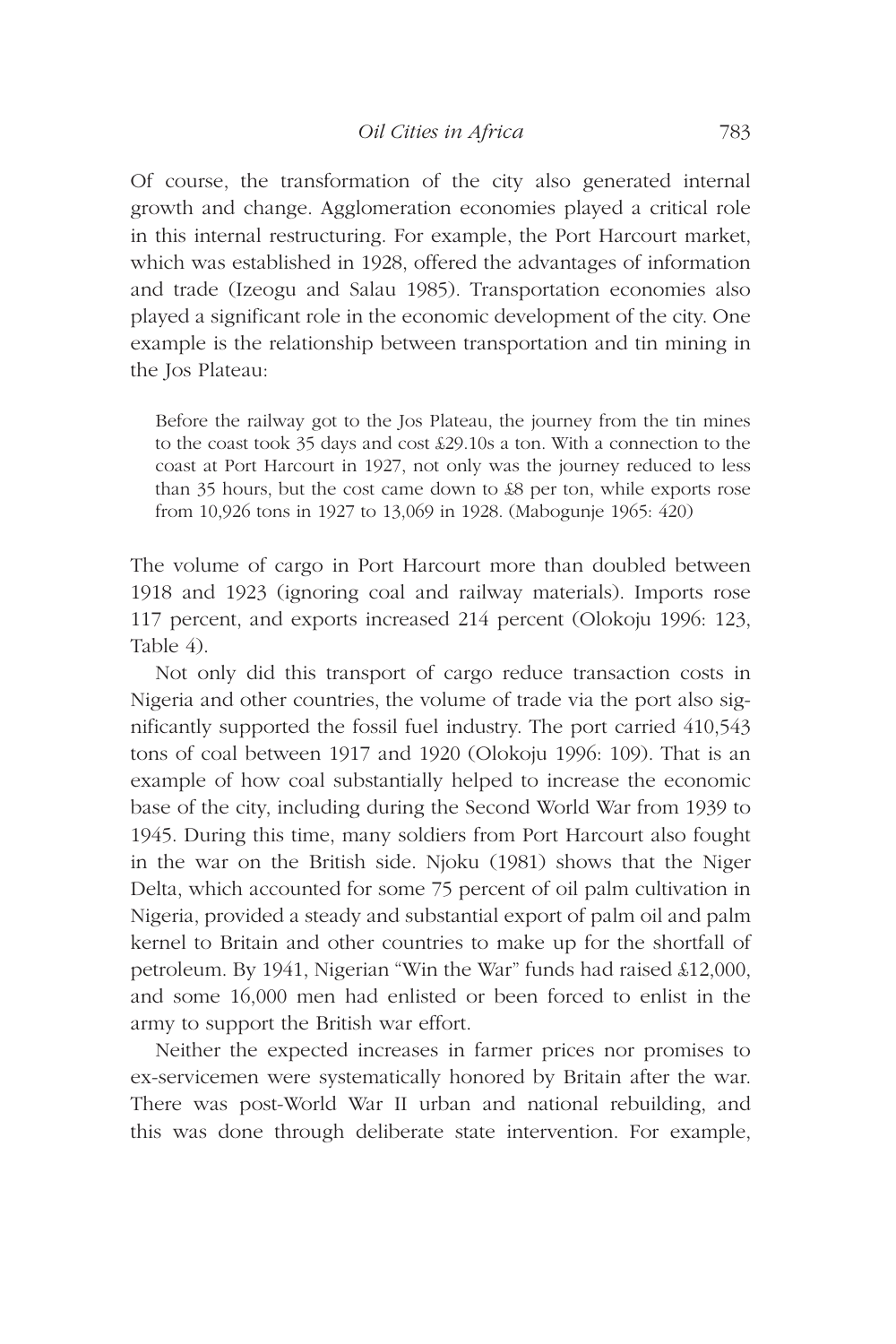infrastructure and various administrative facilities were concentrated in Port Harcourt (Jaja 2009: 118). However, like the road and rail networks constructed by the colonial government of Nigeria, "state intervention" in Port Harcourt facilitated the extraction of resources from the hinterland to be transported to Britain.

Historically, rents socially produced but privately appropriated by the British colonial state and British landlords from so-called crown lands in Port Harcourt were early features of colonial domination (Wolpe 1974: 107–108). In modern Port Harcourt, these issues have metastasized into a smorgasbord of concerns (Iwilade 2014).

All along, the British colonizers of Nigeria purported to be using a so-called indirect rule system. Theoretically, indirect rule consisted of allowing home rule under local customary authority, but in practice, the British administration used a tier of governance it had created itself and packed with its own officers to control the customary system for the purpose of colonial development. Thus, "indirect rule" was direct in terms of its palpable control through its supervisory power over the local system of self-governance. It was direct in three other respects. First, the British transformed the land tenure system. They did this by appointing chiefs where there had been none, by installing those who would support British interests, and by making customary land administration dependent on central government structures (Afigbo 1972; Berry 1992). Second, the British imposed a land tax with the aim of forcing Nigerians to work, even when they had produced enough to satisfy domestic needs. The land tax meant that people needed to work continuously to have extra money to pay the British land tax (Forstater 2005). Third, as argued by Rita Kiki Edozie (2017), indigenous capital was subordinated to foreign capital, as land, labor, capital, and the state in Nigeria were all restructured to support British interests.

Many African leaders consistently challenged this rule. The British colonists responded to this resistance by exiling such leaders, underinvesting in their regions, undermining their legitimate leadership, or simply assassinating these indigenous leaders (Afigbo 1972; Archibong 2018: 330). Resistance continued, nevertheless, but at very serious cost to the leaders and their cities and regions. Eventually, however, Nigeria obtained its political independence from Britain in 1960.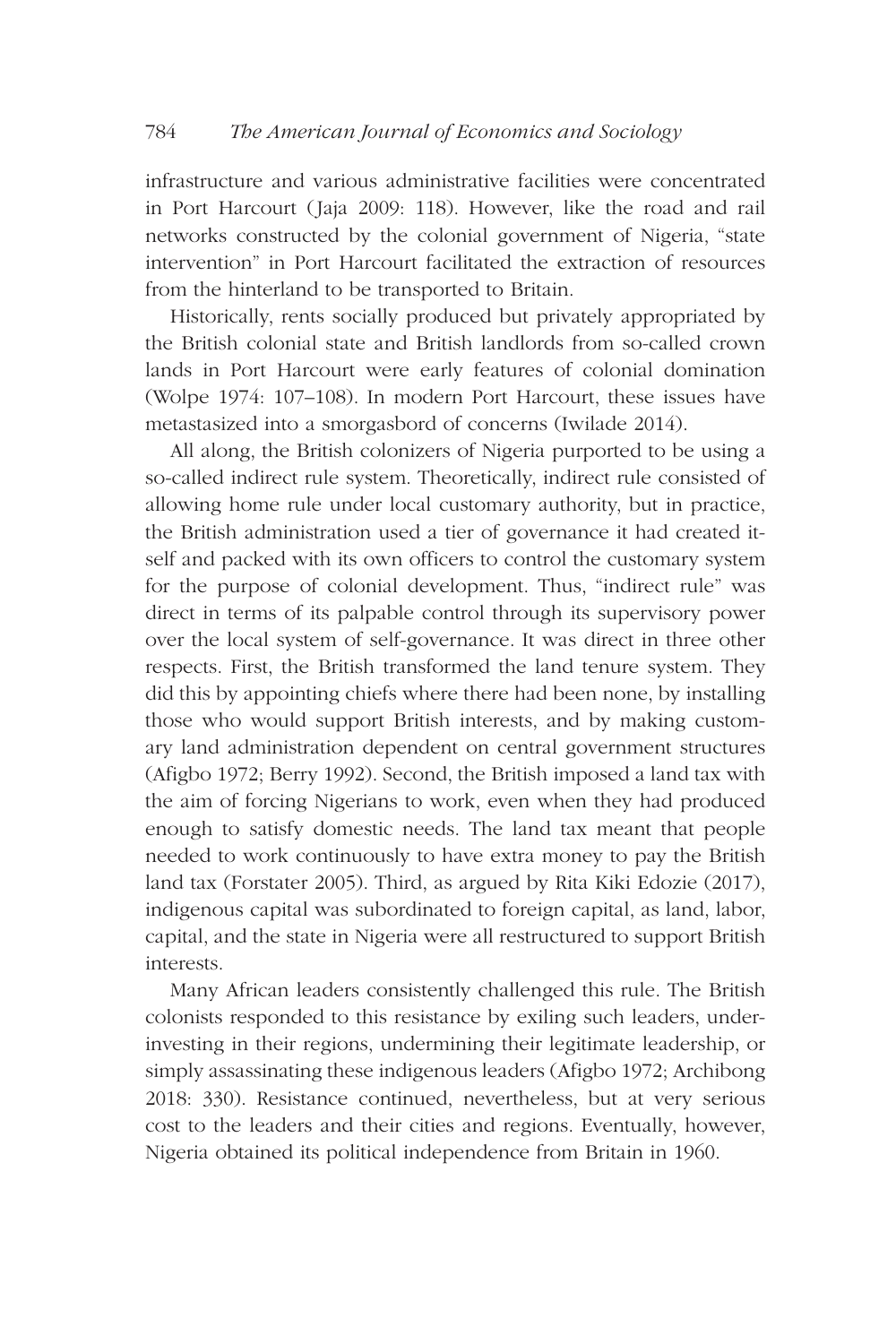The post-independence era was expected to be radically different. Yet, in post-colonial "Nigeria, these federal regimes took on the identity of the British colonial autocrats from about 1885 to 1960 in the first period, and military postcolonial autocrats from 1966 to 1999 in the second period" (Archibong 2018: 331). In essence, the administrators were Nigerian, but the system was largely British. The Nigerian state tottered as it grappled with this legacy of colonialism. Coups broke out in which several military leaders sought to address inherited and imposed contradictions.

During the 1967–1970 Nigerian Civil War, resistance to the violent neocolonialism of the Nigerian central government was framed as a "civil war" about secession related to the Biafra area. Many economic activities in Port Harcourt were moved away to other cities during this tumultuous period (Izeogu 2018: 116). The disproportionate control of oil resources by the Nigerian federal state and its imperial "partners" was a key part of the concerns of the secessionists, who felt that the people of the Niger Delta area had been historically marginalized in spite of the region's substantial contribution to the rest of the Nigerian federation (Obi 2009: 115). One concrete concern was the loss of the distribution principle by which various regions in Nigeria received revenues proportionate to what they contributed. This was suddenly replaced by a new principle of sharing resources based on the size of population and need. For the secessionists, this sudden switch in principle instantly disadvantaged ethnic minorities in the Niger Delta area who also bore the greatest brunt of social costs from oil, commercial agriculture, and years of slavery.

The secessionists lost the war. Analysis of U.S. policy in Africa at the time of the war shows that, while claiming neutrality, the United States provided humanitarian relief to civilians who were suffering in Biafra but supported the Nigerian federal government's position of centralizing authority (Cohen 2020: 81–89). France, on the other hand, provided some support to the Biafrans, arguably because of its longterm interest to have a weaker federated Nigeria (Cohen 2020: 88). France also wanted to obtain a sizeable share of oil for itself through its national oil company, Elf-ERAP. As noted on the pages of *Présence Africaine*: "The prospect of monopolizing Biafra's oil wealth made France … the secessionist State's staunchest ally" (Feuser 1986: 120). In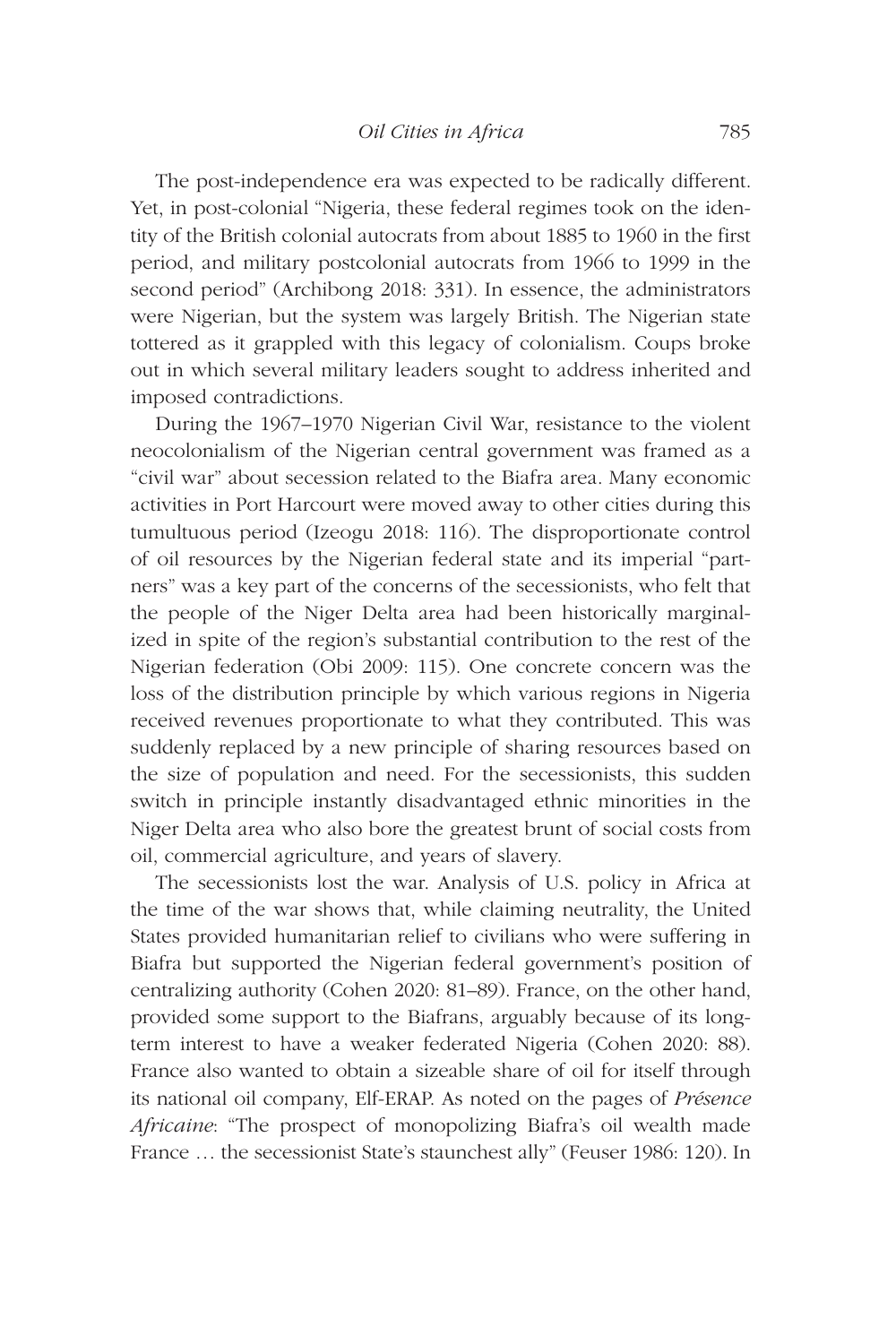this scramble for Nigeria, in which France dreamed of making the Gulf of Guinea a French oil lake, Britain took the side of a united Nigeria to continue as the overall beneficiary of the Nigerian oil industry, in which Shell BP played a controlling role, to avoid having to pay any taxes to a new Biafran government. In addition, Britain supported the Nigerian centralized system in order to prevent British companies from having to pay more royalties, which was a key demand of the Biafran leaders (Obi 2009: 115). The war, then, was not "civil." Rather, it was a conflict not just about resources but also about the way land had been misused to entrench social stratification and persistent inequality.

By the end of the war in 1970, oil had become even more important. Much of this change in the power of oil could be linked to the rising price of oil and the growing dependence of the world on it (NNPC 2020). With popular and official discontent over the inability of the private sector to drive national economic change, and with growing satisfaction about the upswing of the oil market, the national managers of the Nigerian economy turned the oil industry into an instrument of state-led reconstruction, transformation, and independent development, particularly between 1975 and 1980 (Adésínà 2012: 293). The headquarters of Shell-BP, the largest oil producer in Nigeria, was located in Port Harcourt. The city and its environs became both the source and the base for Nigeria's petrochemical industry (Izeogu and Salau 1985). With Port Harcourt becoming the key point of the import and export of oil and petroleum products (Izeogu and Salau 1985), its port was also transformed into a specialized revolving door for oil and petroleum trade (Jaja 2009). Systematic evidence compiled by Adésínà (2012: 294-306) shows that, during this time, the Port Harcourt economy diversified: the share of agriculture in the GDP fell from 31.2 percent to 19.9 percent, while the manufacturing share increased from 3.3 percent to 8.1 percent. GNI per capita surged from around US\$300 to US\$600, too. Almost all industries in Port Harcourt were flourishing around this time, particularly textiles, cloth, and leather, fabricated metal products, repair services, and chemical products (including petroleum) (Izeogu and Salau 1985: Table 1).

Not only was there prosperity in Port Harcourt, the city became the center of the economic boom in Nigeria, reflecting a deliberate policy to use the city as a driver of growth and change. Consider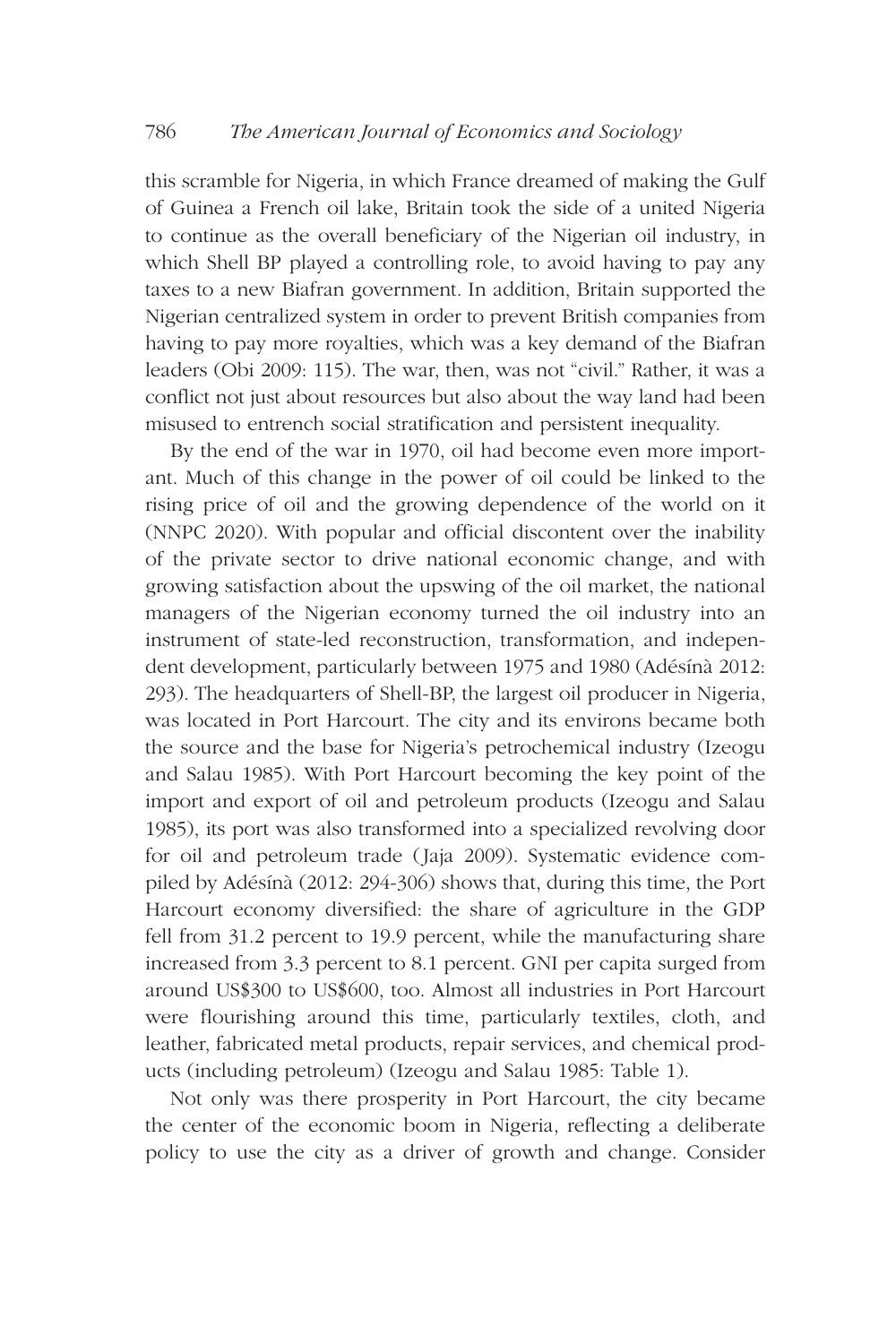manufacturing. After independence, Nigeria implemented policies in support of import-substitution industrialization (ISI), leading to the development of a strong manufacturing base. At one point in the 1980s, 8 out of 10 manufacturing industries in Rivers State could be found in Port Harcourt (Izeogu 1989: 61). Among these manufacturing industries were local oil refineries in Port Harcourt, the first of which was built in 1965 (Ogunsola 1990; Jesuleye et al. 2007; Ekpo 2014). Car assembly industries were built soon thereafter.

Volkswagen of Nigeria and Peugeot Automobile Nigeria were the two first assembly plants. By the end of 1975, the agreement to establish four other plants had been signed (Agbo 2011: 10). The industry was quite successful. Throughout the 1970s, "the Nigerian automobile industry had the capacity to assemble 108,000 cars, 56,000 commercial vehicles and 6,000 trucks per annum" (Ugwueze et al. 2020: 116). The symbiotic relationship between refineries producing fuel for cars and the increase in the number of cars in Port Harcourt is quite intuitive, possibly laying the groundwork for the linkages needed for further urban economic transformation. The share of manufacturing in real GDP increased from 4.73 in 1961 to 7.66 in 1970 (Chete et al. 2016: 4). So, ISI and industrial policy generally seemed to be working as planned.

However, this policy orientation, while producing the needed change, was deemed still in need of improvement. Nigerian scholars point to how Britain kept its interests guaranteed by carefully supporting Nigerian successors who were pro-British and, hence, pliable for imperial manipulation (Mabogunje 2013: 655–656). British institutions of land law remained. Indeed, they were strengthened further by designing new institutions in Britain to offer "technical assistance" and "training" to the new post-independence elites. The Department of Land Economy at Cambridge University was one such institution. Not only did it train a new cadre of land economists committed to maintaining the status quo, the department also created local educational institutions that trained estate managers to maintain the status quo and to guarantee British oil interests in Nigeria. D. R. Denman, the face of this land economy movement, was so influential in Nigeria that he was made a chief himself (Denman 1993: 237–252). That action symbolized the continuing influence of Britain in Nigeria, even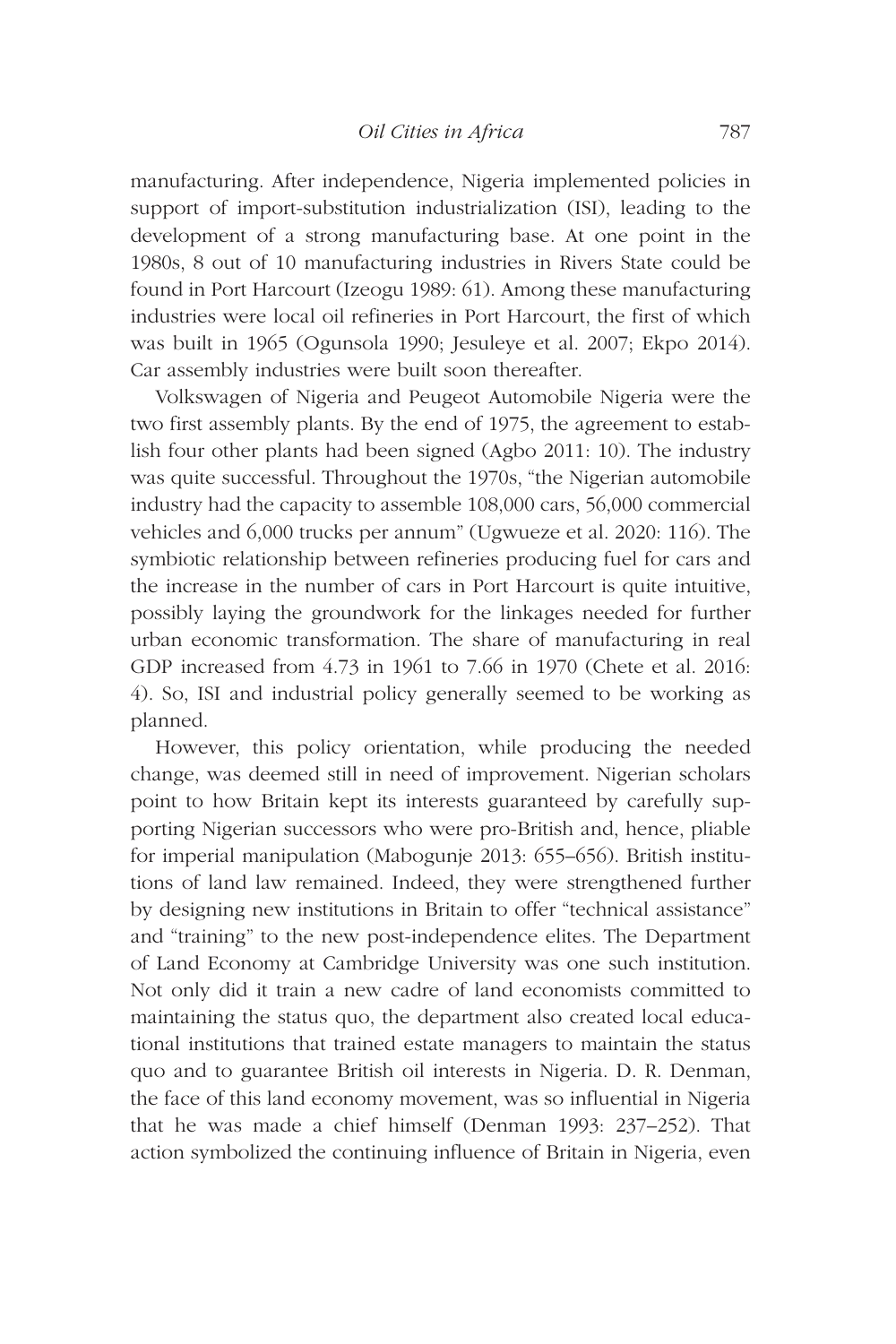as Britain implemented so-called indigenization policies. So, import substitution industrialization (ISI) was significantly scaled up in 1971, when Nigeria's indigenization policy was passed, followed by a much stronger 1977 decree on indigenization. Both policies on indigenization led to the "Nigerianization" of the key sectors in the Nigerian economy (Edozie 2017: 61–62). So, Nigerians themselves increasingly began to occupy key leadership positions and participated in ongoing developmentalism—active state involvement to ensure economic growth and social development (Mabogunje 1980: 5).

The Land Use Act of 1978 was passed during this time. By entrusting land to appointed governors, the aim was to ensure a singleminded drive toward developmentalism (Agbosu 1988; Mabogunje 2013: 661). The Nigerian state used mineral rents to fund a strong social policy, as expected. Adésínà (2012: 294–306) shows that public education and healthcare flourished. Universal primary education was developed. Gross secondary school enrollment increased more than six times. The payment of university tuition fees was abolished. The quality of education also improved, as more teacher training colleges became a feature of professional teacher education. Healthcare provision expanded: not only did the per capita number of hospital beds increase, infant and under-five mortality rates declined. As the physical infrastructure greatly expanded, not only did the economy grow for a few, but also for the many. While there were policy mistakes, such as excessive control of public universities, overall both the economic and social well-being of Nigerians was greatly enhanced by oil-funded economic and social policy. This use of land and land rent by the federal state for social transformation, in essence, is what Anne Haila (2016), in another context, described as a "property state."

Yet criticisms of this model were pervasive and persistent. When these criticisms were not about a lack of economic growth, they centered on cynicism about whether the state could continue to be a driver of development, or how oil was fueling conflicts (Obi 2009). In general, state-led developmentalism had other problems (Chinwe 2014; Obeng-Odoom 2019, 2020b, 2021). They included an overcommitment to growth, insensitivity to ecological questions, neglect of social problems caused by rising land values being captured by private landlords, and favoritism of certain groups by the federal state under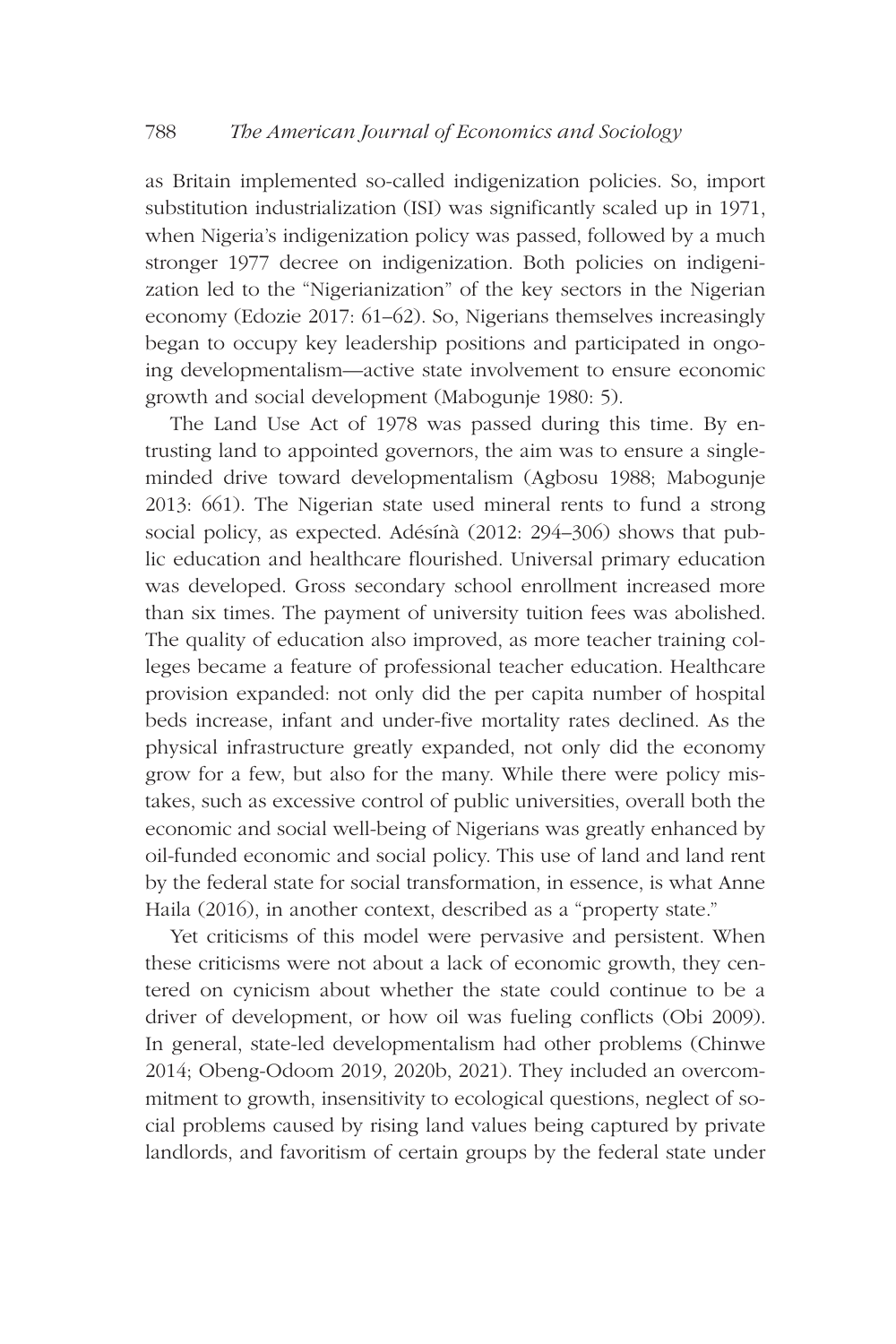the guise of indigenization and local contents policies. For example, fuel import licensing programs and policies granting oil concessions benefited specific power groups, both local and expatriate. Either way, the historical stratification in Nigeria persisted, leaving many in the Niger Delta area in unequal property relations. Those problems inhibited deep social inclusion, impeded the development of local oil refineries, and consequently forced Nigeria to remain dependent on oil imports.

Perhaps the shrewdest criticism was to attach the label "rent-seeking" to the state. This act of creative mislabeling deemed the state inherently corrupt and conflated private rent-seeking behavior with the public use of land rent for social transformation. In Africa, this corruption of concepts and constructs, carried out by academics, the media, and Western political powers and classes, coupled with real internal problems in oil states, propelled the market-based paradigm to new levels of acceptability (Obeng-Odoom 2020a,2020b: 284–287). There was both scholarly and political pushback, for example, by C. N. Nwoke (1984a, 1984b, 1986) and the Movement for the Survival of Ogoni People (Obi 1997). However, such careful analyses of the historical precursors to and legacy of Nigerian developmentalism were systematically overlooked by market fundamentalists and Western interests. Joe Collins (2017: 150) has called this neglect of the evidence "scandalous."

This scandalous evasion of the facts was not an isolated case. The market-led economy itself was ushered in through ideological and actual war and conflict. British influence, along with a wider Western interest, sought to curb the advance of so-called socialism. As has been briefly mentioned, the Nigerian state slowly disintegrated, wracked by coups, a civil war (1967–1970), and military rule (1966–1979). Since the 1980s, Nigerian political economy has witnessed a surge in appeals to the market as the new governing principle (Obi 2009; Adésínà 2012). Amid coups, counter-coups, and military rule, up until May 1999, when the country returned to democratic rule, the period was characterized by ongoing appeals to market-based ideas of "good governance." In essence, this meant a concrete shift from policies favoring import substitution industrialization (ISI) and indigenization to policies favoring industrialization by the promotion of exports and the institutionalization of foreign investment (Ekpo 2014). Yet, the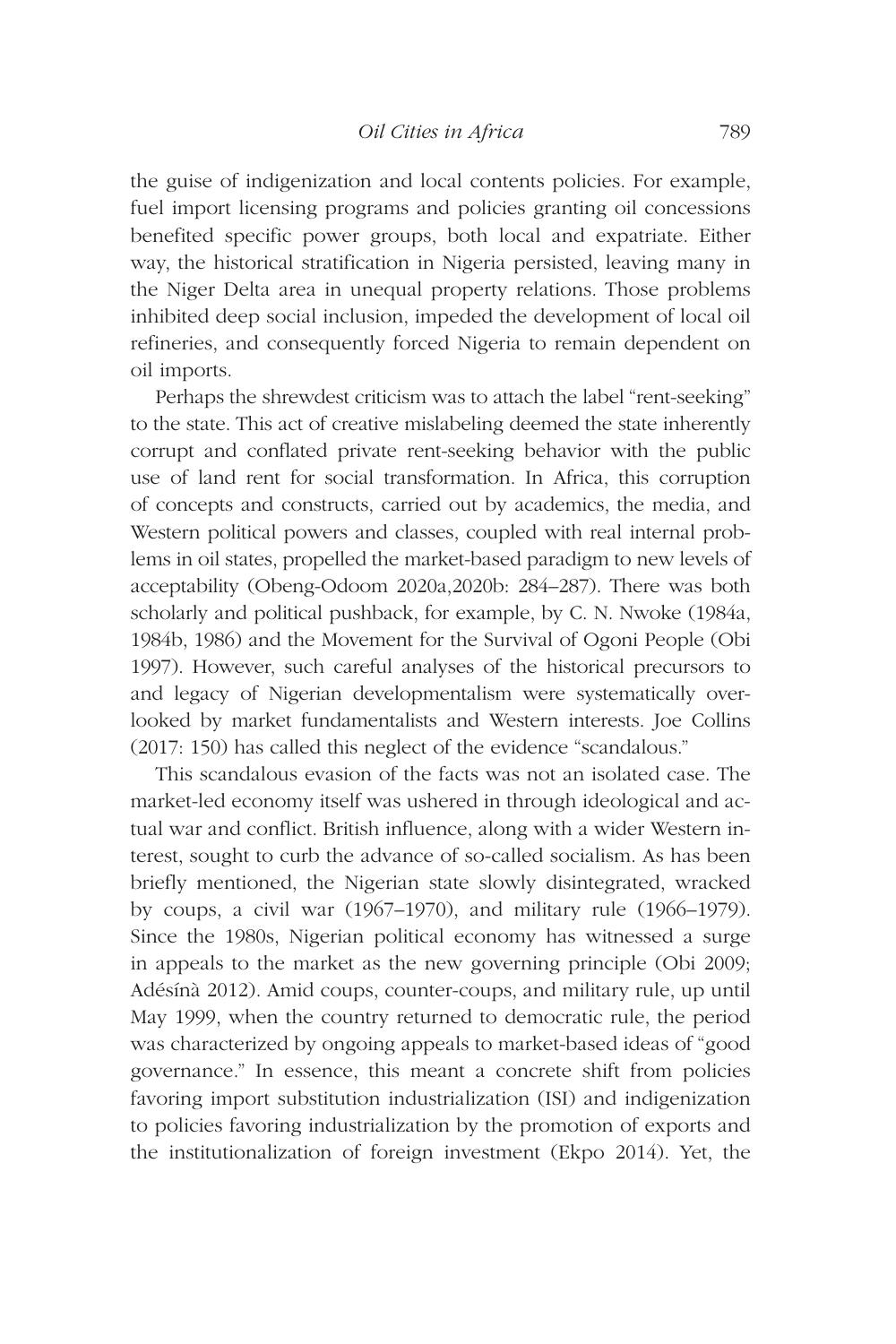rise of the private oil industry in such a tumultuous period of quasidemocratic rule contradicts the idea that the market is the guarantor of freedom. The conditions for the turn to markets also cast doubt on the claim that transnational corporations (TNCs), the paragons of markets, are the best vehicles for social and democratic transformation, as new institutional economists tend to claim. (For a discussion, see Obeng-Odoom [2018].)

Obi (1997, 2009, 2019a, 2019b) has shown that Shell BP siphons oil rents out of Nigeria. The company receives significant backing from the Nigerian state, including military support, favorable tax laws, and other helpful institutions. Yet, relative to the rents it extracts, Shell BP offers very limited reinvestment in the Niger Delta area. Instead, other parts of Nigeria, the homes of powerful British-backed Nigerian elites, benefit disproportionately. Local revenues are also channeled back into the Nigerian central state, which must apparently share the rents from oil nationally. So, absentee landowners emerge both nationally and internationally, while the conditions of local producers deteriorate. Opposition arises, but is quickly suppressed. Supporters of this system of accumulation are exalted and rewarded. Meanwhile, the long-term withdrawal of the state from its classic 1975–1980 developmentalism has meant that it cannot offer stable and decent employment.

Archibong (2018: 327) has documented how, politically, a threetier governance structure has evolved from the long transformation in Nigeria. At the helm is the Federal Capital Territory, headquartered in Abuja. Next is the state government that exists in 36 states. Then there are some 774 local government areas at the base that are responsible for, among other things, governing cities and towns. Nigerian political economists typically argue that this system supports British and elite interests.

For Nigeria, the most distinguishing aspect of the historical development of this power-sharing arrangement is that the Nigerian national bourgeoisie had always operated as a junior partner in relation to the British colonial authorities and British finance capital before independence. This was also the relationship that the Nigerian bourgeoisie entered into in a postcolonial global system … [that] the Euro-American metropolitan centers of world imperialism and their transnational corporations have dominated since independence. (Edozie 2017: 66)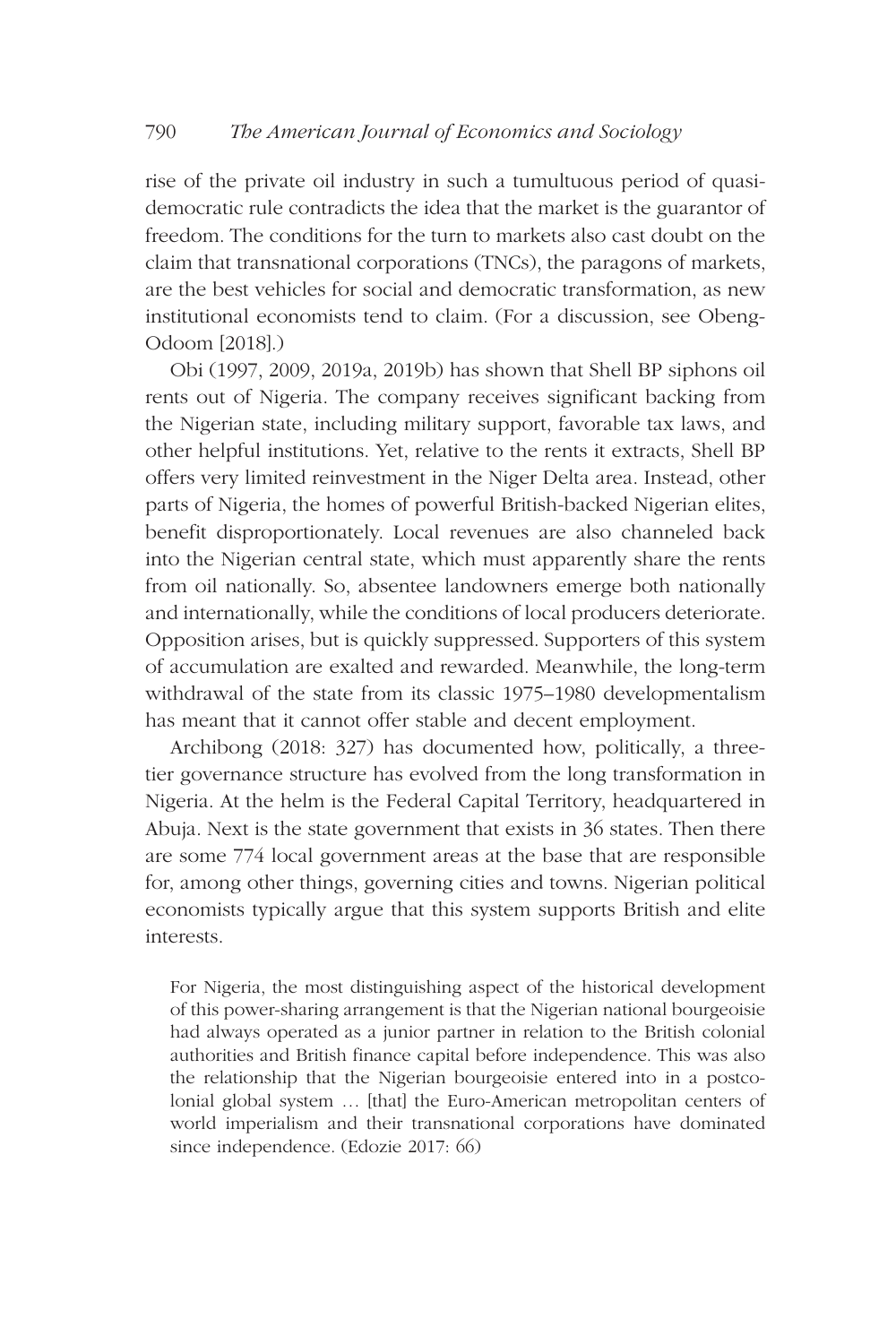A system of private involvement in governance percolates through this structure. For example, tax administration for the 36 states is sometimes outsourced to private companies (Moore et al. 2018: 117). Much has been written about "greed" in Nigerian politics (Collier 2009a, 2009b; Watts and Kashi 2011). That has led to a range of programs to improve efficiency, transparency and so-called good governance, which is apparently undermined by a "new scramble for Africa," in which Chinese and Indian transnational oil corporations have become the new conveyor belts for rent-seeking (Economist 2019: 9, 18–20). Nigeria has swapped oil for infrastructure development with Chinese or Indian companies that do not require corresponding conditionalities for "good governance." The reforms that have enabled those swaps have been the focus of significant and sustained criticisms. African leaders are accused of romanticizing the power of South-South solidarity. Nevertheless, there have been attempts by the African Union, among others, to Africanize Chinese engagement (Chen 2020: 52, 57). This has led many African scholars, such as Obi (2010) and Cline-Cole (2020), to strongly argue that the nuances of this Global South collaboration are misunderstood, even if this collaboration itself is nowhere near a panacea in its current forms.

Indeed, African unity is not systematically forged in a way to address the historic problem of rent theft, as research on the African Continental Free Trade Area agreement also suggests (Obeng-Odoom 2020c). But it is unwise to blame the most obvious sources of malfeasance until we have examined the forces that have generally escaped notice:

The inefficiency, extravagance and corruption which we commonly attribute to governmental management are mostly in those departments which do not come under the public eye, and little concern, if they concern at all, public convenience. (George [1883b] 1966: 186; see also George 1883a: 205)

If African nations have difficulty addressing the conditions that give rise to rent theft, we need to look for explanations. Instead of focusing on individuals, I focus on patterns that give rise to inequality and social stratification.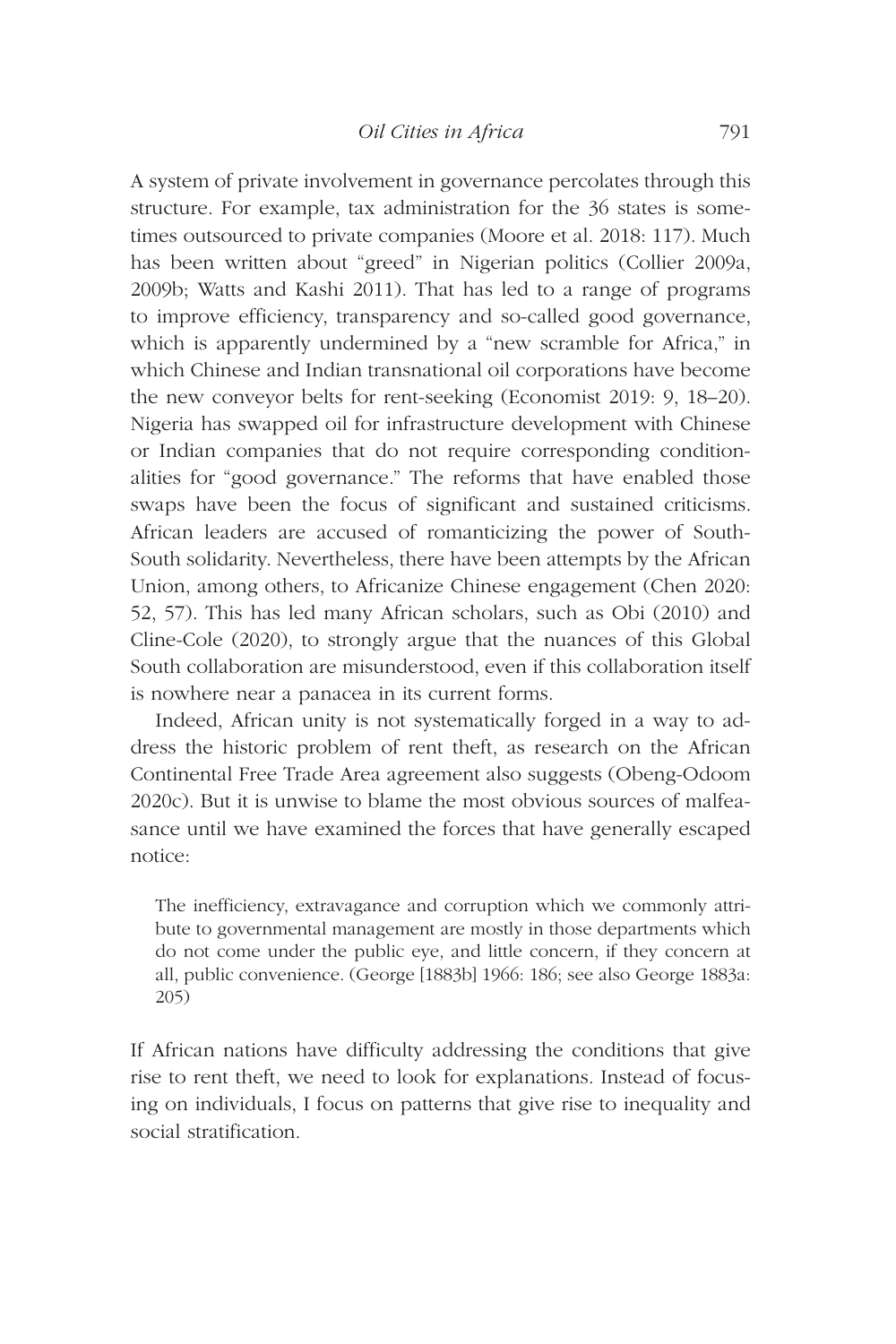# The Crime of Poverty

Poverty and long-term inequality in Port Harcourt have been persistent. Over half a century ago, some 90 percent of Port Harcourt residents earned less than £200 per person per annum, while less than 1 percent of the residents earned £500 or more. But those figures applied only to the 11 percent of the population with formal employment (Wolpe 1974: 27). Most people in the city could be described as the "working poor." Similar inequalities characterized wealth ownership. As of 1964, 53 wealthy people owned 25 percent of the wealth. Of those 53, as many as 18 were expatriates (Wolpe 1974: 28).

Looking at conditions today, there is continuity between the preand post-colonial period, with serious implications for social cohesion. Socioeconomic disparities persist, whether compared to national averages in wages, housing, or sanitation standards. In one large survey involving 833 residents of Port Harcourt, about 30 percent earned less than the minimum household wage of \$120 per month (Nwokoro et al. 2015). Some 56 percent of the sampled households earned above the minimum wage but less than \$401, while only 8 percent of the sample earned more than \$400 per household per month. For households with an average size of six people, these wages are quite low, even if the profile of residents appears to be slightly better than in other cities such as Lagos, where some 67 percent of households earn less than the national minimum wage and only about 4 percent earn more than \$400 (Lawanson and Oduwaye 2014). Indeed, slums, poor health profiles, and widespread challenging sanitation conditions prevail in Port Harcourt.

The levels of poverty in Port Harcourt complicate the picture. As shown in Table 1, even though the number of people falling annually within the brackets of the poor has slowed down, the poverty gap—the additional income needed to lift the poor above the poverty line—has surged. As absolute poverty declines, relative poverty increases.

"Nigeria accounts for nearly 20% of continental GDP and about 75% of the West Africa economy" (African Development Bank 2019: 7, 169). Indeed, these figures underestimate the real size of the Nigerian economy because they exclude a vibrant informal economy, which is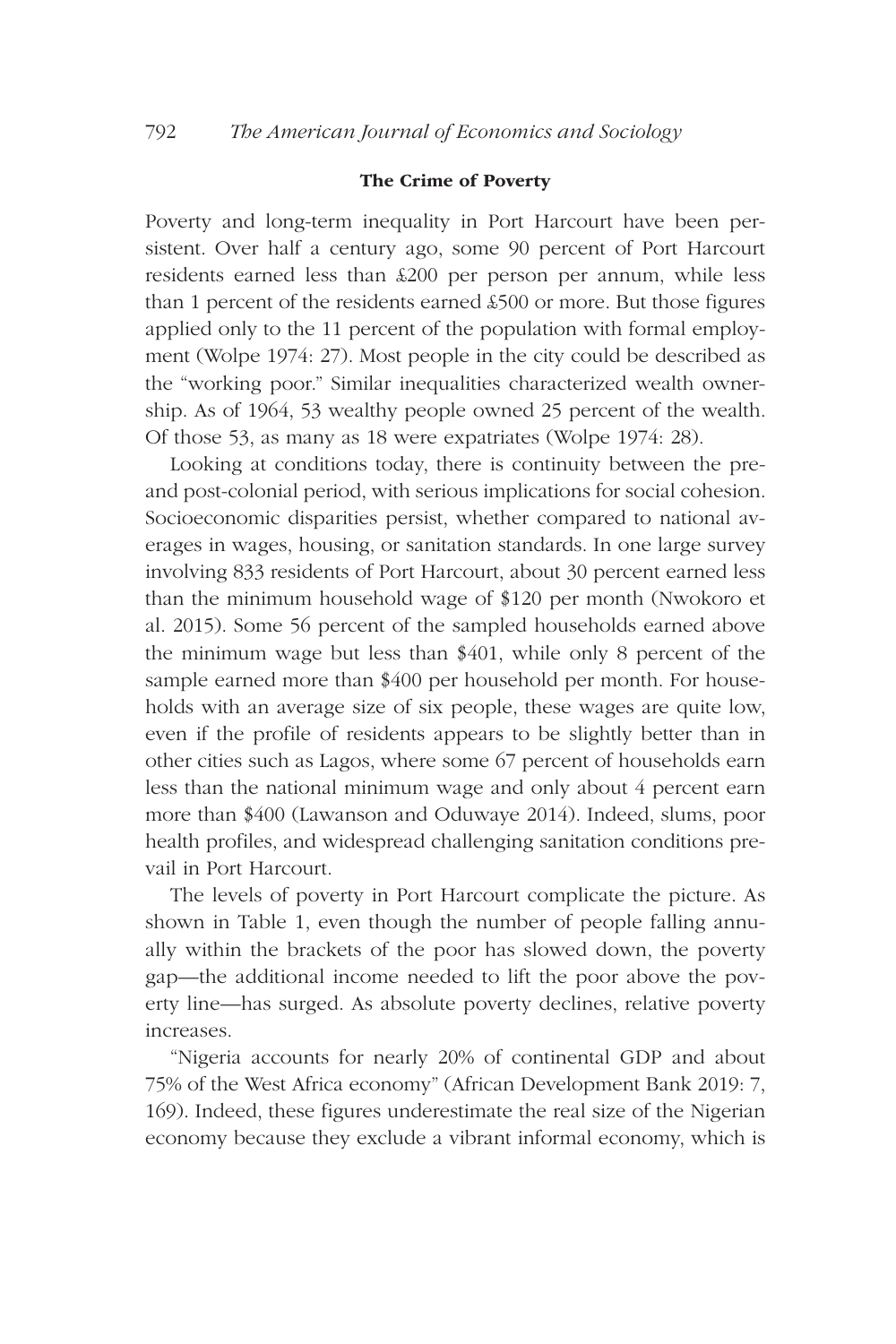| ต ) |  |
|-----|--|
| . . |  |
|     |  |
|     |  |

| ١                   |
|---------------------|
| )<br>İ              |
| I                   |
|                     |
| ١                   |
|                     |
|                     |
| Ï                   |
| Ì<br>l<br>i         |
| j                   |
| ֚֓                  |
| I<br>֕              |
|                     |
| l                   |
| j                   |
| ׇ֚֘֝֬<br>í          |
|                     |
| ׇ֘֝֕                |
| j<br>l<br>ׇ֚֘֡֡     |
| $\frac{1}{1}$<br>l  |
| l                   |
| l                   |
| l                   |
| $\overline{1}$<br>١ |
| i                   |
| l                   |
| ţ<br>١              |
|                     |
| l                   |
| l<br>l              |
|                     |
| l<br>ī              |
| Ï<br>l              |
| l                   |
| į                   |
| i                   |
| l<br>١              |
| $\frac{1}{1}$<br>;  |
| l                   |
| I                   |
|                     |
| Ï                   |
| l                   |
| j                   |
|                     |
| l<br>l              |

|                                |                    |           |             | A SALA A SALA A SALA A SALA A SALA A SALA A SALA A SALA A SALA A SALA A SALA A SALA A SALA A SALA A SALA A SALA |                  |           |
|--------------------------------|--------------------|-----------|-------------|-----------------------------------------------------------------------------------------------------------------|------------------|-----------|
|                                | Poverty Head Count |           | Poverty Gap |                                                                                                                 | Poverty Severity |           |
| Scale                          | 2010/2011          | 2012/2013 | 2010/2011   | 2012/2013                                                                                                       | 2010/2011        | 2012/2013 |
| Urban                          | 15.8               | 12.6      | 12.9        | 13.1                                                                                                            | 2.5              | 53        |
| South East                     | 31.7               | 28.8      |             | 10.3                                                                                                            |                  | 4.7       |
| National                       | 35.2               | 33.1      | 9.2         | 9.6                                                                                                             |                  | 3.9       |
| Source: World Bank (2016: 72). |                    |           |             |                                                                                                                 |                  |           |

*Oil Cities in Africa* 793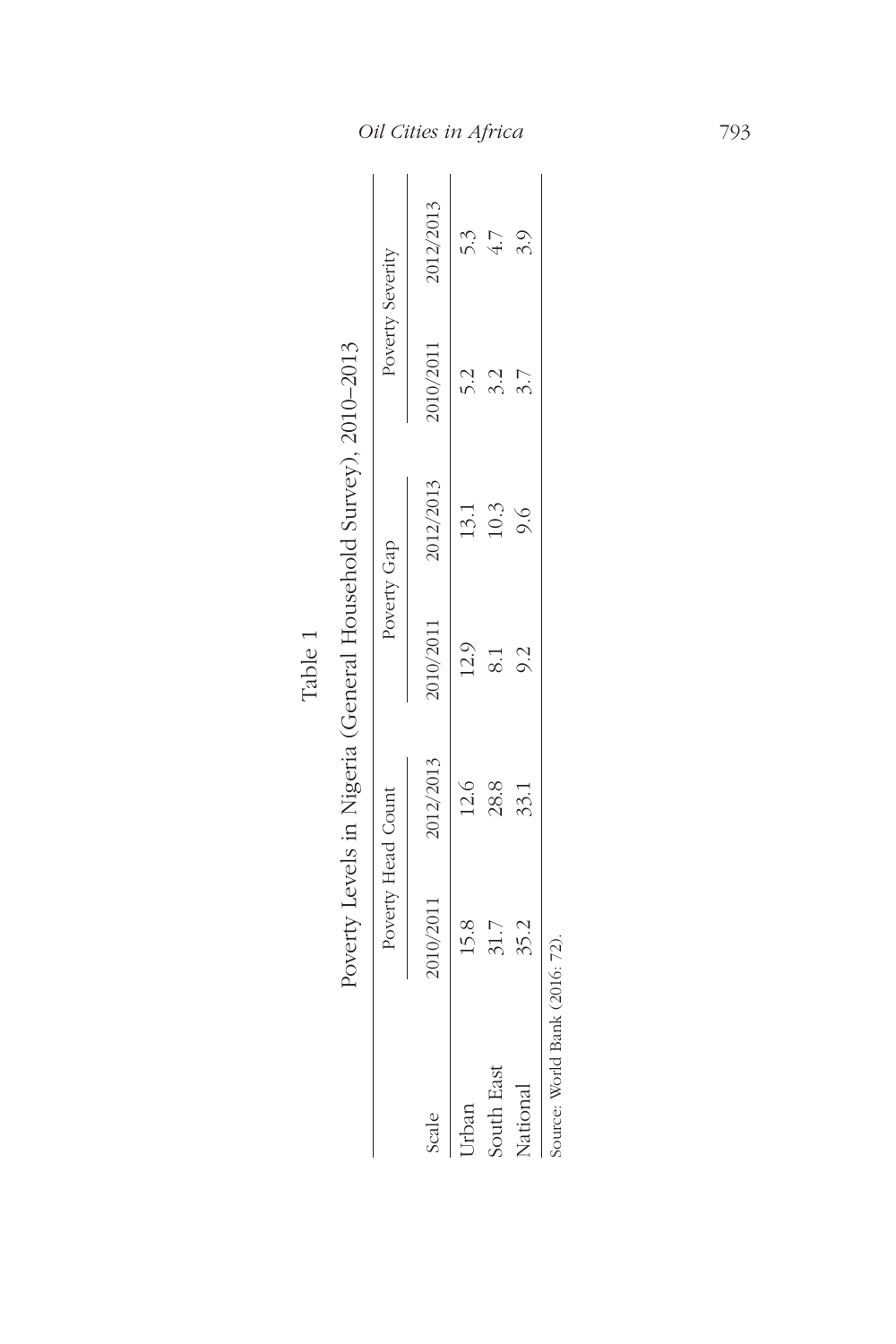often estimated to be much bigger than the formal economy (Meagher 2010; Lawanson and Oduwaye 2014; Nwokoro et al. 2015). Using the share of manufacturing in real GDP as a proxy for the size of the formal economy, it would appear that the formal economy has been shrinking. Between 1970 and 1981, the share of manufacturing dropped from 7.7 percent to 5.6 percent. By 2009, manufacturing had fallen to 3.7 percent (Chete et al. 2016: 4). As manufacturing work disappears, informal work becomes ubiquitous.

Meanwhile, the Nigerian oil-led economy continues to boom, a trend that will exacerbate the problem of inequality:

From 1980 to 2010, oil revenues contributed over three-quarters of the federal government's revenues, nearly 97 percent of total exports, and 35 percent of gross domestic product (GDP). (World Bank 2016: 1)

These national revenues arise from production of about 2.46 million barrels of oil per year, the sale of which yielded revenues around US\$231 billion between 1970 and 1999 (Obeng-Odoom 2010b). The centrality of River States—especially the Niger Delta—to the oil industry in Nigeria has been well-documented (Ukaga et al. 2012; Obi 2009, 2019a, 2019b). Regarded as the sixth largest oil exporter in the world, Nigeria is widely acclaimed as a petroleum superstar (Jesuleye et al. 2007: 1339). But the wealth does not "trickle down." The country is one of the poorest in the world. In terms of decent human conditions of life, out of 189 countries studied, Nigeria ranked 157 (Nwoke 2020: 155). Thus, long-term inequality seems to have intensified with greater prosperity in Nigeria.

To this day, Port Harcourt is simultaneously one of the major centers of both industry and poverty in Nigeria. Bloch et al. (2015) put this claim in perspective. In terms of the number of firms, Port Harcourt is the home of 6 percent of all manufacturing industries in Nigeria, making it the fourth highest industrial concentration in the country after Lagos (47 percent), Abuja (7 percent), and Kano (7 percent). In terms of the concentration of technology firms, Port Harcourt ranks third, as it contains 8 percent of such industries. The point to note is that Port Harcourt may have a smaller share than Lagos, but it is the source of the high-value oil industry. Thus, the Onne Oil and Gas Free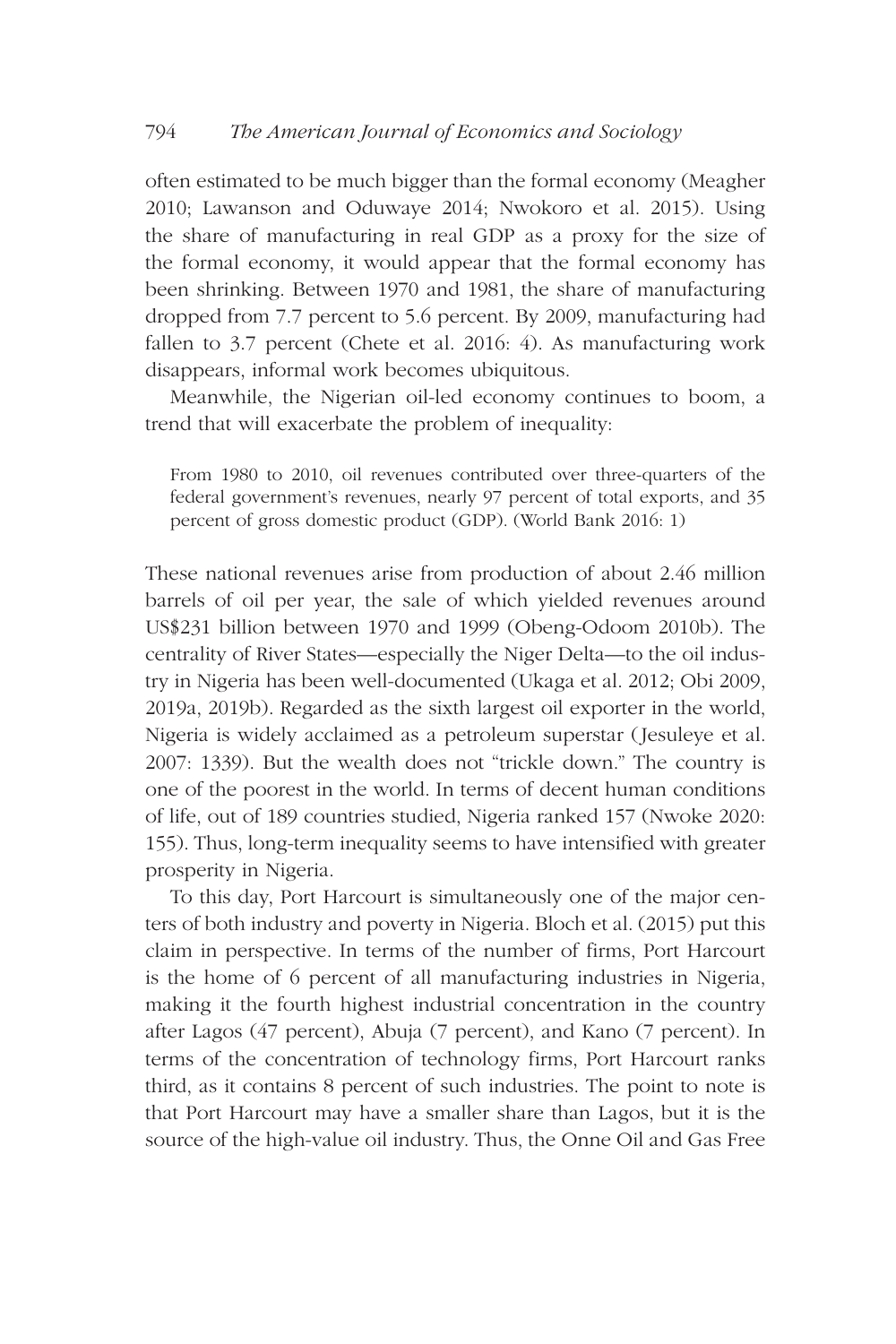Zone and Port Complex, located in Port Harcourt, makes it the only export zone with a total focus on oil and gas. Accordingly, more than 30 oil and gas TNCs are registered in this area of Port Harcourt alone.

Herein lies a major contradiction. The Onne Oil and Gas Free Zone and Port Complex project was developed in 1982, as one of the key symbols of Nigeria's structural adjustment programs (Okwuchukwu 2018: 2–5). Typically praised as one of Africa's most efficient and most profitable ports, proponents claim that it is a testament to the "success" of the "landlord system." Under that structure, the state gives land to private interests to develop industries and, in turn, to develop communities through modernization of the Port Harcourt city economy (Pinwa 1999). Through agglomeration economies, the concentration of various complementary oil and gas industries in one location has driven up efficiencies and profitability. However, the cost of doing so has been extreme. Members of communities that were dispossessed of their land for the port facility remain unemployed, impoverished, and hopeless. The private beneficiaries do not appreciate how entire communities—the Onne and Ogu communities—lost their livelihoods as a result of the Onne Oil and Gas Free Zone Port Complex (Okwuchukwu 2018: 2–5). As a free zone, the private entities operating the port facilities pay few, if any, taxes or duties, and they have virtually no obligations about how to use their capital or profit, even if they continue to experience remarkable growth (Pinwa 1999). The landlord model, an apparent symbol of progress, is also the epitome of poverty.

The entire process of petroleum extraction, refinery, and consumption has generated rents that have accrued to the propertied classes of Port Harcourt, while condemning many residents of the city to land insecurity, housing problems, and mass poverty. This "crime of poverty," as Henry George called the division between the rent-paying many and the rent-collecting few, also creates serious social costs.

### Social Costs

The interconnections between social deprivation, social stratification, and social costs have been modeled econometrically by Nigerian economists. The ultimate indicator of social cost is loss of life, measured by a low life expectancy. Akintunde et al. (2019) demonstrate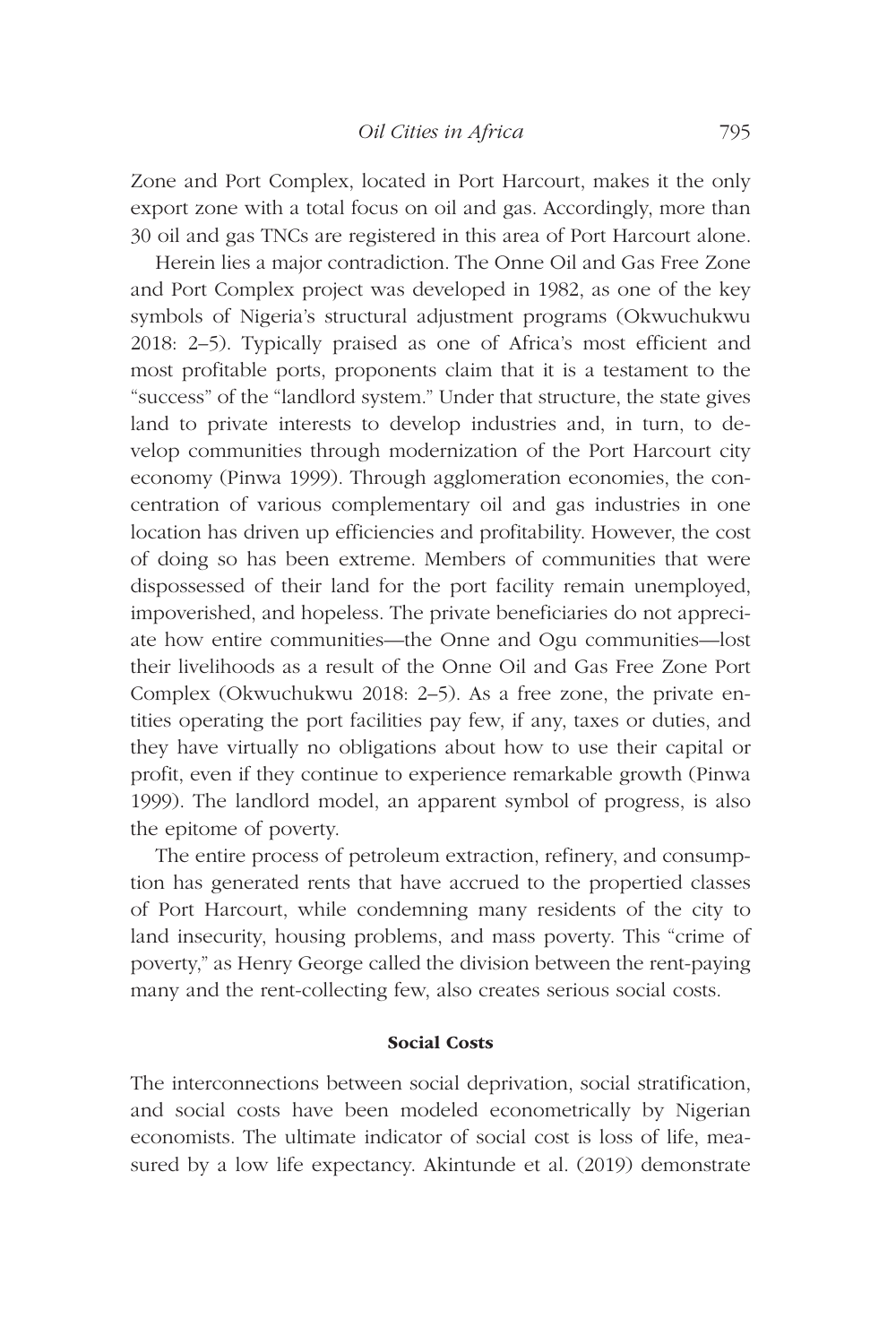that, between 1980 and 2014, "carbon dioxide emissions, gross capital formation, health expenditure, and unemployment rate were significant in explaining life expectancy in Nigeria [which is only 54 years]."

According to Kapp ([1950] 1971: vii), such social costs can be considered the damages caused by an enterprise that are borne largely by third parties and future generations that are not the primary beneficiaries of the enterprise. Such social costs can have microeconomic foundations but, ultimately, they are not entirely driven by such causal processes. Thus, although an oil spill might arise from a leakage from the vessel of one oil company, the resulting social cost is the result of a wide range of events and processes.

This theory of causation is much broader than the narrow, technical approaches discussed under the rubric of the so-called resource curse, which focuses on individual events and ignores systemic factors. Conventional economic remedies emphasize end-of-pipe *effects,* and, hence, seek to redress social costs through the use of market instruments that presuppose causal factors that are separable. Kapp's holistic approach to social costs, on the other hand, is more *social* and, hence, more *environmental*. Here, the environment is not just "out there," it is part of the social. Causes are seen as both cumulative and self-reinforcing (Kapp [1950] 1971: xiv).

From this perspective, the social costs of disfiguring the land and poisoning the air in Port Harcourt are quite severe. Once celebrated as a "Garden City," Port Harcourt is now a massively polluted city in a polluted region.

[As of] 2009, over 11 oil companies in the Niger Delta produced 2.7 million barrels of crude oil each day, flaring about 17 billion cubic meters of associated gas and spewing 2,700 tons of particulates, 160 tons of sulphur oxides, 5,400 tons of carbon monoxide, and 12 and 3.5 million tons of methane and carbon dioxide, respectively. (Sanni et al. 2014: 254)

Indeed, studies comparing the amount of suspended particulate matter in the air for various Nigerian cities show that Port Harcourt is the most polluted, a city where pollution levels exceed WHO permitted thresholds (Yakubu 2018). See also Table 2.

So polluted is the city that black soot hangs over its residents, generating significant online media commentary (Salami 2018). That oil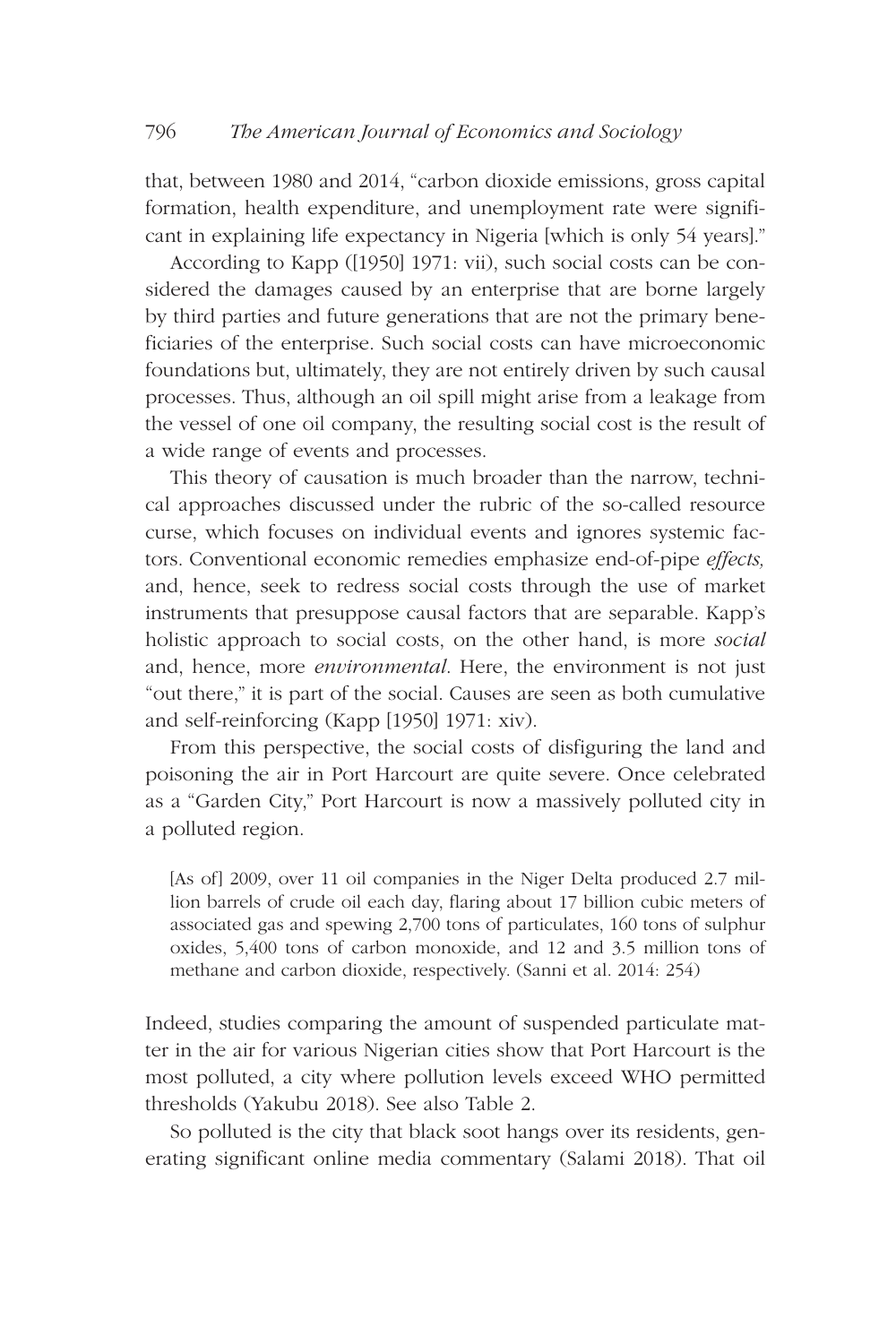extraction is the cause of this pervasive black soot in Port Harcourt is clear, but the precise explanation for this problem has been a source of contention. The activities of illegal oil refiners, the burning of oil by legal refiners, the police practice of setting fire to stolen items, and the activities of auto-part dealers have all been named as possible causes (Yakubu 2018). What tends to be overlooked, however, is also perhaps the most serious: TNCs export petroleum to Nigeria and other West African countries that is generally 100 times more sulphurous than what is permitted in Europe (Public Eye 2016: 5). The widespread use of highly sulphuric gasoline from Europe, together with gas flaring, must be considered a major part of the explanation for the social costs of oil in Port Harcourt (Yakubu 2018).

TNCs support the "escape" of elites from gated estates in Port Harcourt to other cities when the former becomes too polluted. That is evidently one way in which gated communities have spread through Nigeria. Elites in Port Harcourt tend to move to Lagos where they develop even more gated estates (Uduku 2010). In turn, they force up rents in Lagos, a process that gives more power to landlords in that city. Tenants, on the other hand, are recurrently evicted in Lagos. Gentrification, then, is spread throughout Nigeria, leading to the reliance on cars for longer and wider commuting.

Port Harcourt is not only a site of oil production but also a major location for oil consumption. The city has a small rail track which is 22 kilometers long (Ede et al. 2011). There is also a wide road network and an ever-growing program for road-building in the city. Examples of road construction include Ada George Phases I and II, Slaughter/Trans Amadi/Rumuobiakani, First Bank/Rumuomasi/Woji Old Aba, Rumuola/ Rumuokwuta Road, Trans Amadi, and the flyovers at Ada-George/ Airport Road and Agip/Rumueme/Abacha Road (UN-Habitat 2009: 20, fn. 36; Bloch et al. 2015). Urban transport is mainly provided by private cars, whether privately used or offered to the public on a commercial basis. In 1970, there were only 406 cars, but in 1973, the number had increased to 1,733. Around the same time when markets for oil and cars were booming, the number of private mini-buses increased from 631 to 2,942, further augmenting markets on wheels (Izeagu and Salau, 1985; Agbo 2011). In addition, there were about 70,000 motorbike taxis in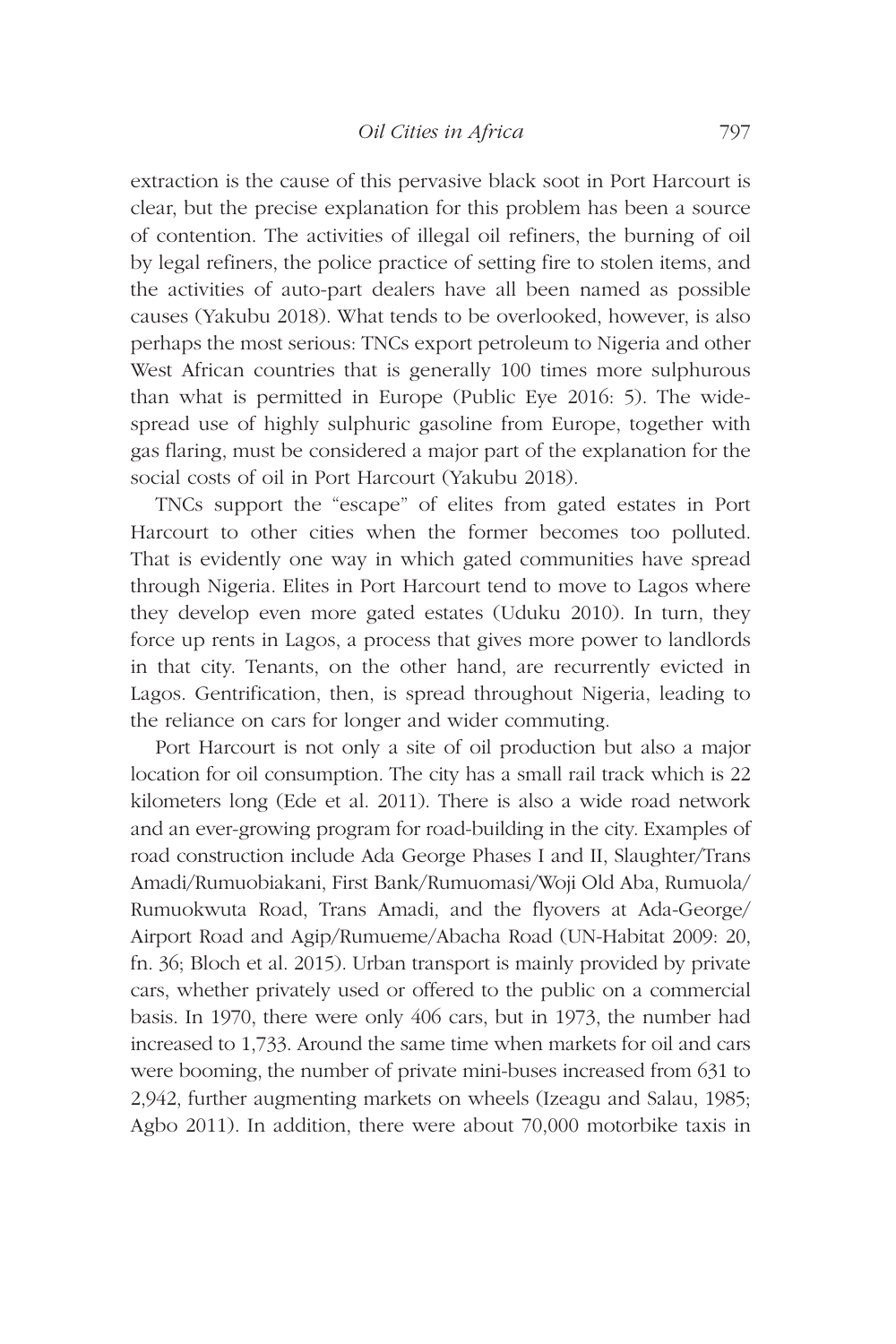Port Harcourt, another indication of the marketization of urban life and its resulting social costs (Ede et al. 2011; Obi 2019a).

The increase in traffic can be attributed to the deregulation of the automobile industry. The National Automotive Policy of 1993 started the process. The privatization of the six state-owned automotive assembly plants marked a decisive shift to the market (Ugwueze et al. 2020). Today, Nigeria produces—or at least assembles—many of its own cars. However, many more of the cars on Nigerian roads are imported. Of the 60,000 cars imported each year, largely from the Global North, only 15 percent are new. So the Global North discards its most environmentally polluting cars to Nigeria (Agbo 2011). In this way, the Global North has become the biggest beneficiary of Nigerian deregulation, not only because it has obtained a free dumping ground but also because it is paid for dumping its waste.

Port Harcourt has become addicted to cars. The city craves more petroleum and petroleum products. It is in this area that the refineries have made their biggest impact on consumption. Although most of Nigeria's oil is exported, in Port Harcourt, a great deal of refining activity is going on. Port Harcourt has two of Nigeria's four refineries. Of the 450,000 barrels-per-stream-day (bpsd) refining capacity in Nigeria, Port Harcourt alone has about half (210,000 bpsd) (Jesuleye et al. 2007: 1339). In 2017, the estimated average aggregate demand for petroleum products in Nigeria was 750,000 bpsd (Ogbuigwe 2018). Of that amount, demand in Port Harcourt alone is about 28 percent. These refineries, collectively called the Port Harcourt Refining Company Ltd., produce petroleum, kerosene, automotive gas oil, and low pour fuel oil.

These petroleum products are used by households not only for cooking but also for powering homes. Nigeria is largely dependent on hydro-electricity; however, power generation is mostly via oil in three respects. First, the hydro plant itself is dependent on oil. Second, the hydro power is unreliable. Ayodeji Olukoju (2004) famously pointed out that the Nigerian National Electric Power Authority, NEPA, is better known in Nigeria by its nickname: "Never Expect Power Always" (NEPA).

The country enjoys a coverage rate of almost 100 percent, which would deceptively imply that it has achieved the goal of universal electrification, at least in the urban areas. However, fewer than 20 percent of households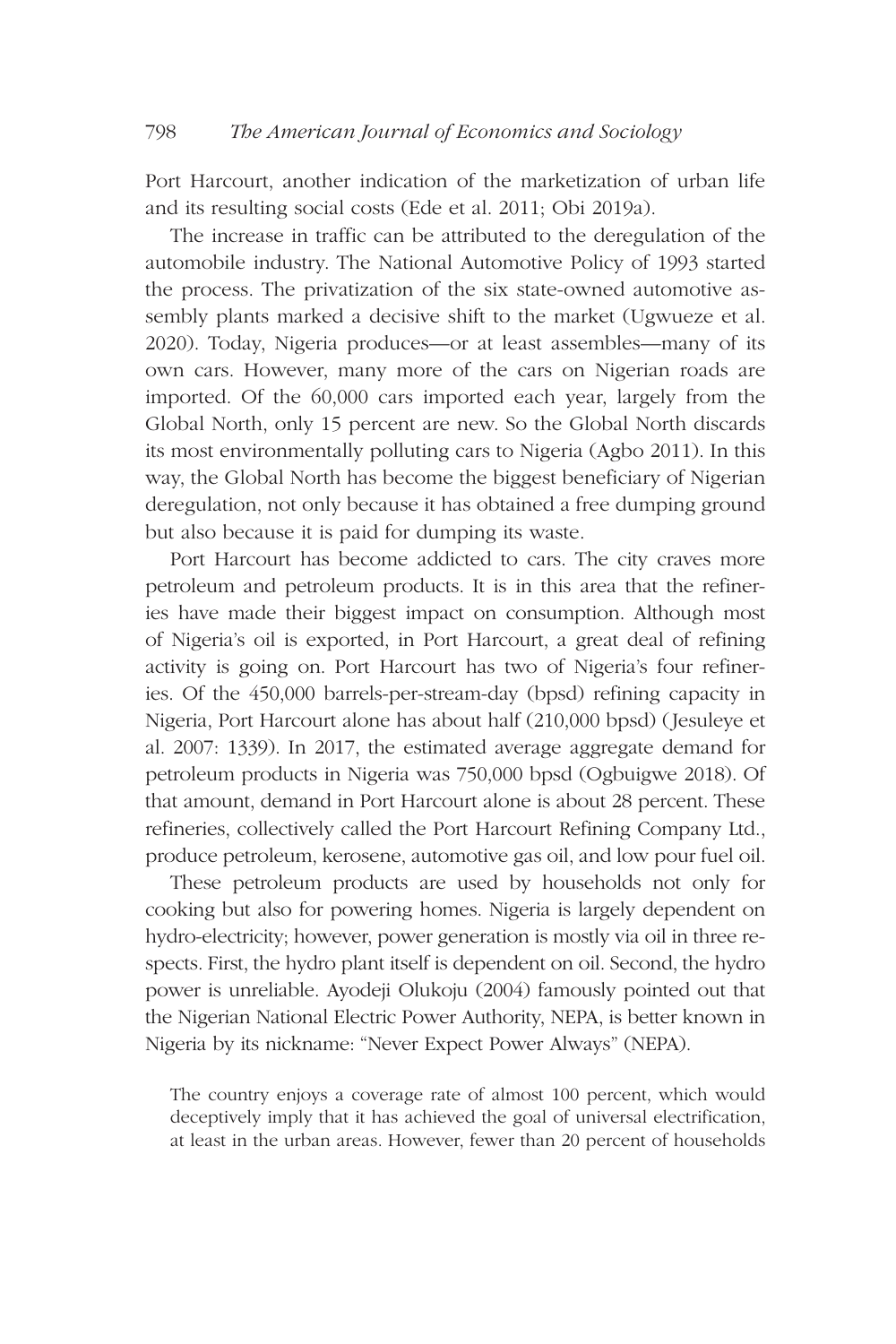report having electricity at least most of the time. About 51 percent of households report having electricity occasionally in their dwelling. … Often, although the electricity supplied to households might be sufficient to power a light bulb, the capacity is not enough to power a fan or refrigerator. (Blimpo and Cosgrove-Davies 2019: 21)

Consequently, petrol-powered generators have become the norm for the wealthy, the most influential Nigerians as well as the political classes. Third, others who are not able to afford petrol, use candles and lanterns, which are also dependent on kerosene, another petrol product. Similar comments apply to industrial purposes for which machines are powered by petrol-supported generators (Olukoju 2004).

Several interests have sustained this consumerism. Transnational oil companies have contributed to it. British Petroleum built the first refinery in Port Harcourt to increase demand for gasoline. As demand typically exceeds what can be supplied locally, a new market for imported petroleum products is created where, again, TNCs dominate in the supply of imported petroleum products. Off the road, they deal in generators, and on the roads, in cars. Currently, the city has some 53 fuel stations (Orupabo and York 2018). With growing influence in the planning of the city, TNCs shape the institutions of urban planning and, hence, the planning of the city in such a way that it is regularly in need of gasoline.

State complicity is often understood as "corruption," but it often takes the form of subsidizing fuel, underinvesting in public transport, and neglecting the planning of public space and housing. The roll out of formal land title registration is ostensibly to give security of tenure, but in fact it has developed the foundations of a capitalist urban economy, decollectivized land, and, hence, reduced the possibility of collective mobilization against capitalism as a system. "The cost of merely titling land in … Port Harcourt is about 30 percent of the construction cost" (World Bank 2016: 16). Hence, valuers or assessors have to make similar adjustments for rental values. In turn, private landlords have been major beneficiaries of increasing rents to which they contribute by speculating on land (Izeogu 2018).

The levels of particulate matter in Port Harcourt illustrate how pollution results from increased demand for imports of the dirtiest fuels on the planet. Current estimates show that Port Harcourt is one of the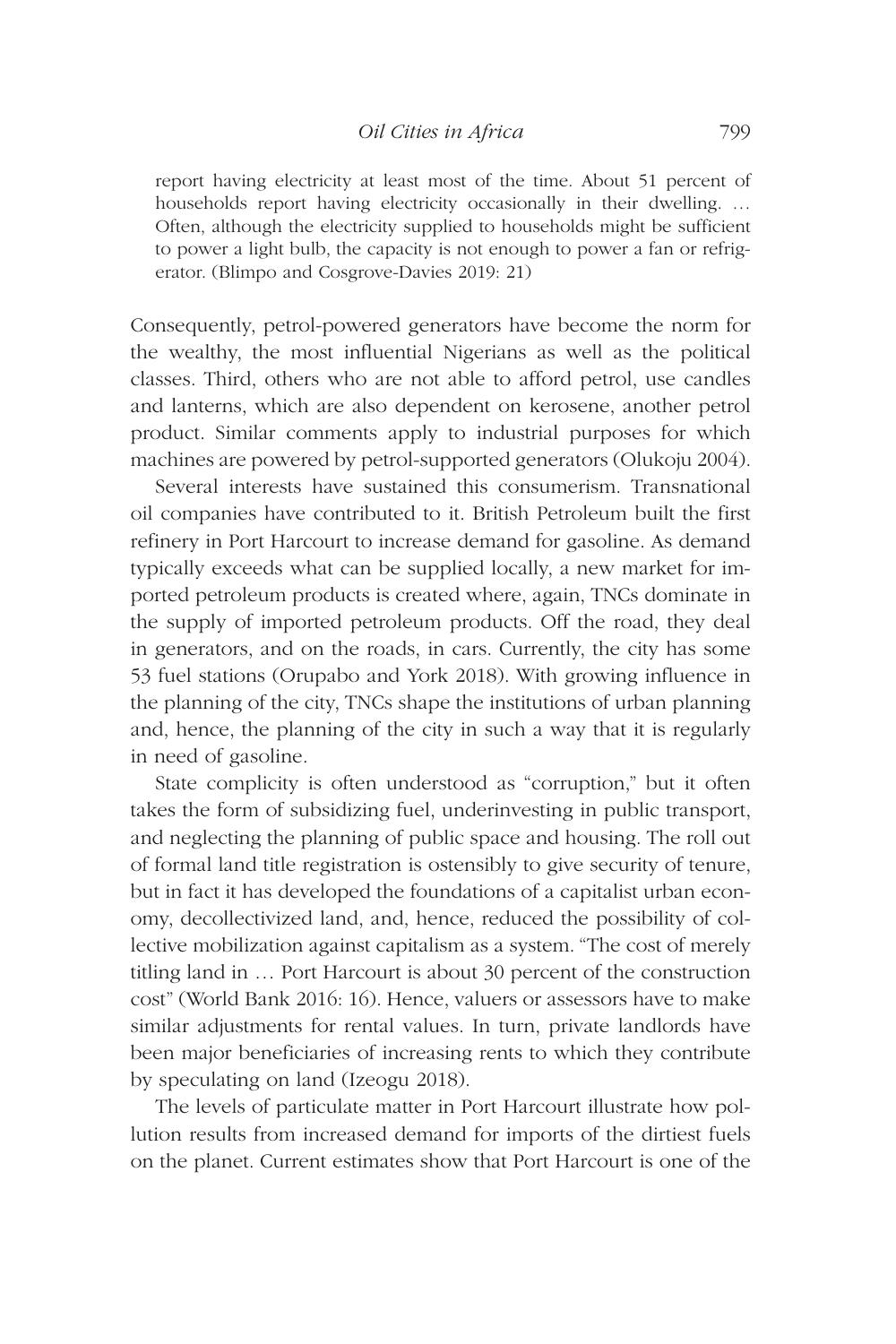|                                                                                                                                                                                                                            |                                                                                                                   | Table 2 |           |     |                |
|----------------------------------------------------------------------------------------------------------------------------------------------------------------------------------------------------------------------------|-------------------------------------------------------------------------------------------------------------------|---------|-----------|-----|----------------|
|                                                                                                                                                                                                                            | Air Pollution in Port Harcourt Compared to Other Cities, 2020                                                     |         |           |     |                |
| Average Pollutant Emissions                                                                                                                                                                                                | Port Harcourt ( $\mu g/m^3$ ) Beijing ( $\mu g/m^3$ ) Accra ( $\mu g/m^3$ ) Delhi ( $\mu g/m^3$ ) ( $\mu g/m^3$ ) |         |           |     | Rio de Janeiro |
| $PM_{10}$                                                                                                                                                                                                                  | 350                                                                                                               |         |           | 292 |                |
| $PM_{2.5}$                                                                                                                                                                                                                 |                                                                                                                   |         |           | 143 |                |
| *PM <sub>25</sub> (Regional Averages)                                                                                                                                                                                      | $\approx$                                                                                                         |         | $\approx$ |     |                |
| Delhi classified under Eastern Mediterranean, Port Harcourt and Accra under Africa, and Rio de Janeiro under the Americas.<br>Source for city data: Adapted from SDN (2020: 23). Source for regional averages: WHO (2020). |                                                                                                                   |         |           |     |                |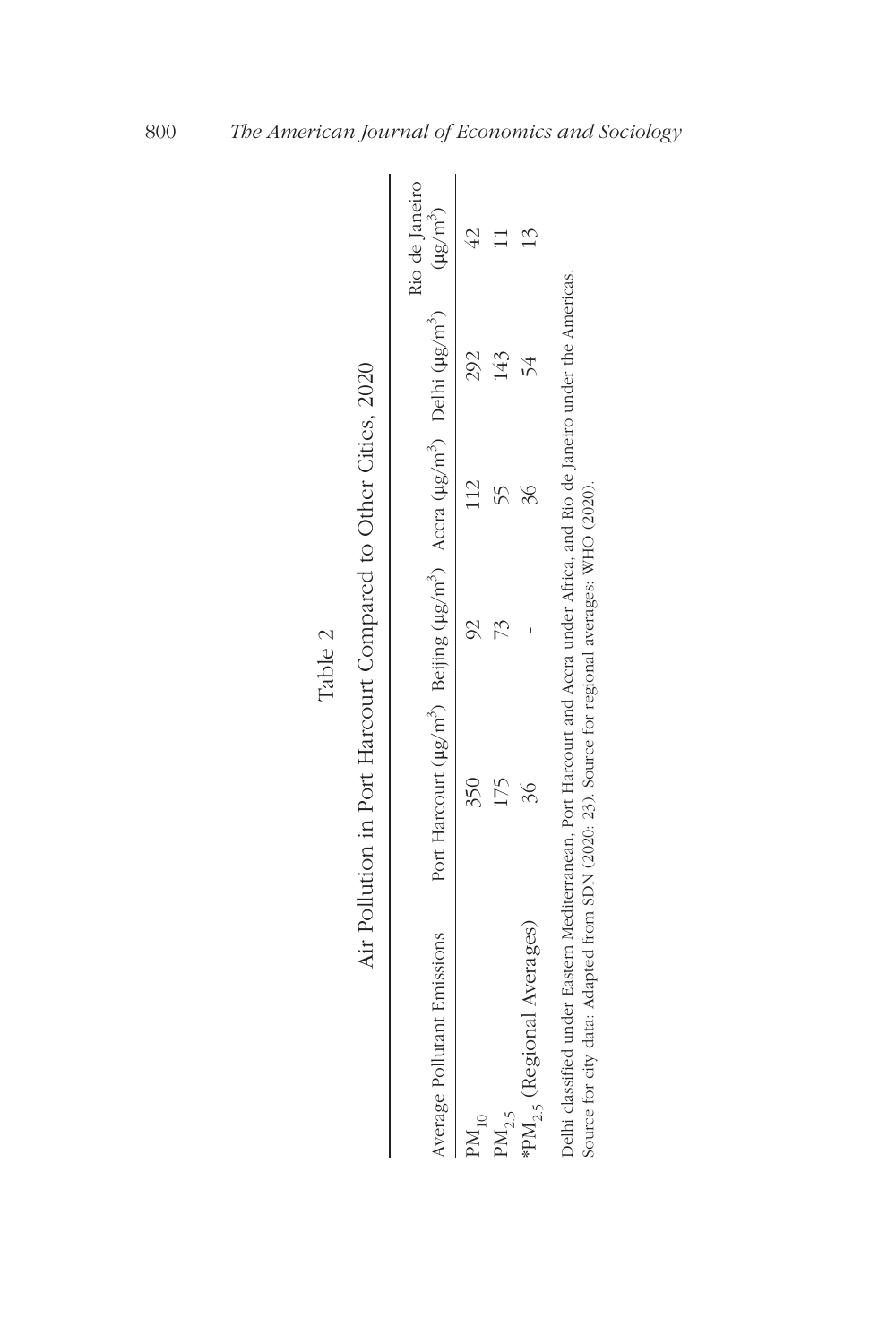most polluted cities in the world. Some 50 percent of particulate matter in the city relates to petroleum consumption alone. Hence, the majority of cars in Port Harcourt are seen as transmitters of atmospheric pollution, but they have been fueled in filling stations that sell highly contaminated petrol and diesel (SDN 2020: 16). (See also Table 2.)

This volume of pollution leads to additional consequences. The high sulphur content of fuel in Port Harcourt shapes the quantity of particulate matter in the air. The relationship between these two variables is complex. A counterintuitive mechanism is built into state enforcement actions. State agencies target artisanal fuel production in order to reduce the production of high-sulphur fuel. To achieve that goal, they end up burning confiscated fuel in an open space. The targeting of informal operators seems unfounded as excessive sulphur content has been found in both official and informally produced fuel. The Stakeholder Democracy Network (SDN 2020: 28) explains that the results favor the informal sector:

[O]ur analysis identified higher levels of sulphur in official supplies. … [U]sing official diesel increases particulate emissions by an estimated 13% compared to using unofficial products.

The spread of formally registered filling stations in Port Harcourt complicates this picture, as the wider the net of filling stations is cast, the more widespread the problem becomes (SDN 2020: 29). Not all of the problem is internal. There is global complicity, as TNCs supply fuel with excessive sulphur content. But whether globally or nationally, formally or informally produced, the resulting soot in the air is often washed into water bodies to create secondary pollution. The soil becomes another casualty, as other pollutants, including sulphur dioxide and particulate matter seep into it, affecting the quality of food (Abali et al. 2018; SDN 2020).

Usually, planners of the state are blamed for being corrupted, but this diagnosis misses what planners say about the conditions under which they work. More fundamentally, the critique locates the problem only at the local or national level. Both problems are serious enough to alter our analysis. Consider interviews with the planners of Port Harcourt, who show a strong commitment to the sustainability of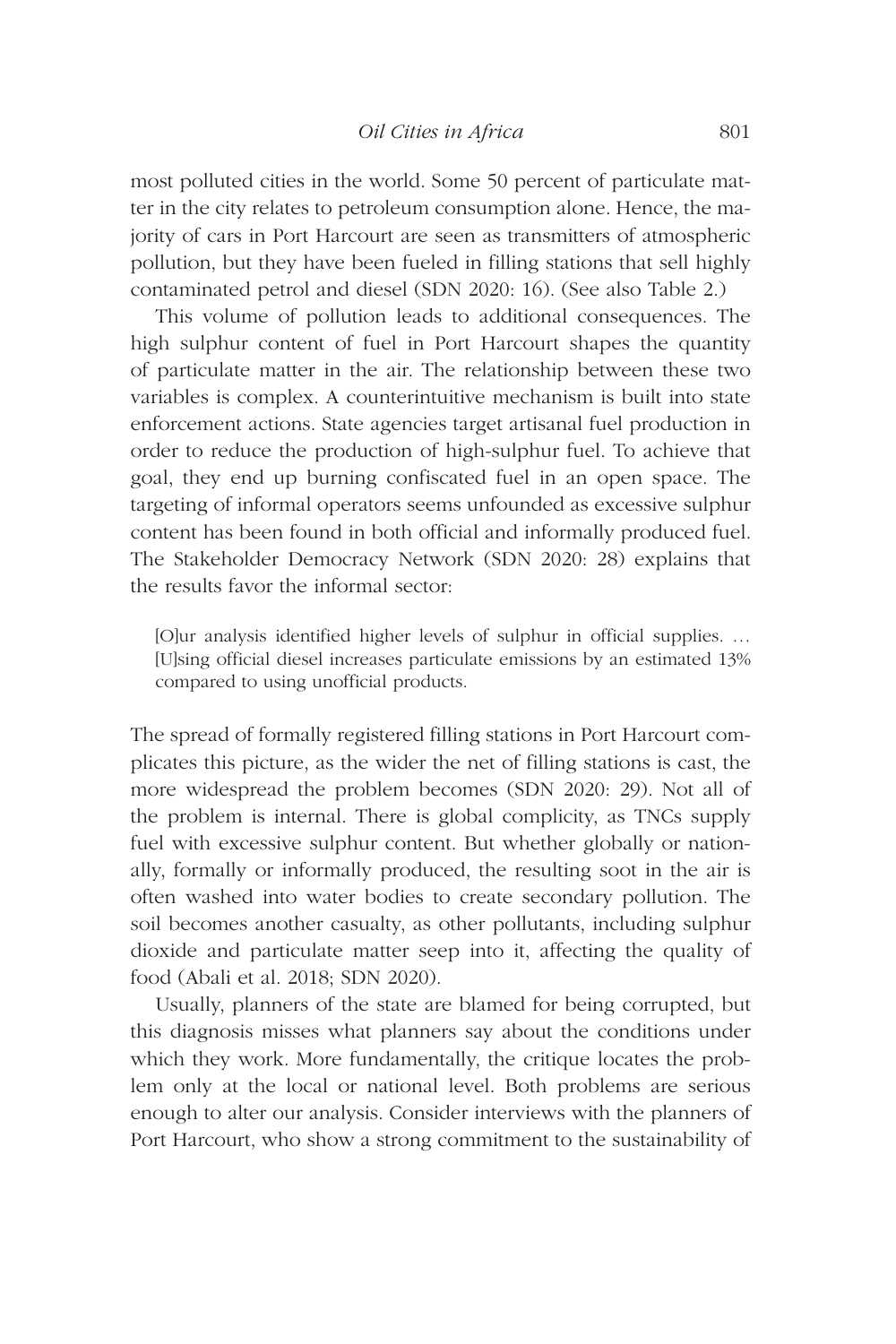the city (Echendu 2020). What planners mean by sustainability varies, but the idea of self-sufficiency, independent growth and change, and the use of land for public purposes are recurrent themes in planners' ideas about sustainability.

Nwozor et al. (2020) show that the state and its agents are not always to be taken at their word, as their deeds may contradict their rhetoric. For instance, after unsuccessfully trying to eliminate the informal economy of oil refineries through force with the support of the Nigerian military, the state and its planners contend that they are now keen to support artisanal oil workers who operate informal refineries. In this alternative approach, they seek to license rather than to destroy informal refineries. However, the process and the cost of licensing are skewed towards powerful mid-range refineries, not the majority of local groups. These mid-range refineries have strong ties to the oil TNCs in Nigeria, too. So, the "alternative" is really a continuation of the status quo.

Similar processes have taken place in other oil cities in Africa. In Nigeria, oil cities include Warri in the Niger Delta area, Eket in Akwa Ibom state, and Kaduna in North Central Nigeria. In Ghana, Sekondi-Takoradi is an example, as is Abidjan in Cote d'Ivoire. In every case, urban economic growth has been contradictory. The concept of a "resource curse" has been used to explain the economic problems and political corruption that accompany oil deposits. However, in the Global South, as systematic research on some of these cities shows, their experiences are not the result of a national resource curse (Obeng-Odoom 2014, 2020a, 2021).

Rather, they reflect the contradictions of a global system in which urban land rent is privately appropriated. In the case of cities in mineral-rich regions, the value of those deposits permeates the process of urban economic development. Unless the value of mineral wealth is shared widely, as was attempted in Nigeria in the 1960s, an oil city just becomes a magnet for those who engage in rent theft. A global land market underpinned by uneven property relations institutionalizes this rent theft. In this system, African oil does not simply fuel industrial processes nationally or, even, regionally. Instead, oil cities in Africa are central to the industrial and commercial interests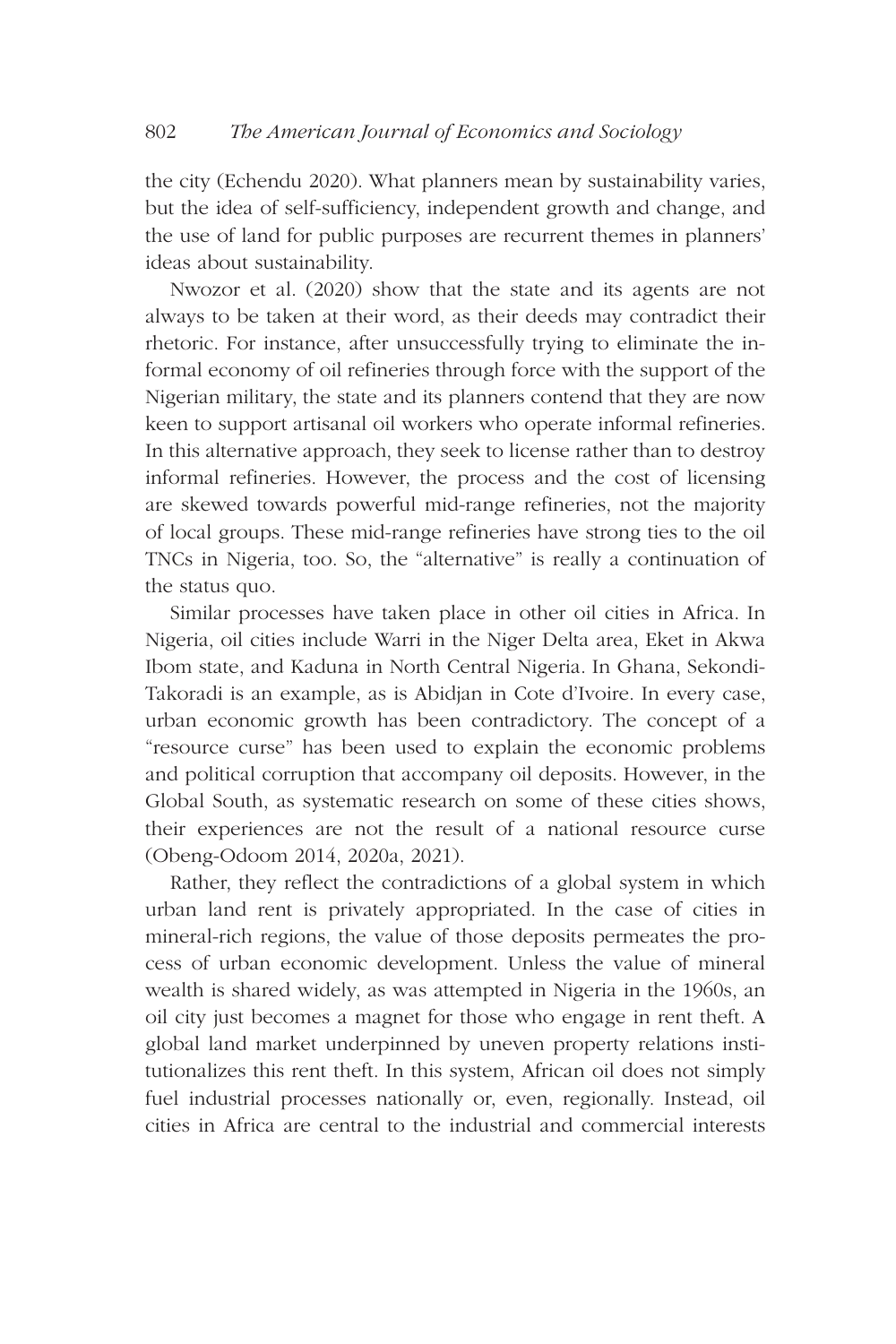of the global order both in historical and contemporary times. The resulting "crime of poverty" and worsening "social costs" require an immediate discussion of land equity.

#### Just Transition and Land Equity

There is now a consensus that the world must replace fossil fuels. Scholars around the world posit a "just transition" to renewable energy as a panacea. The emphasis is on how "dirty" current production systems are, and how the falling price, rising cost, and growing scarcity make it unprofitable to continue to invest in fossil fuels (Economist 2020b). "Today fossil fuels are the ultimate source of 85% of energy. But this system is dirty" (Economist 2020a).

This way of thinking about the problem shapes the dominant response: the need to support *clean* energy and *cheap, abundant* renewable energy. Coupled with the development of new technologies and advanced drilling techniques, the best oil cities can diversify both within and outside the framework of petroleum production (Obeng-Odoom 2019, 2020b, 2021). In the former case, natural gas producers could switch to oil production and refining, or they could explore new forms of unconventional sources of gas, such as shale. In the latter case, they can also invest in other sources of energy as a hedging strategy (Melosi and Pratt 2014). Much dirtier fossil fuels—notably coal—could also be abandoned, while oil will be more slowly phased out (Economist 2020b). "Unlike natural gas and oil, [coal] is concentrated carbon, and thus it accounts for a staggering  $39%$  of annual emissions of  $CO<sub>2</sub>$  from fossil fuels" (Economist 2020b). In all cases, market instruments can play the added role of facilitating uptake of the new energy sources.

Changing coal habits requires not only ending market disincentives, such as removing subsidies from coal pricing formulae, but also using market incentives, such as competitive pricing of renewable energy devices, to further enhance their global uptake (Economist 2020b: 13). Mainstream environmental economics sustains the idea that growthcentrism can be delinked from a "carbon upsurge" (Rosewarne et al. 2014). There is a role for the state in all this: to compensate the banks, companies, local governments, and workers, for whom compensation comes in the form of retraining (Economist 2020b: 13). However,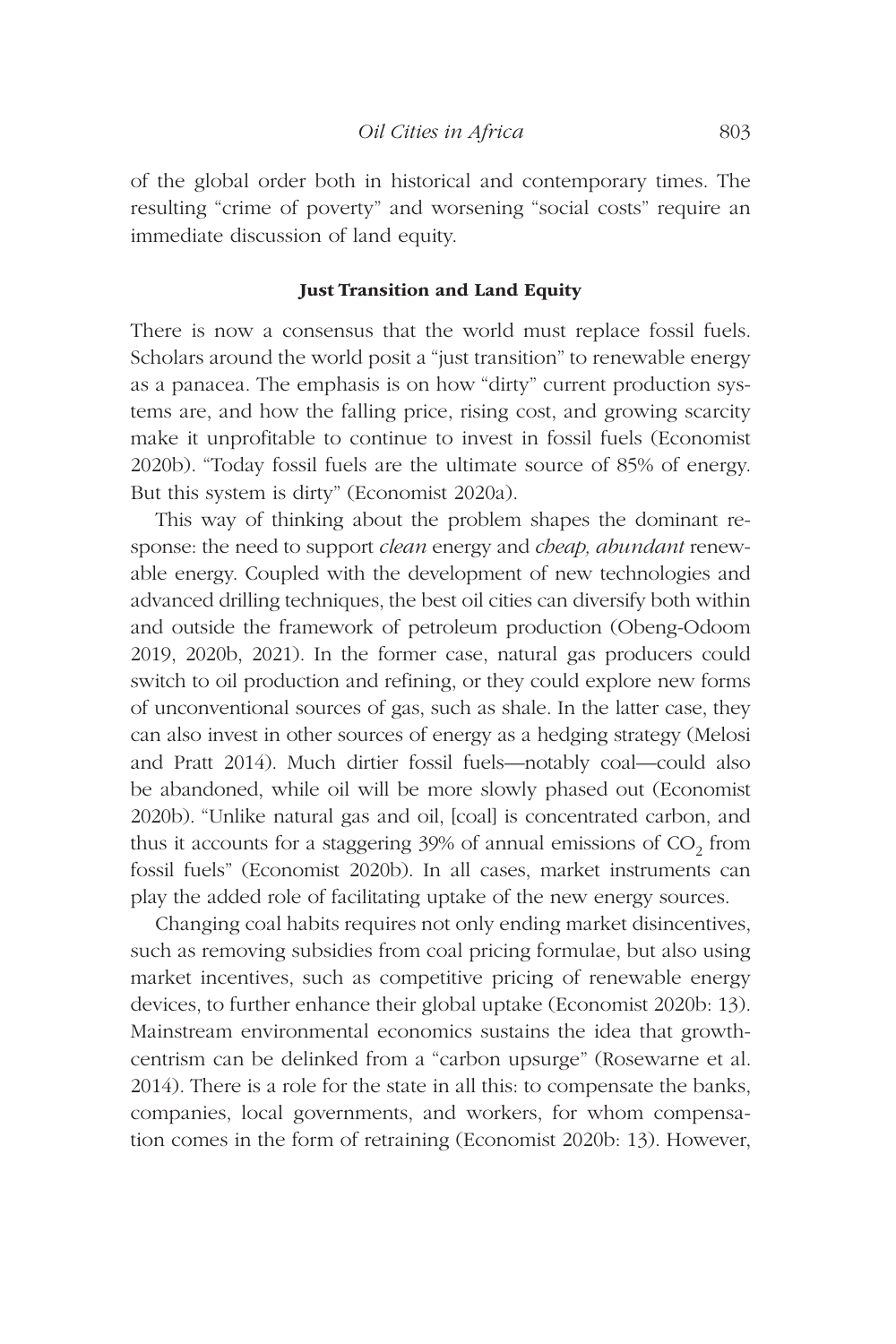## 804 *The American Journal of Economics and Sociology*

Kapp ([1950] 1971: xix) argues that microeconomic incentives are ineffective:

This principle of internalization of social costs guides some proposals designed to prevent these costs by such indirect methods of control as the levying of fines on producers who pollute, of penalties according to the volume of effluence, or of offering incentives (e.g., tax reductions or subsidies) to producers in order to induce them not to pollute. … Such methods may be helpful in specific cases, but as a general rule they are of doubtful value and effectiveness. They seem to be unreliable both as to their efficacy and efficiency; they leave the decision of control to individual units, they are slow to take effect and difficult to administer, and hence their results are uncertain.

The demand for investing in renewable energy sources is growing under the rubric of a "just transition." U.N. agencies, activists, critical social scientists, liberals, and libertarians are united in their support for the shift from fossil fuels to renewables. They insist on more than *prevention* of more pollution using emissions technologies. They also expect negative emissions technologies (NETS) to *cure or sequester* existing emissions. Emissions technologies and negative emissions technologies are supposed to be complementary (Krupp et al. 2019). However, most of these claims overlook the interconnections between renewables and fossil fuels (Obeng-Odoom 2021). Numerous strategies have been proposed regarding a just transition, but they are centered largely on plans to create "green jobs." (For a detailed overview and critique of these plans, see Marais et al. [2021].) To date, campaigns to promote a "just transition" are often linked to the circular economy or the bioeconomy. The proponents say little or nothing about a change in land tenure and property relations, focusing instead on land use and behavioral changes. They may also express a desire to make capital more environmentally conscious and to limit or curtail growth, but they fail to analyze the intersections between global stratification, land, and the sustainability crisis.

Those who have raised the land question in Nigeria have strongly advocated individual private landownership. Three arguments have typically been made for this advocacy (Binuomoyo et al. 2012). First, assertions are made that the governors do not effectively utilize the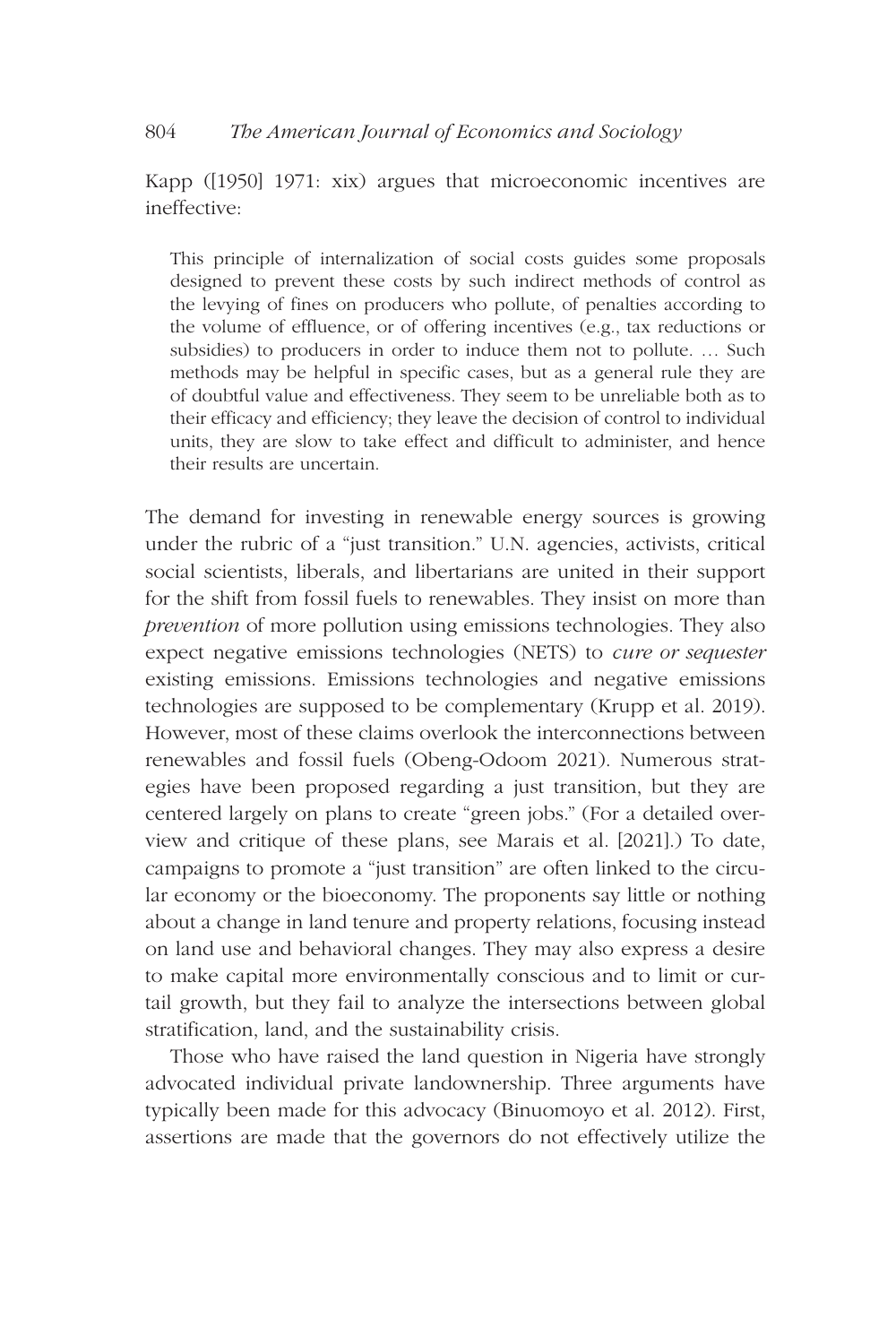land. Second, governors have been accused of abusing their power, which is arbitrary in terms of compensation, processes, procedures, and overwhelming support for oil TNCs. A third proposition is that individuals would be better managers of their own land. This logic of privatization informs Nigeria's land registration system. (Mabogunje [2013: 621–652] provides a detailed account in his autobiography.) In the view of those who contend that private landownership is the best answer to the land question, Nigeria is a *developing* country with a vision of becoming *developed*, and thus its land tenure system must *become* like that of the *developed* countries.

This proposed land privatization solution, however, misses the point. The resistance in Port Harcourt seeks concrete alternatives that would transform existing rent theft. With a history as long as rent theft itself, this resistance has become synonymous with urban politics in Port Harcourt.

Two features of this radical resistance demand emphasis, however, because they are relatively new. First, the youth of Port Harcourt are becoming increasingly involved; second, many of the groups are much better organized and much stronger than they used to be (Iwilade 2015). Specialists in the political economy of oil in Nigeria (Obi 2009, 2019a, 2019b; Ogbuigwe 2018) also attribute this growing complexity of radicalism to the braided links between unequal resource control and the need for redistribution.

The experience of Port Harcourt points to a simple conclusion: A just transition from fossil fuels to renewable energy needs to focus more on justice and less on technology. A variety of policies may succeed in reducing dependence on oil and fostering decentralized production. But the underlying problems of historical and continuing inequality, social stratification, and neocolonialism will not be abated. Above all, as the world transitions to economies beyond oil, the importance of land as the site of all production will become more obvious. Cheap fossil fuels made constant mobility possible, which allowed us to ignore the economy of "place" for generations. However, humanity now enters a period that requires us to face the need to treat socio-spatial relations in an ecologically sensitive and equitable fashion by reducing or eliminating rent theft.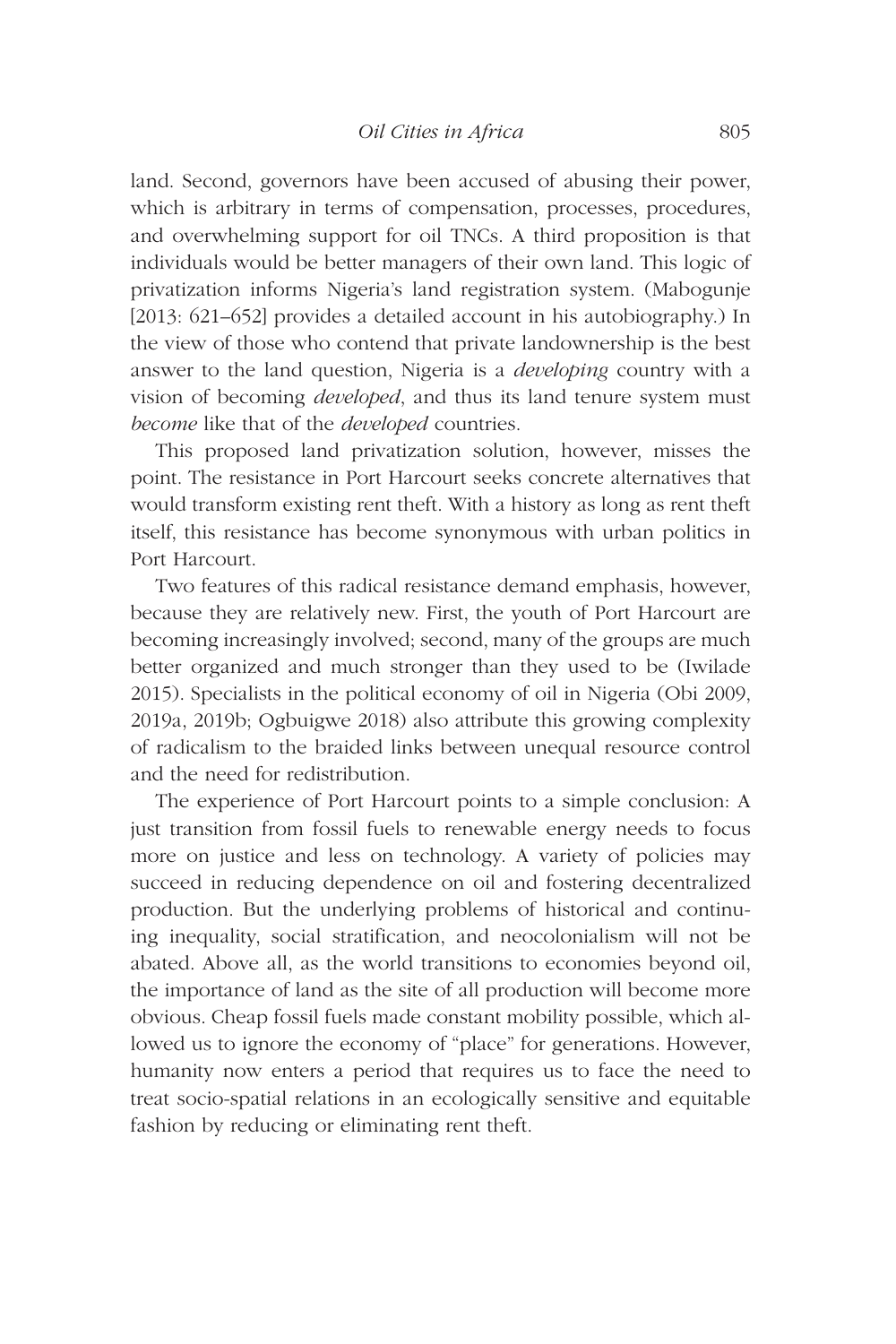## 806 *The American Journal of Economics and Sociology*

Commoning land, including urban space and oil, is one concrete way to address ongoing concerns about rent theft. Doing so could entail the use of a tax on land values to solve the paradox of "progress and poverty" (George [1879] 1935). In practical terms, that economic paradigm entails the socialization of privately appropriated rents from land currently in the possession of the TNCs. Land that is not yet privatized can be collectivized, not in the Marxist sense, but in the Georgist sense of commoning land rents. In this economic model, oil commons could still be drilled but mainly for need and self-sufficiency. Labor need not be saddled with the payment of income taxes for actual clean work done. Instead, by taxing land values, those who currently hold land out of use will be motivated to make it available for economic activity. That will expand the commons and give people much greater access to and control over previously privatized spaces for work, rest, and family time.

In this new society, the scale of drilling oil can be significantly reduced. Here is one strong basis for a "transition to a low-energy future" (Kreps and Cobb 2020: 617). Similarly, commoning urban land would enable the development of greater public and social housing and transport, curb sprawl, gentrification, and put an end to the excessive reliance on private automobiles, motorcycle taxis called *okada*, and the chain of private fuel stations that keeps the wheels of accumulation turning (Obeng-Odoom 2021). Over time, the local industries that assemble vehicles could downscale, as could the large-scale importation of oil. A tax on land values promotes a more compact city, one that makes possible more public transport, pedestrian-friendly streets, and cycling. This vibrant urban economy is one in which the energy mix is diverse and local resources are not simply exported but are mainly used to generate local energy and address local needs.

Such processes of self-sufficiency and low-oil transformation could channel significant oil revenues into state and urban government coffers to build social states with improved state capacity. Those processes could also diversify the economy away from fossil fuels and restructure urban and regional development to prioritize public and social housing. Singapore provides one example of how a modern city can provide both housing and public services from land rents rather than allow that social surplus to be squandered on private luxuries (Haila 2016). Alternatives for greater inclusivity can be considered.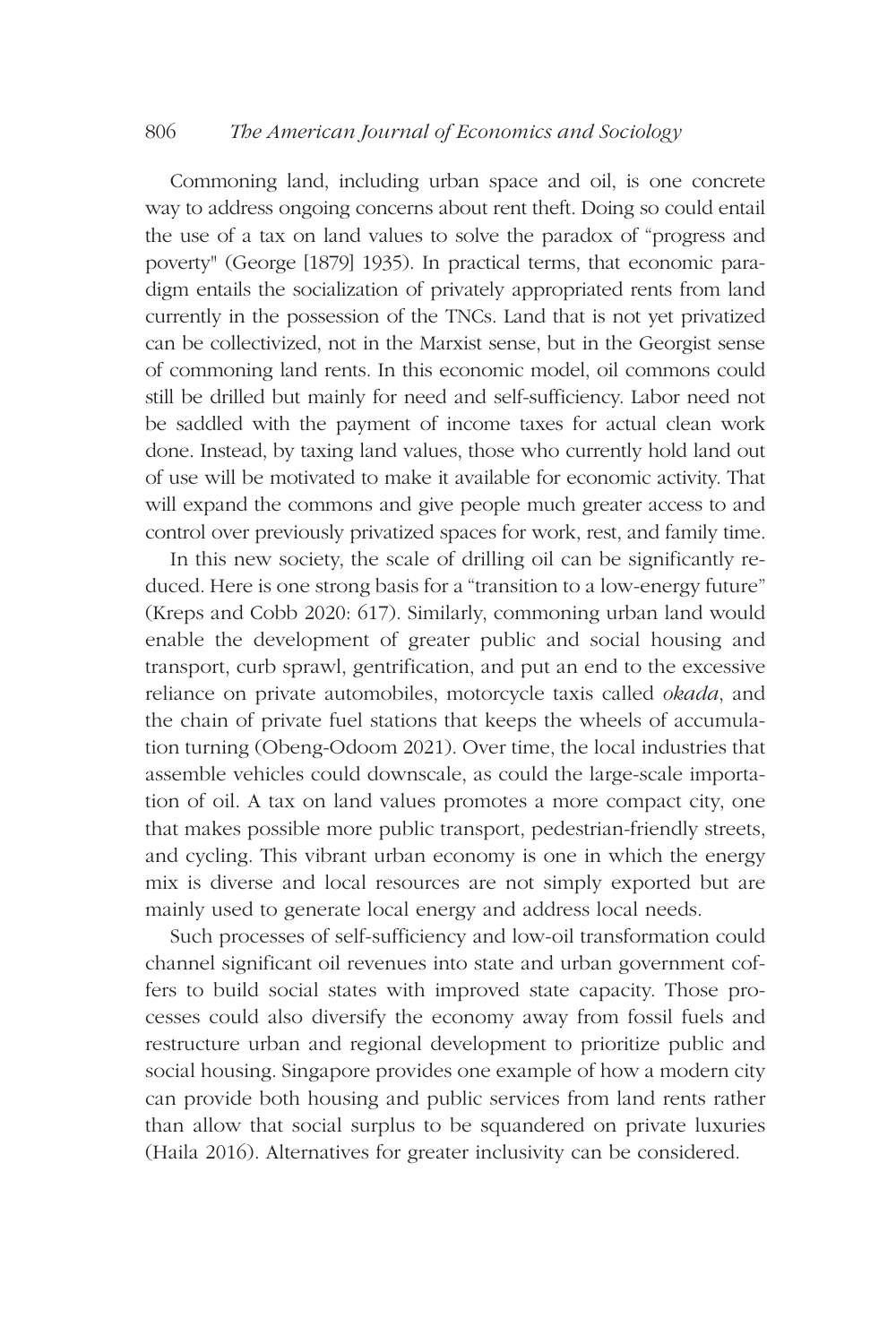For example, many of the jobs created in the oil cities of the future will also be different. Some have called such employment "green jobs" (Pearce and Stilwell 2008; Stilwell and Primrose 2010; Acey and Culhane 2013; ILO 2014). That sort of employment can be characterized as small scale and often not for profit. It does not threaten the environment but rather enhances it and improves social conditions for labor. These micro industries can flourish because, as Pyke (1992) shows, it is not the size of local industries, but rather their relationships to one another and to society that drive forward and backward linkages and reinforce economy-society-environment relations.

As part of a just transition, existing TNCs will need to follow new standards for production quotas, socially sensitive technologies, and a declining model of oil exports (Adu 2009). Progressively reducing reliance on oil, then, is a key goal for oil cities in Africa. Restructuring cities and regions to be less dependent on oil is a complementary goal. That such demands are made by the majority of Africans who are protesting makes these options politically defensible. Analytically, too, these options are defensible. In the absence of policies that foster the commoning of land, speculation heats up the price of land, expelling the poor and the marginalized to the edges of the city, which are usually served by commercialized transport. By reining in that speculation, communal living becomes not only possible but also encouraged, and cities can be built as commons, not only within but also across African nations in spaces already governed by pan-African legislation.

In this scenario, oil cities will not merely be doing damage control. They will also be contributing to greening the world. Janis Birkeland (2020) argues for a "net-positive design," in which cities not only reduce their ecological footprint but also contribute to cleaning the world. This idea can more compellingly be made when urban land is treated as a commons. Not only biodiversity, but also soil health can be restored. Habitat creation can also flourish and be institutionalized, along with nurturing healthy urban, regional, and global relationships.

None of these resulting consequences could address past wrongs of rent theft. Slavery, for example, has left lasting and ongoing problems of social stratification in Port Harcourt. No amount of commoning can address those problems adequately. Similar comments apply to the loss of fertile lands and biodiversity in general. Past practices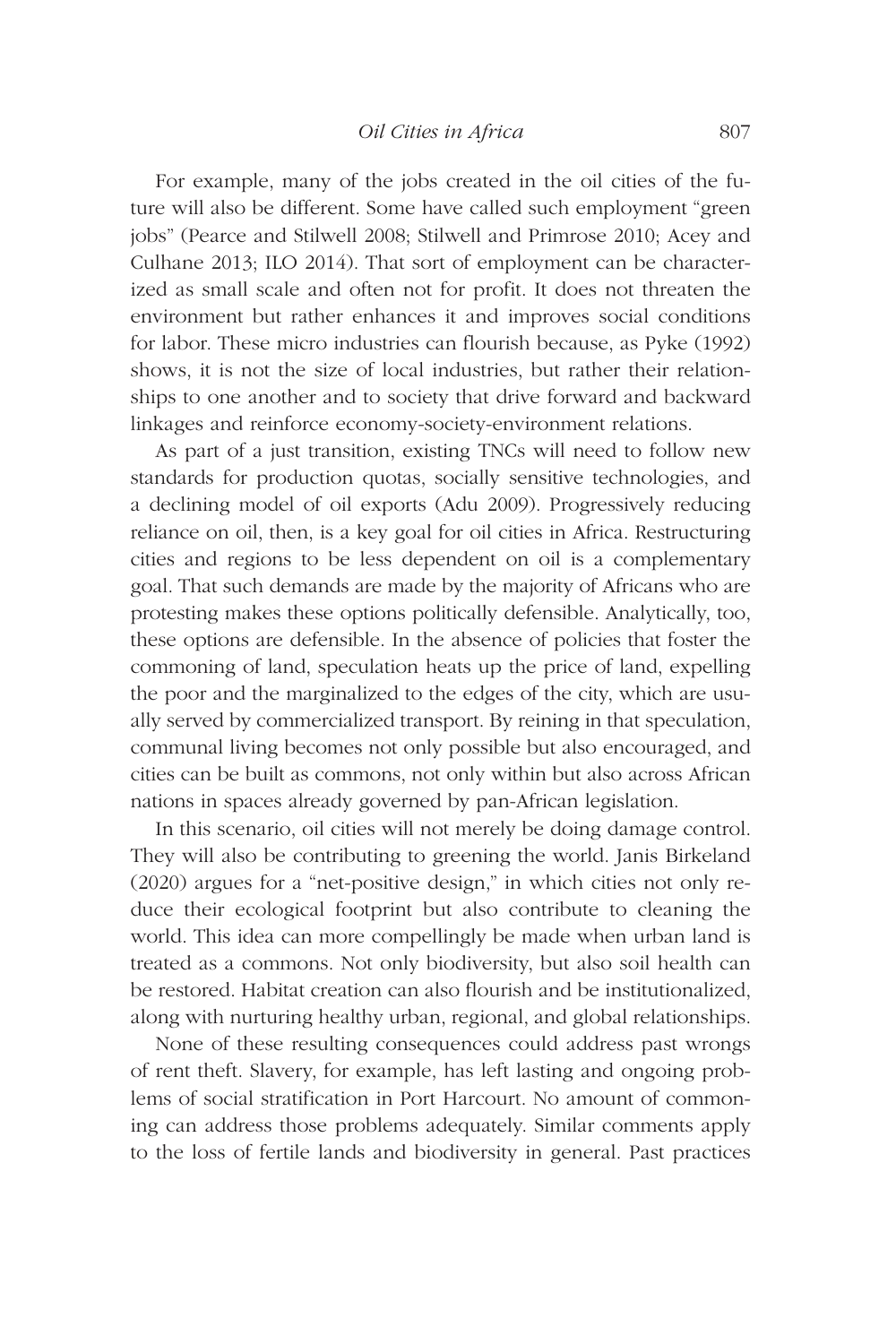that once made agriculture sustainable are not going to be recovered easily.

Existing mechanisms to address past wrongs are centrally based on "helping" Africa to "adapt" to "climate change." Negotiated within the U.N. Framework Convention on Climate Change (UNFCCC), they take the form of green aid, which recognizes that the richer countries are more responsible for emissions but that the poorer nations of the Global South, particularly those in Africa, are forced to adapt to the disproportionate effects of climate change. Currently, this compensation is an annual payment of \$100 billion (Adow 2020). Both the rationale and the estimates of such reparations are problematic. They exclude the social costs of slavery. The movements for reparations against slavery, including those championed by the Group of Eminent Persons (GEP) established by the African Union in the 1990s, continue to keep the demand for slavery-related reparations alive (Howard-Hassmann 2004). It is significant that the group included J. F. Ade Ajayi and M. K. O. Abiola, both prominent Nigerians, who also put the case for reparations in Nigeria and Africa more widely. Although it has been argued that the committee experienced challenges of strategy, including whether to combine slavery and colonialism as a basis for reparations and whether to work as individuals or as a group, GEP and the wider case for reparations enjoy, to this day, the overwhelming support of Africans in Africa and others elsewhere in the diaspora (Howard-Hassmann 2004). So, the remedy must be carefully and clearly defined.

What must be compensated is rent theft. Historically, the most formidable strategy for addressing the wrongs of slavery has been the triple strategy of apology, reparations, and prevention. For Blacks uprooted and sent to the Americas, that strategy would entail:

- 1. a formal apology to signify acknowledgment,
- 2. restitution or compensation in the form of the present value of the promised "40 acres and a mule" (subject to various adjustments), which were never delivered to freed slaves, and
- 3. steps to prevent further stratification (Darity and Mullen 2020: 2, 261–270).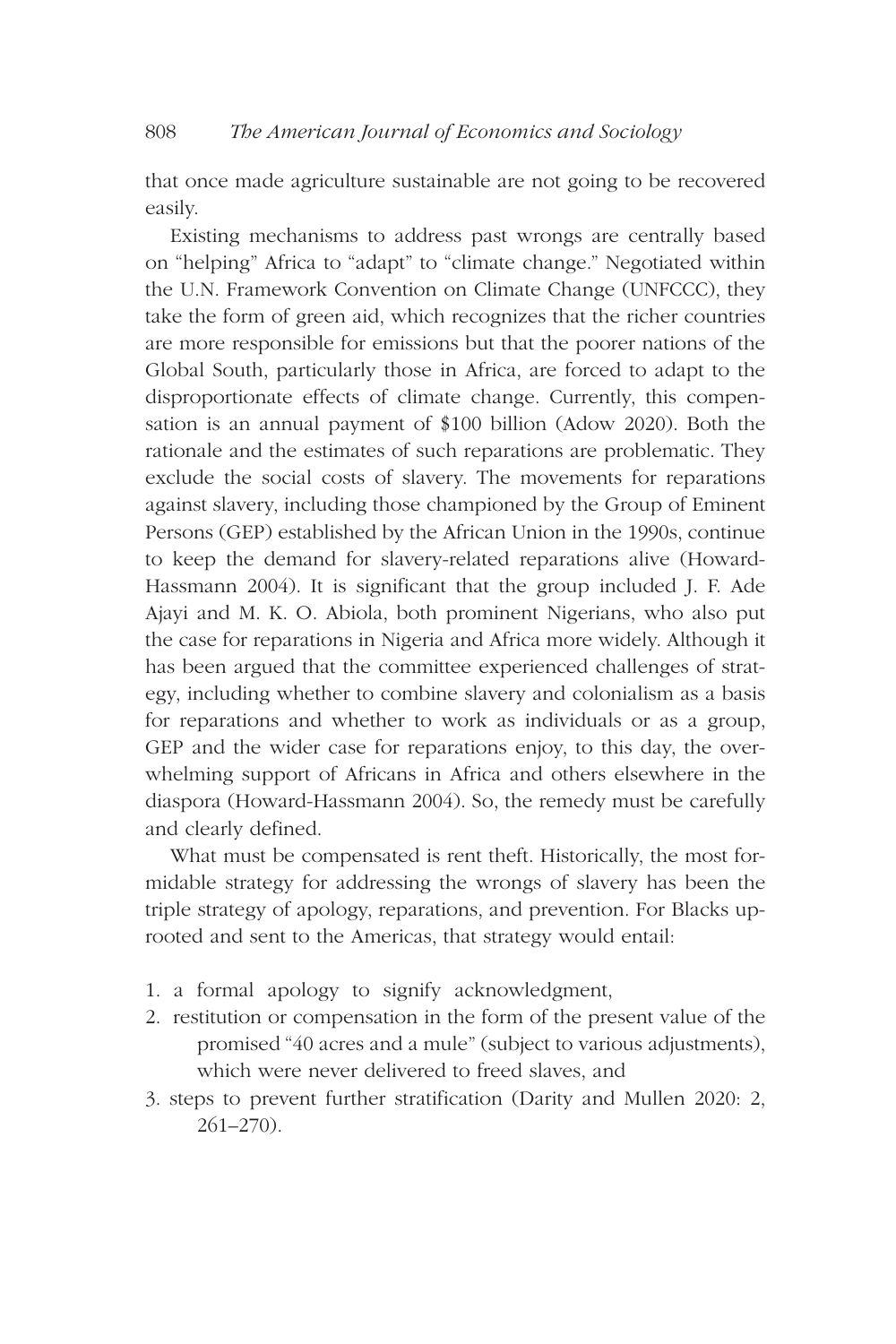In Africa, apart from these three elements, socio-ecological debt would also need to be compensated. Any such estimates must take into account context. So, for the entire city of Port Harcourt and the Niger Delta area in Nigeria, the assessment would need to be different. One approach is what I call social opportunity cost. An analyst using this approach would need to envision how the region might have developed if oil rents had been reinvested in Africa instead of being transferred to Europe and elsewhere in the Global North. From that analysis, one might estimate how much money the British government and its transnational corporations, along with other Western powers that benefited from this trade, should pay in reparations.

Three scenarios are possible for Port Harcourt. The first involves a rediscovery of what worked in the past. Izeogu (2018) offers the most optimistic scenario, one in which the state is willing to both entertain and encourage alternative programs. This optimism would mean a reinvention of Nigeria in a process that would see Africa's giant oil producer renewing its original commitment to a developmentalist agenda. After all, what the state did in the past it can do again. Although developmentalism did not have any carefully developed green commitment, that could presumably be remedied, along with a strong commitment to social inclusion.

A second scenario, which involves fulfilling U.N. goals, is bleak because it does nothing to increase the sharing of wealth. Rent theft has both local and global champions who are likely to push back. Western nations and the TNCs headquartered in them typically close ranks and look out for one another. Britain continues to commit itself to cutting emissions at home, but it enters into new arrangements of rent theft to benefit the British fossil fuel TNCs. Similarly, Norway is committed to a greener world, although it is still involved in global petroleum development within the rent theft model. China, India, Japan, and Australia in Australasia are similarly oriented.

As chronicled by Mohamed Adow (2020: 64–66), promises of green reparations have been systematically broken. The 1992 U.N. Conference on Environment and Development in Rio de Janeiro (the "Earth Summit") concluded with the principle of "common but differentiated responsibilities" to recognize that the world's wealthier nations owe an ecological debt to the poorer nations. The Kyoto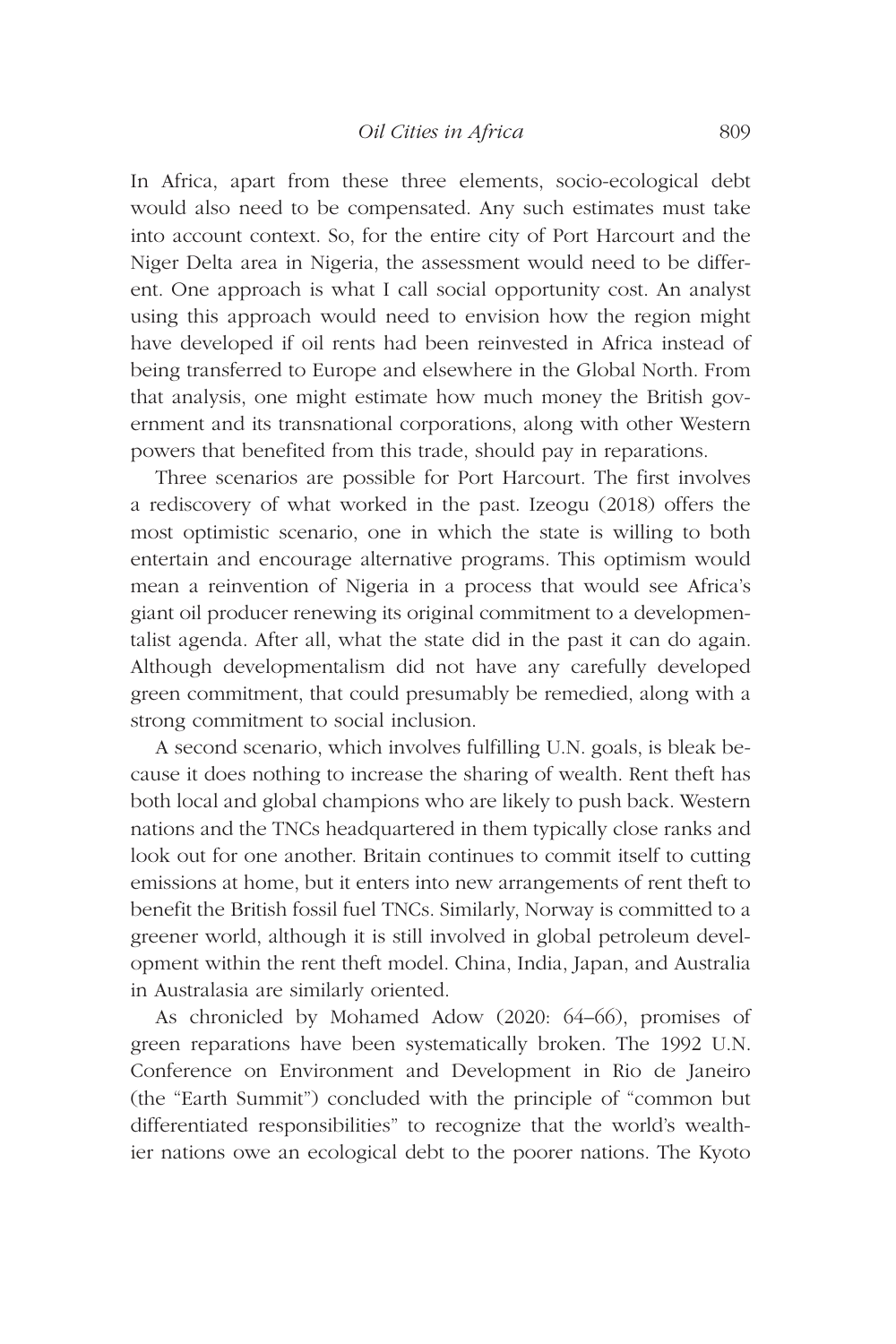Protocol in 1997 appears to have placed some enforceable claims against the world's elite countries, but at the 2009 U.N. Climate Change Conference in Copenhagen, the wealthy nations prevaricated by failing to commit themselves to actions that they had agreed to take under legally binding treaties in 1992 and 1997. Finally, at the climate meeting in Durban, South Africa in 2011, the wealthier nations closed ranks to push an agenda that would require all nations to be equally responsible for addressing climate change. This amounted to a complete reversal from 1992. This long string of betrayals may have ended in 2015 with the Paris Agreement, which seems to have returned to the intentions of the Earth Summit in 1992. It concluded with a stronger commitment to prevent the rise of temperatures beyond the threshold of 1.5–2.0 °C. In addition, the wealthier nations committed \$100 billion a year to support the poorer nations' fight against climate change by replacing fossil fuels. But it remains hard to judge this commitment, since much of the assistance consists of loans that must be repaid or direct foreign investment under outside control (Adams 2020). Indeed, there is also a significant gap between the \$100-billion-a-year policy to support existing estimates of fair reparations to Africa and the \$100 trillion academic estimate made by D. T. Osabu-Kle (2000: 344–345). Scholars are skeptical about whether such estimates can be honored under the banner of the United Nations, and, even if paid, they question how such a sudden injection of resources would be managed and distributed (Howard-Hassmann 2004; Zouache 2020).

Even under the best of circumstances, which D. T. Osabu-Kle (2000: 346–348) implies would be for Africa to be paid only the annual interest on the \$100 trillion due to it, the U.N. methods of rectifying past wrongs are exceedingly limited. Such approaches restrict the agreed amount of compensation *to a level far below the damage previously caused by slavery, colonialism, and neocolonialism*. U.N. paradigms exclude the idea of rent theft. Like other humanist paradigms, they continue to rely on markets and business as usual to aid the transition. Clearly, both the mainstream and its alternatives appeal to a bioeconomy, renewables, and the circular economy. But one may question how effective these strategies would be, even if they were realized. Even in a "best-case" scenario in terms of technology transfers, or socalled nature-based solutions, rent theft would remain, indeed worsen.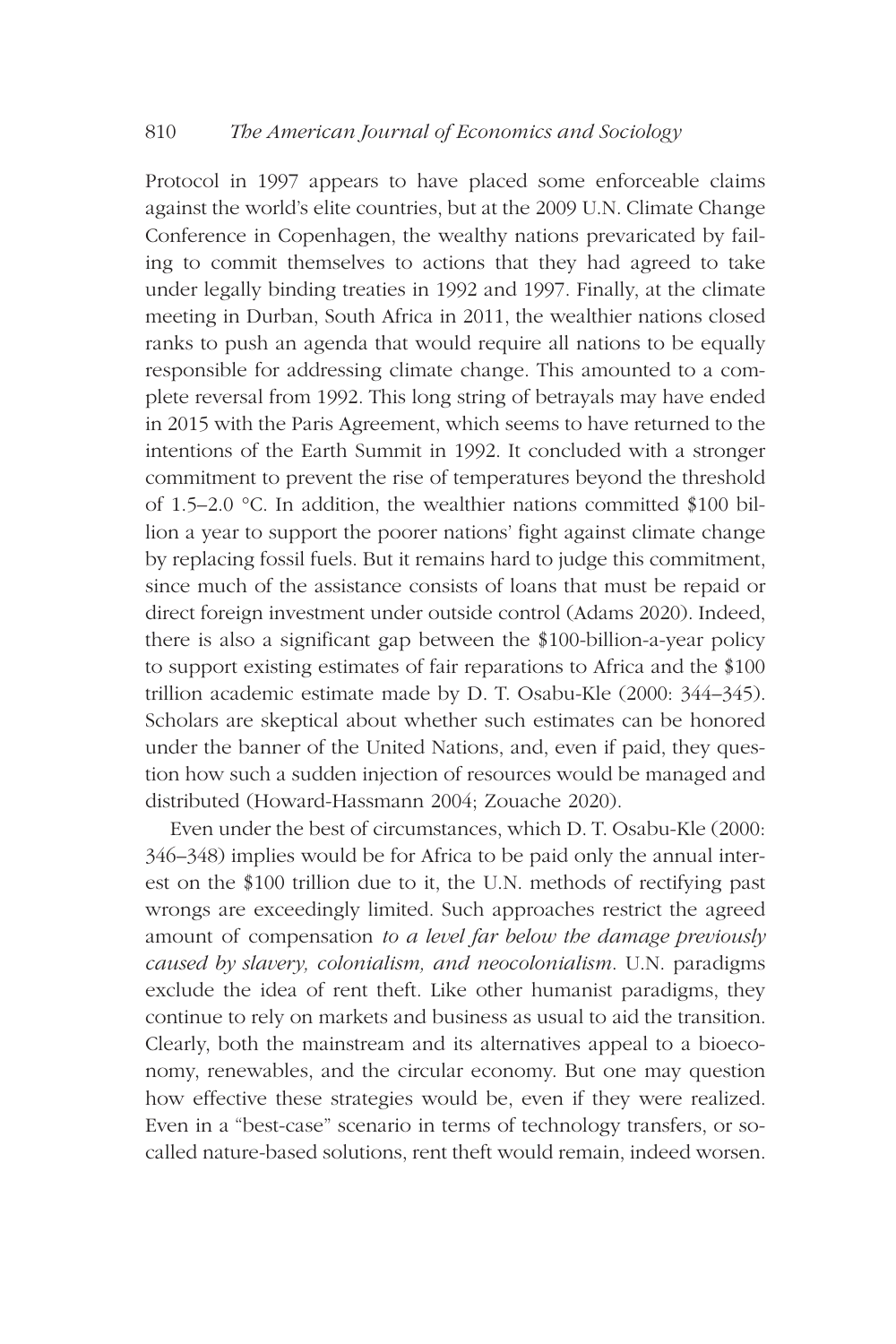Regardless of the transition to a cleaner world, both the "crime of poverty" and mass "social costs" would become aggravated.

A third scenario is more uncertain, developing features of both the first and the second scenarios. Whichever scenario prevails, however, the status quo is problematic. The existing drive for a cleaner world is inadequate. An alternative, based on the equitable distribution of land and its benefits, offers the most holistic response to the fossil-fuel question.

#### Conclusion

Addressing urban issues must entail an analysis of urban land rent, as Anne Haila's life's work has systematically demonstrated. In extending this lesson and methodology, it is crucial to investigate the question of urban sustainability. Haila recognized this need and, hence, created a course at the University of Helsinki on "The Land Question and Sustainable Urban Development," currently taught by members of the Helsinki School of Critical Urban Studies.

One way to deepen this legacy, as I have shown here, is to study the energy of cities because it expands the repertoire of sustainability from a dyadic emphasis on socio-spatial relations to a non-divisible triadic study of socio-spatial relations within a wider ecological framework. Transitioning from oil to renewable energy is, therefore, a useful starting point, but it is not simply about producing clean energy. Ending the use of "dirty fossil fuels" will improve life in Port Harcourt, but a cleaner city will allow landlords to charge more rent for housing and commerce. Unless the ongoing problem of rent theft is addressed, the situation will actually worsen for the working class, for others who work in the informal economies, and for those, such as the descendants of slaves, who have had to scavenge rather than work, who work precariously, or who are condemned to degrading and invisible lives elsewhere in society. If cities like Port Harcourt focus on simple symptoms and solutions, they are likely to reproduce extremes of long-term inequality, social stratification, and social costs, even in the context of renewables.

By contrast, reconstructing the problem of how to achieve a just transition by ending land rent theft refocuses the problematic on its deeper causal forces, the "crime of poverty" and "social costs."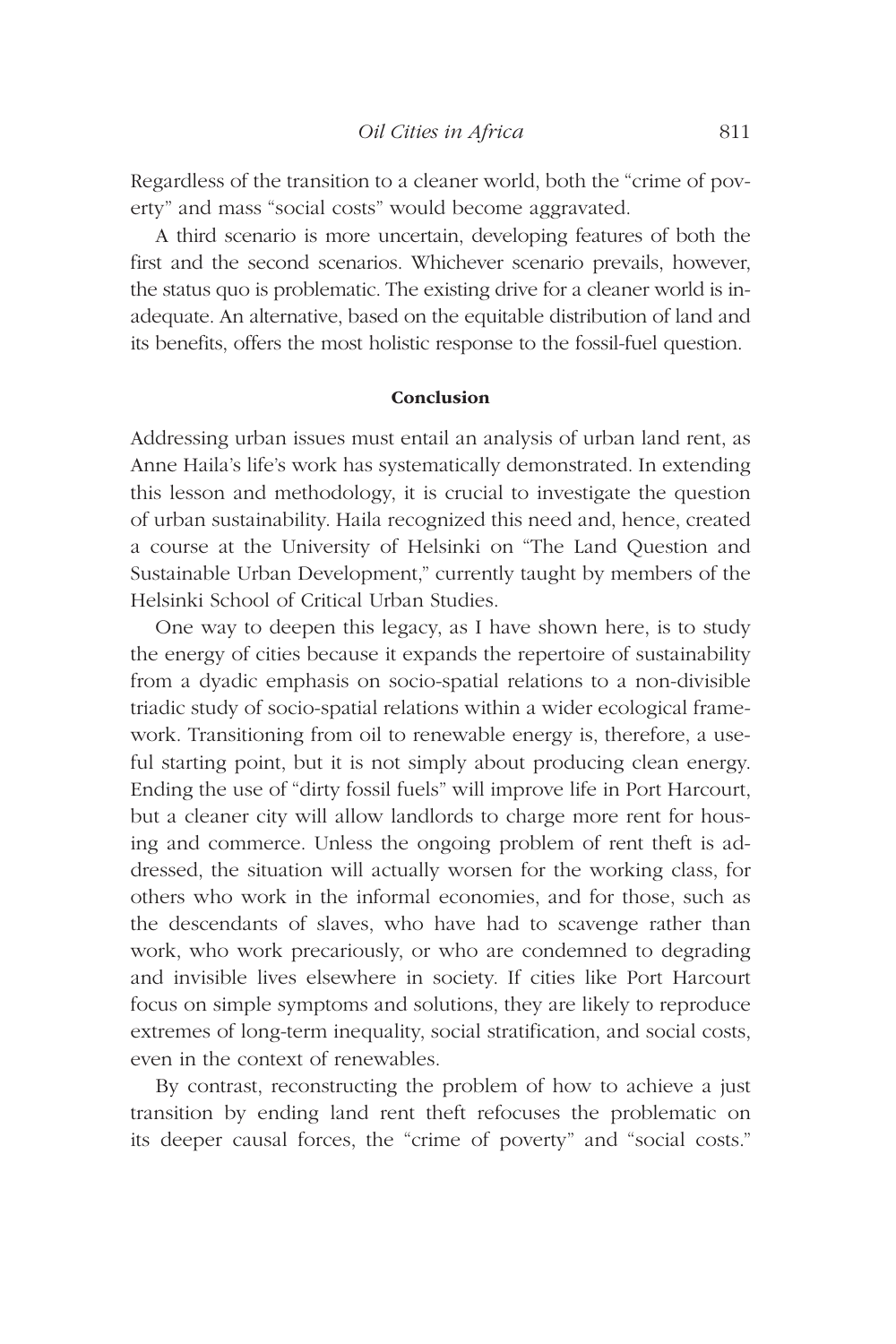The theft is historical, substantial, and continuously destructive. The Western-dominated slave trade provided a pattern that the oil trade later followed. Both were centered on the social reproduction and private appropriation of rent within a dependent and oppressive system. Because the inherited system is structurally colonial and colonizing, top-down approaches miss the point when they focus on reducing carbon emissions while ignoring the suppressed hopes of those burdened by rent, including workers.

I propose a number of specific remedies that could make possible a just transition to a post-carbon city without preserving the legacy of land rent theft. I emphasize three of them here because they are central to my arguments.

First, cities have the capacity to make land common property, not by dividing it up into equal shares but simply by sharing the land rents in equal measure. This can be done by taxing land values and either distributing the proceeds equally among residents or using the revenue to carry out projects of public benefit.

Second, justice in the transition to a new economy cannot be achieved without rectifying past wrongs by whites that continue to affect Black people in the present. To that end, governments in the Global North will need to apologize, institutionalize reparations, and prevent further injustices.

Third, oil cities need to restructure urban and regional development by socializing oil rents and by using them for socio-ecological purposes.

Those three actions need to be taken in conjunction with the policies proposed by the United Nations to substitute renewable energy for fossil fuels. Together, they can significantly advance efforts to make socio-ecological justice meaningful in oil cities in Africa, beyond just transition.

# Acknowledgments

My gratitude to two referees and Dr. Mark Shackleton (University of Helsinki, Finland) for suggestions on periodization, presentation, data interpretation, and theorization.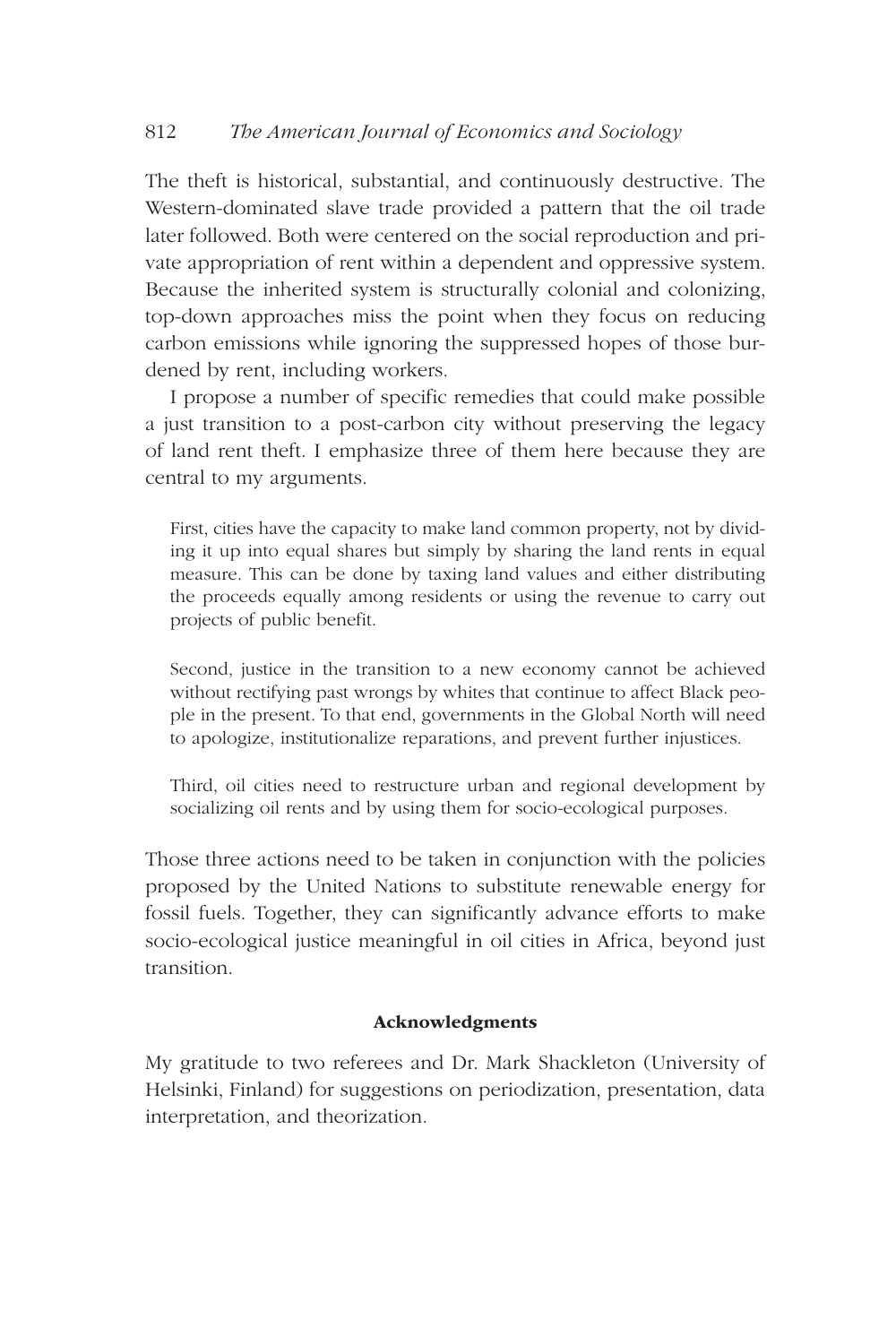#### **Note**

1. Between 2013 and the first half of 2020, the share of electricity generated by coal in Britain declined from 40 percent to 2 percent (Economist 2020b: 21). This dramatic decline is attributed to initial overuse, the introduction of new technology, the development of new energy sources that were cheaper, and sustained pressure to mitigate the socio-ecological costs of coal (Jevons [1906] 2012; Economist 2020b: 13, 20-22; Obeng-Odoom 2021)

#### References

- Abali, Happy Wilson, Etebu M. Ongoebi, and Leton G. Tambari. (2018). "Seasonal Particulate Pollution in Port Harcourt Nigeria." *Journal of Environment Pollution and Human Health* 6: 20–25.
- Acey, Charisma S., and Thomas H. Culhane. (2013). "Green Jobs, Livelihoods and the Post-Carbon Economy in African Cities." *Local Environment* 18: 1046–1065.
- Adams, Kevin M. (2020). *Beyond the 100 Billion Dollar Goal for Climate Finance*. Stockholm: Stockholm Environment Institute. [https://www.sei.](https://www.sei.org/perspectives/beyond-the-100-billion-dollar-goal-for-climate-finance/) [org/perspectives/beyond-the-100-billion-dollar-goal-for-climate-finance/](https://www.sei.org/perspectives/beyond-the-100-billion-dollar-goal-for-climate-finance/)
- Adésínà, Jìmí. (2012). "Social Policy in a Mineral-Rich Economy: The Case of Nigeria." In *Mineral Rents and the Financing of Social Policy: Opportunities and Challenges*. Ed. Hujo Katja, pp. 285–318. New York: Palgrave Macmillan.
- Adow, Mohamed. (2020). "The Climate Debt: What the West Owes the Rest." *Foreign Affairs* 99: 60–68.
- Adu, George. (2009). "On the Theory of Optimal Depletion of an Exhaustible Resource: The Case of Oil in Ghana." *African Review of Economics and Finance* 1: 40–50.
- Afigbo, Adiele Eberechukwu. (1972). *The Warrant Chiefs: Indirect Rule in Southeastern Nigeria 1891–1929*. London: Longman.

 . 2006, *The Abolition of the Slave Trade in Southeastern Nigeria, 1885\_1950*. Rochester, NY: University of Rochester Press.

- African Development Bank. (2019). *African Economic Outlook 2019*. Abidjan, Côte d'Ivoire: African Development Bank.
- Agbo, Cornelius. (2011). "A Critical Evaluation of Motor Vehicle Manufacturing in Nigeria." *Nigerian Journal of Technology* 30: 8–16.
- Agbosu, Lennox. (1988). "The Land Use Act and the State of Nigerian Land Law." *Journal of African Law* 32: 1–43.
- Akintunde, Temitope Sade, Anthony Dotun Oladipo, and Rasheed Oyaromade. (2019). "Socioeconomic Determinants of Health Status in Nigeria (1980– 2014)." *African Review of Economics and Finance* 11: 365–388.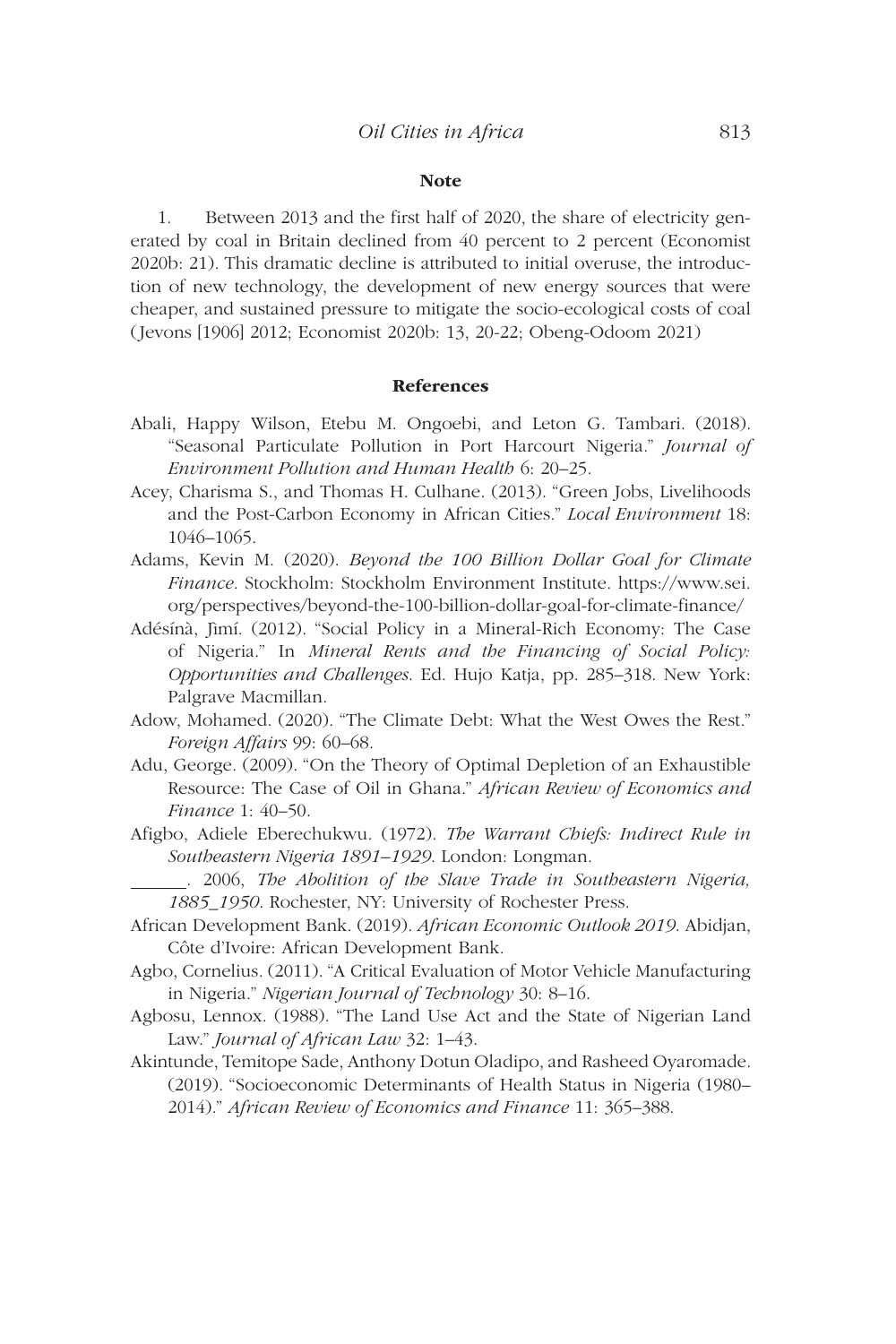- Andrews, Nathan, and Pius Siakwah. (2021). *Oil and Development in Ghana: Beyond the Resource Curse*. London: Routledge.
- Archibong, Belinda. (2018). "Historical Origins of Persistent Inequality in Nigeria." *Oxford Development Studies* 46: 325–347.
- Berry, Sara. (1992). "Hegemony on a Shoestring: Indirect Rule and Access to Agricultural Land." *Africa: Journal of the International African Institute* 62: 327–355.
- Bina, Cyrus. (1992). "The Laws of Economic Rent and Property." *American Journal of Economics and Sociology* 51: 187–204.
- Binuomoyo, Yinka Kehinde, Johnson B. Ogbewo, Ephraim A. Okoro, and Okechukwu Ukaga. (2012). "Land Reform, Land Rights, and Development Challenges in Nigeria." In *Natural Resources, Conflict, and Sustainable Development: Lessons from the Niger Delta*. Eds. Ukaga Okechukwu, Ukoha O. Ukiwo, and Ibaba Samuel Ibaba, pp. 115–131. London: Routledge.
- Birkeland, Janis. (2020). *Net-Positive Design and Sustainable Urban Development*. New York and London: Routledge.
- Blimpo, Moussa P., and Malcolm, Cosgrove-Davies. (2019). *Electricity Access in Sub-Saharan Africa: Uptake, Reliability, and Complementary Factors for Economic Impact*. Africa Development Forum series. Washington, DC: World Bank. [doi:10.1596/978-1-4648-1361-0](https://doi:10.1596/978-1-4648-1361-0)
- Bloch, Robin, Naji Makarem, Mohammed-Bello Yunusa, Nikolaos Papachristodoulou, and Matthew Crighton. (2015). *Economic Development in Urban Nigeria*. Urbanisation Research Nigeria (URN) Research Report. London: ICF International.
- Chen, Yu-Wen. (2020). "Thoughts on Appropriate Approaches to Studying BRI's Actual Impacts and Limits." In *China's Belt and Road Initiative: Strategic and Economic Impacts on Central Asia, Southeast Asia and Central Eastern Europe*. Eds. Alfred Gerstl and Ute Wallenböck, pp. 43– 60. London: Routledge.
- Chete, Louis N., John O. Adeoti, Foluso M. Adeyinka, and Femi Oladapo Ogundele. (2016). "Industrial Policy in Nigeria." In *Manufacturing Transformation: Comparative Studies of Industrial Development in Africa and Emerging Asia*. Eds. Carol Newman, John Page, John Rand, Abebe Shimeles, Måns Söderbom, and Finn Tarp, Chapter 6. Oxford: Oxford University Press.
- Chinwe, Chikwem Francis. (2014). "Political Economy of Fuel Importation and Development of Refineries in Nigeria, 1999–2013." Ph.D. thesis, Department of Political Science. Nsukka: University of Nigeria.
- Cline-Cole, Reginald. (2020). "Bouquets and Brickbats Along the Road to Development Freedom and Sovereignty: Commentary on 'Rethinking the Idea of Independent Development and Self-Reliance in Africa'." *African Review of Economics and Finance* 12: 260–281.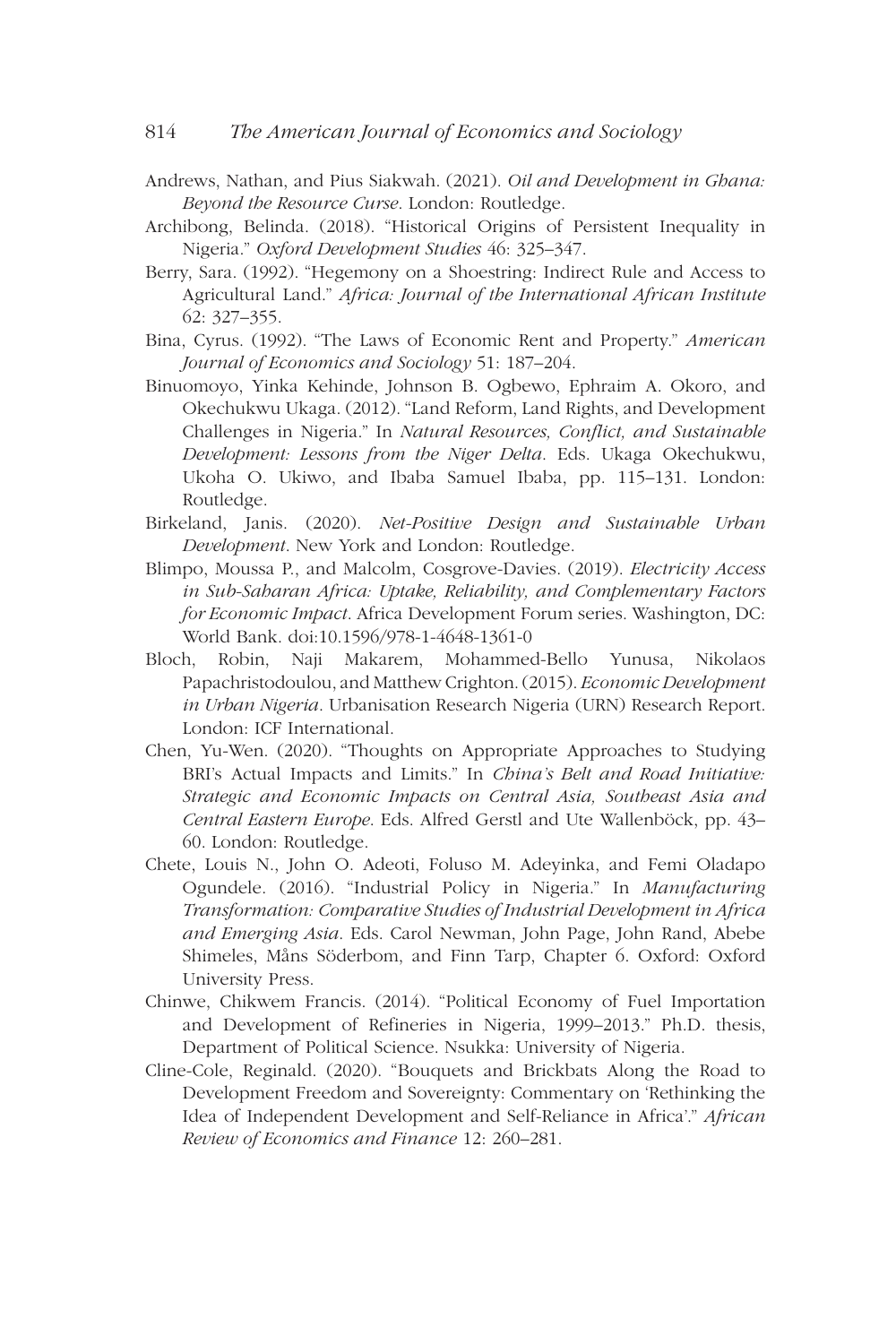- Cohen, Herman. (2020). *US Policy Toward Africa: Eight Decades of Realpolitik*. Boulder, CO, and London: Lynne Rienner Publishers.
- Collier, Paul. (2009a). *Wars, Guns and Votes: Democracy in Dangerous Place*. London: Bodley Head.

. (2009b). *The Bottom Billion*. Oxford: Oxford University Press.

- Collins, Joe. (2017). "Towards a Socially Significant Theory of Rent." *Geography Research Forum* 37: 148–165.
- Darity, William A. Jr., and Kirsten Mullen. (2020). *From Here to Equality: Reparations for Black Americans in the Twenty-First Century*. Chapel Hill, NC: University of North Carolina Press.
- Denman, Donald R. (1993). *A Half and Half Affair: Chronicles of a Hybrid Don*. London: Churchill Press.
- Echendu, Adaku Jane. (2020). "Urban Planning—'It's All About Sustainability': Urban Planners' Conceptualizations of Sustainable Development in Port Harcourt, Nigeria." *International Journal of Sustainable Development and Planning* 15: 593–601.
- *Economist*. (2019). "The New Scramble for Africa and How Africans Could Win It." March 9–15: 9, 18–20.
- . (2020a). "21st Century Power." September 19–25: 9, 20–22.
- . (2020b). "Making Coal History." December 5–11: 13, 20–22.
- Ede, Precious N., Opuenebo B. Owei, and Chimbiko Iche Akarolo. (2011). *Does the Greater Port Harcourt Master Plan 2008 Meet Aspirations for Liveable City?* 47th ISOCARP Congress. The Hague: International Society of City and Regional Planners.
- Edozie, Rita Kiki. (2017). *"Pan" Africa Rising: The Cultural Political Economy of Nigeria's Afri-Capitalism and South Africa's Ubuntu Business*. New York: Palgrave Macmillan.
- Ekpo, Udo N. (2014). "Nigeria Industrial Policies and Industrial Sector Performance: Analytical Exploration." *IOSR Journal of Economics and Finance* 3: 1–11.
- Feuser, William F. (1986). "Anomy and Beyond: Nigeria's Civil War in Literature." *Présence Africaine* 137/138 (1er et 2e trimestres): 113–151.
- Fine, Ben. (2019). "Marx's Rent Theory Revisited? Landed Property, Nature and Value." *Economy and Society* 48: 450–461.
- Fine, Ben, and Zavareh Rustomjee. (1996). *The Political Economy of South Africa: From Minerals-Energy Complex to Industrialisation*. Boulder, CO: Westview Press.
- Forstater, Matthew. (2005). "Taxation and Primitive Accumulation: The Case of Colonial Africa." *Research in Political Economy* 22: 51–64.
- Gaffney, Mason. (2016). "Nature, Economy, and Equity: Sacred Water, Profane Markets." *American Journal of Economics and Sociology* 75: 1064–1231.
- George, Henry. ([1879] 1935). *Progress and Poverty*. New York: Robert Schalkenbach Foundation.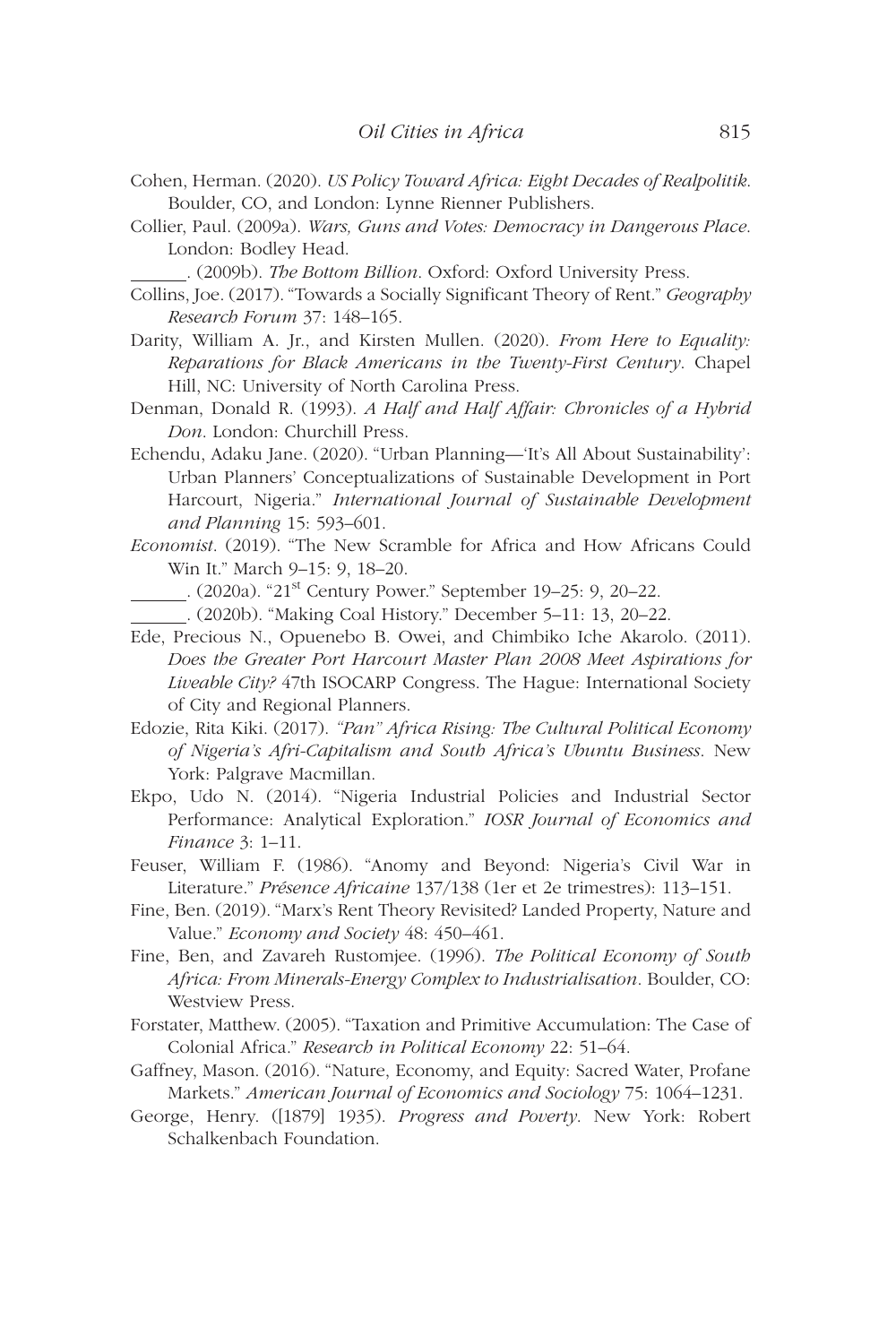. (1883a). "Money in Elections." *North American Review* 136: 201–211.

 . ([1883b] 1966). *Social Problems*. New York: Robert Schalkenbach Foundation.

 . (1885). *The Crime of Poverty*. New York: Robert Schalkenbach Foundation. [http://schalkenbach.org/library/henry-george/hg-speeches/](http://schalkenbach.org/library/henry-george/hg-speeches/the-crime-of-poverty.html) [the-crime-of-poverty.html](http://schalkenbach.org/library/henry-george/hg-speeches/the-crime-of-poverty.html)

- Haila, Anne. (2011). "The Suburban Commons: A Chinese Story." In *Between Utopia and Apocalypse: Essays on Social Theory and Russia*. Ed. Elina Kahla, pp. 103–112. Helsinki: Aleksanteri Institute, University of Helsinki. . (2016). *Urban Land Rent: Singapore as a Property State*. Chichester, UK: Wiley-Blackwell.
- Howard-Hassmann, Rhoda E. (2004). "Reparations to Africa and the Group of Eminent Persons." *Cahiers d'Études Africaines* XLV(1–2): 81–97.

International Labor Organization (ILO). (2014). *Green Jobs in Namibia: Opportunities for Job Creation in the Green Economy*. Geneva: ILO.

Iwilade, Akin. (2014). "Networks of Violence and Becoming: Youth and the Politics of Patronage in Nigeria's Oil-Rich Delta." *Journal of Modern African Studies* 52: 571–595.

 . (2015). "Oil, Youth, and Networks of the 'Unconnected' in Nigeria's Niger Delta." *Society and Natural Resources* 28: 1203–1215.

Izeogu, Chukudu V. (1989). "Urban Development and the Environment in Port Harcourt." *Environment and Urbanization* 1: 59–68.

 . (2018). *Problems and Prospects of Urban and Regional Planning in Nigeria: Port Harcourt Metropolis Since 1914*. New York: Page Publishing.

Izeogu, Chukudu V., and Ademola T. Salau (1985). "Port Harcourt." *Cities* February: 14–23.

Jaja, Chioma. (2009). "Port Development in Nigeria: Trends and Patterns." *Journal of Transportation Security* 2: 107–119.

Jesuleye, Olalekan Aquila, Willie O. Siyanbola, Sikiru A. Sanni, and Matthew Ilori Olugbenga. (2007). "Energy Demand Analysis of Port-Harcourt Refinery, Nigeria and its Policy Implications." *Energy Policy* 35: 1338–1345.

Jevons, Willian Stanley. ([1906] 2012). *The Coal Question: An Inquiry Concerning the Progress of the Nation, and the Probable Exhaustion of Our Coal-Mines*. London/New York: Forgotten Books/Macmillan and Co., Ltd.

- Kapp, Karl William. ([1950] 1971). *The Social Costs of Private Enterprise*. New York: Shocken Books.
- Kreps, Bart Hawkins, and Clifford W. Cobb. (2020). "Editors' Introduction: Transition to a Low-Energy Future." *American Journal of Economics and Sociology* 79: 617–652.
- Krueger, Anne O. (1974). "The Political Economy of the Rent-Seeking Society." *American Economic Review* 64: 291–303.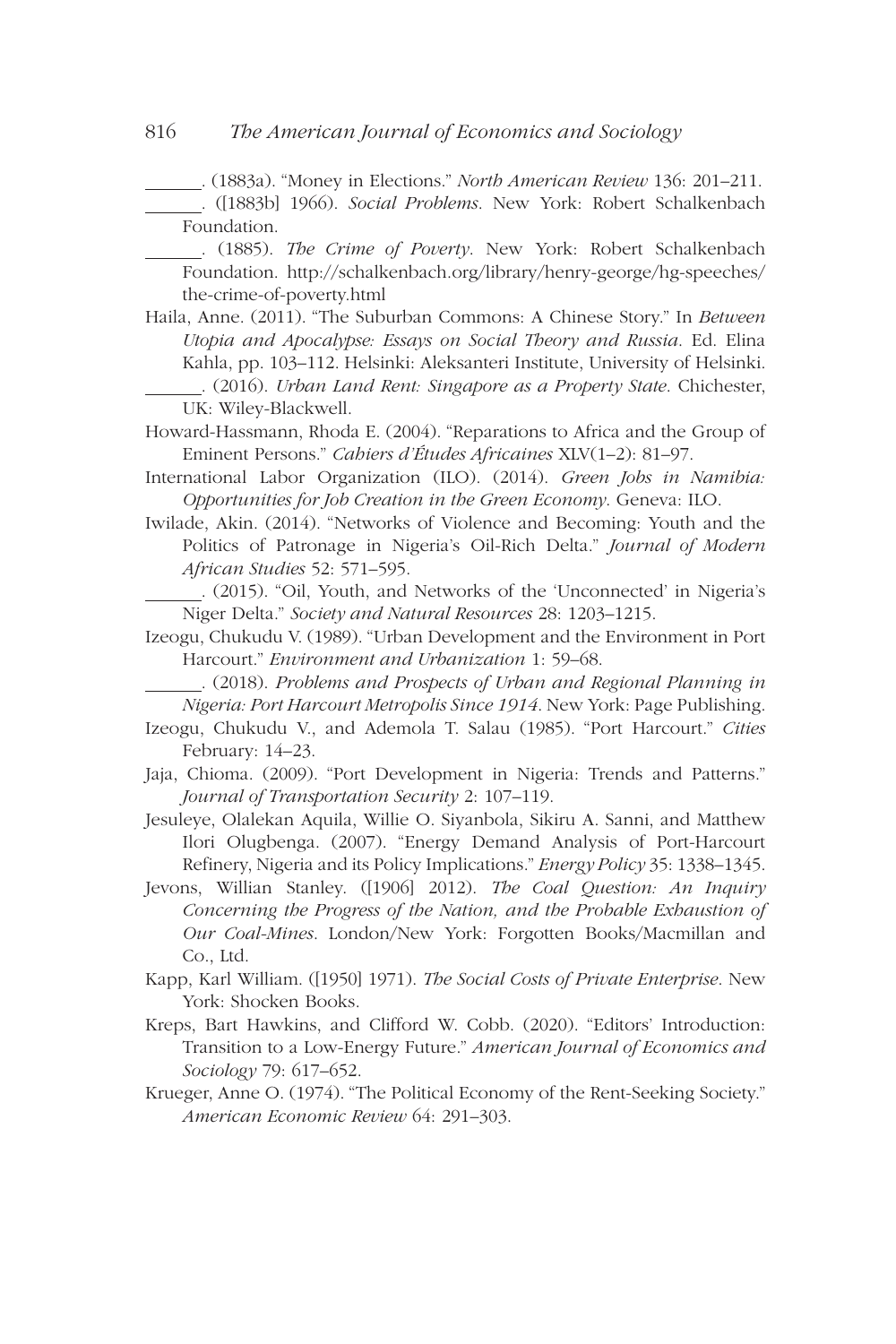- Krupp, Fred, Nathaniel Keohane, and Eric Pooley. (2019). "Less Than Zero. Can Carbon-Removal Technologies Curb Climate Change?" *Foreign Affairs* 98: 142–152.
- Lawanson, Taibat, and Leke Oduwaye. (2014). "Socio-Economic Adaptation Strategies of the Urban Poor in the Lagos Metropolis, Nigeria." *African Review of Economics and Finance* 6: 139–160.
- Mabogunje, Akinlawon Ladipo. (1965). "Urbanization in Nigeria. A Constraint on Economic Development." *Economic Development and Cultural Change* 13(4, Part 1): 413–438.
- . (1980). *The Development Process: A Spatial Perspective*. London: Routledge.

 . (2013). *A Measure of Grace: The Autobiography of Akinlawon Ladipo Mabogunje*. Ibadan, Nigeria: BookBuilders.

- Marais, Lochner, Philippe Burger, Malene Campbell, Deidre van Rooyen, and Stuart Denoon-Stevens, eds. (2021). *Coal and Energy in Emalahleni, South Africa: Considering a Just Transition*. Edinburgh, UK: Edinburgh University Press.
- Meagher, Kate. (2010). *Identity Economics: Social Networks and the Informal Economy in Nigeria*. Suffolk, UK: Woodbridge, James Currey/Ibadan, Nigeria: Heinemann Educational Books.
- Melosi, Martin V., and Joseph A. Pratt. (2014). "The Energy Capital of the World? Oil-Led Development in Twentieth Century Houston." In *Energy Capitals: Local Impact, Global Influence*. Eds. Joseph A. Pratt, Martin V. Melosi, and Kathleen A. Brosnan, pp. 30–57. Pittsburgh, PA: University of Pittsburgh Press.
- Mirowski, Philip. (1989). *More Heat than Light: Economics as Social Physics, Physics as Nature's Economics*. New York: Cambridge University Press.
- Moore, Mick, Prichard Wilson, and Odd-Helge Fjeldstad. (2018). *Taxing Africa: Coercion, Reform and Development*. London: Zed Books.
- Myrdal, Gunnar. (1944). *An American Dilemma: The Negro Problem and Modern Democracy*. New York: Harper.
- Nigerian National Petroleum Corporation (NNPC). (2020). *History of the Nigerian Petroleum Industry*. Abuja: NNPC. [https://nnpcgroup.com/](https://nnpcgroup.com/NNPC-Business/Business-Information/Pages/Industry-History.aspx) [NNPC-Business/Business-Information/Pages/Industry-History.aspx](https://nnpcgroup.com/NNPC-Business/Business-Information/Pages/Industry-History.aspx)
- Njoku, O.N. (1981). "Export Production Drive in Nigeria During the Second World War." *Transafrican Journal of History* 10(1/2): 11–27.
- Northrup, David. (1978). *Trade Without Rulers: Pre-Colonial Economic Development in South-Eastern Nigeria*. Oxford: Clarendon Press.
	- . (2007). "Review of *The Abolition of the Slave Trade in Southeastern Nigeria, 1885–1950*." *African Studies Review* 50(2): 228–229.
- Nwoke, Chibuzo Nnate. (1984a). "The Global Struggle Over Surplus Profit for Mining: A Critical Extension of Marx's Rent Theory." Ph.D. dissertation.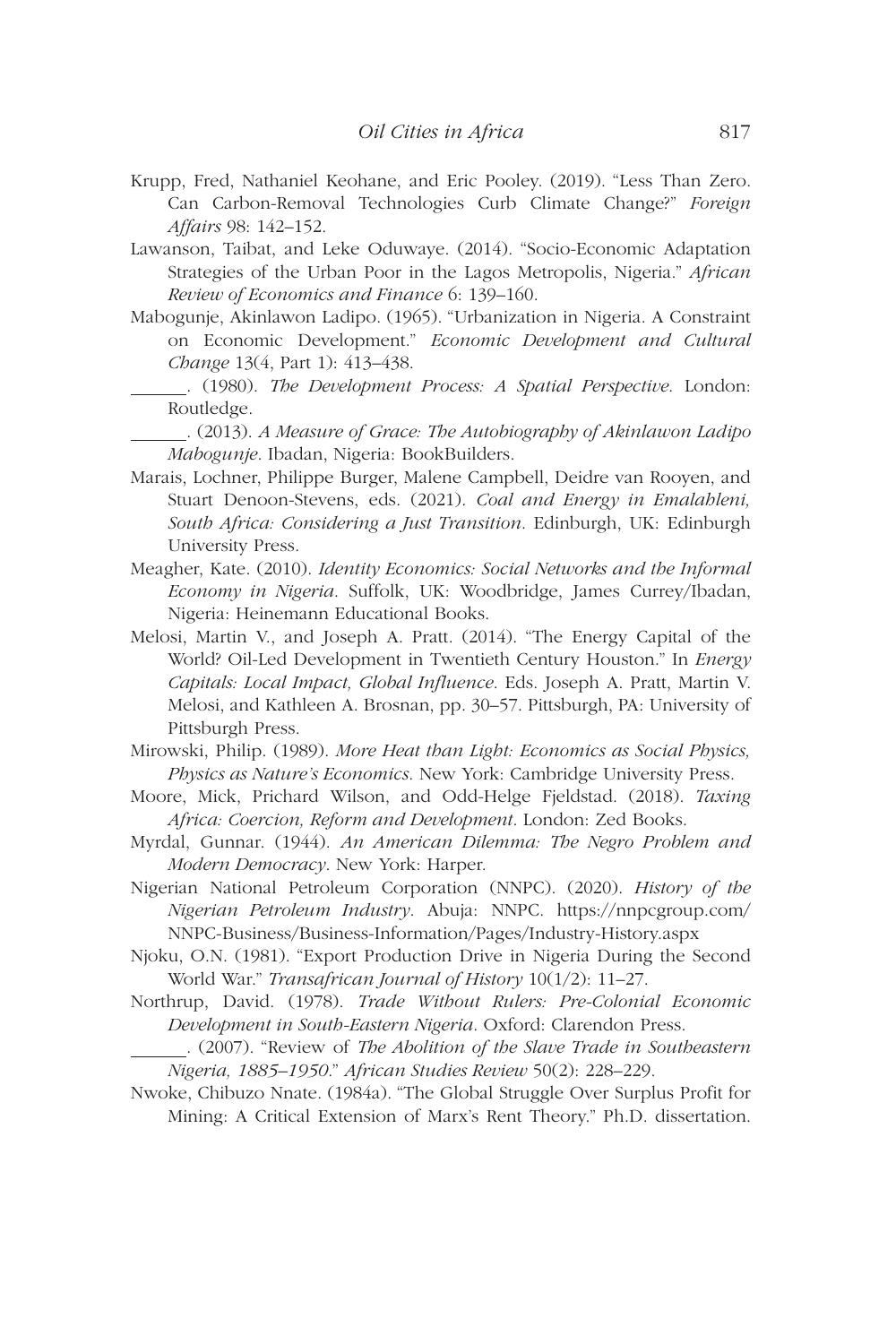Denver, CO: Graduate School of International Studies, University of Denver.

 . (1984b). "World Mining Rent: An Extension of Marx's Theories." *Review* 8: 29–89. <https://www.jstor.org/stable/40240977>

 . (1986). "Towards Authentic Economic Nationalism in Nigeria." *Africa Today* 33: 51–69.

 . (2020). "Rethinking the Idea of Independent Development and Self-Reliance in Africa." *African Review of Economics and Finance* 12: 152–170.

- Nwokoro, Immaculata, Taibat Lawanson, Olufunke Ebuehi, Samson Fadare, John Agwu, and Oluwole Soyinka. (2015). "Socioeconomic Dynamics and Environmental Health Outcomes in Informal Settlements of Port Harcourt, Nigeria." *Journal of Construction Project Management and Innovation* 5: 1064–1081.
- Nwozor, Agaptus, John Olanrewaju, Modupe Ake, and Onjefu Okidu. (2020). "Oil and its Discontents: The Political Economy of Artisanal Refining in Nigeria." *Review of African Political Economy*. [https://doi.](https://doi.org/10.1080/03056244.2020.1835631) [org/10.1080/03056244.2020.1835631](https://doi.org/10.1080/03056244.2020.1835631)
- Obeng-Odoom, Franklin. (2010a). "Abnormal Urbanisation in Africa: A Dissenting View." *African Geographical Review* 29: 13–40.

 . (2010b). "The Discovery of Oil in Ghana: Is Transparency Sufficient?" *Africa Journal of International Affairs* 13(1–2): 89–119.

 . (2014). *Oiling the Urban Economy: Land, Labour, Capital, and the State in Sekondi-Takoradi, Ghana*. London: Routledge.

 . (2016). *Reconstructing Urban Economics: Towards a Political Economy of the Built Environment*. London: Zed Books.

 . (2018). "Transnational Corporations and Urban Development." *American Journal of Economics and Sociology* 77: 447–510.

 . (2019). "Petroleum Accidents in the Global South." *Research in Political Economy* 33: 111–142.

 . (2020a). "Governing the Petropolis: From Resource Entrepreneurialism to Resource Commoning." In *The Routledge Handbook of Transformative Global Studies*. Eds. S. A. Hamed Hosseini, James Goodman, Barry Gills, and Sara C. Motta, pp. 569–583. London: Routledge.

 . (2020b). *Property, Institutions, and Social Stratification in Africa*. New York and Cambridge, UK: Cambridge University Press.

 . (2020c). "The African Continental Free Trade Area." *American Journal of Economics and Sociology* 79: 167–197.

 . (2021). *The Commons in an Age of Uncertainty: Decolonizing Nature, Economy, and Society*. Toronto, Canada: University of Toronto Press.

Obi, Cyril I. (1997). "Globalisation and Local Resistance: The Case of the Ogoni Versus Shell." *New Political Economy* 2: 137–148.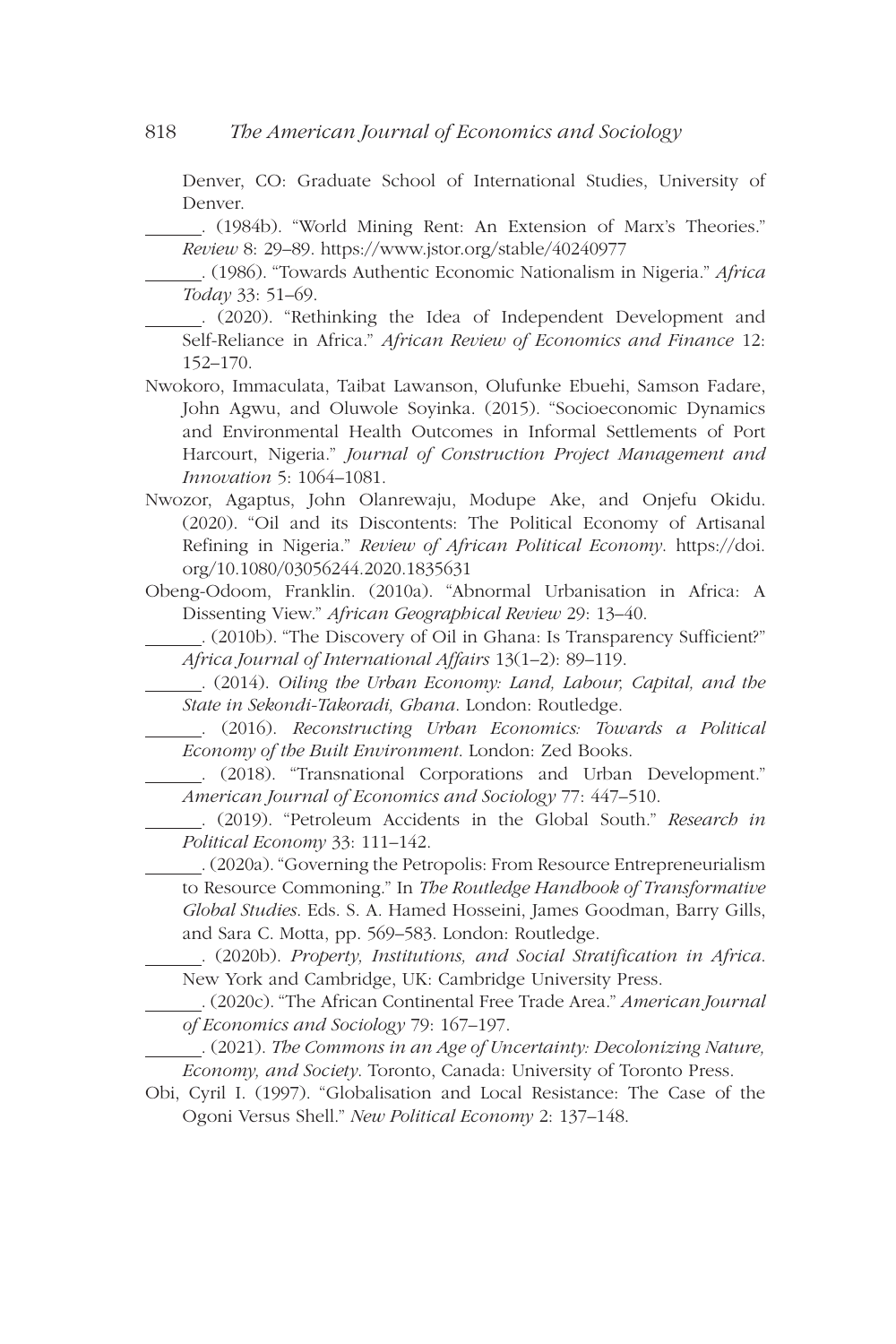. (2009). "Nigeria's Niger Delta: Understanding the Complex Drivers of Violent Oil-Related Conflict." *Africa Development* XXXIV: 103–128.

 . (2010). "African Oil and the Energy Security Calculations of China and India." In *The Rise of China and India in Africa*. Eds. Fantu Cheru and Cyril Obi, pp. 181–192. London: Zed Books.

 . (2019a). "China, Oil, and Africa: A New Perspective." *Insight Turkey* 21: 11–23.

- . (2019b). "Gunning for Security Governance in a Resource-Rich African State? Interrogating Militarisation in a Democratic Nigeria." *Conflict, Security & Development* 19: 603–621.
- Ogbuigwe, Anthony. (2018). "Refining in Nigeria: History, Challenges and Prospects." *Applied Petrochemical Research* 8: 181–192.
- Ogunsola, Olayinka. (1990). "History of Energy Sources and Their Utilization in Nigeria." *Energy Sources* 12: 181–198.
- Olaniyi, Rasheed Oyewole. (2003). "West African Migrants and Okada (Commercial Motorcycle) Business in Ibadan Since the 1990s." *Ibadan Journal of Humanistic Studies* 23(April): 91–114.
- Okwuchukwu, Mankonjuola Marylin. (2018). "Corporate Social Responsibility and its Impact on Community Restiveness, a Case Study: Port of Onne, Nigeria." *UNCTAD Port Management Series* 5: 2–5.
- Olukoju, Ayodeji. (1996). "Playing the Second Fiddle: The Development of Port Harcourt and its Role in the Nigerian Economy, 1917–1950." *International Journal of Maritime History* viii: 105–131.

 . (2004). "'Never Expect Power Always': Electricity Consumers' Response to Monopoly, Corruption and Inefficient Services in Nigeria." *African Affairs* 103: 51–71.

- Orupabo, Sika, and Newton F. York. (2018). "Assessment of Petrol Stations Locations in Port Harcourt, Rivers State, Nigeria Using Geospatial Techniques." *International Journal of Scientific & Engineering Research* 9: 764–775.
- Osabu-Kle, D. T. (2000). "The African Reparation Cry: Rationale, Estimate, Prospects, and Strategies." *Journal of Black Studies* 30: 331–350.
- Pearce, Alicia, and Frank Stilwell. (2008). "'Green Collar' Jobs: Employment Impacts of Climate Change Policies." *Journal of Australian Political Economy* 62(December): 120–138.
- Pinwa, ThankGod Ndidine. (1999). "The Assessment of the Performance of the Landlord Port of Nigeria (Onne Port Complex, Onne)." *World Maritime University Dissertations* 338.
- Pratt, A. Joseph, Martin V. Melosi, and Kathleen A. Brosnan, eds. (2014). *Energy Capitals: Local Impact, Global Influence*. Pittsburgh: University of Pittsburgh Press.
- Public Eye. (2016). *Dirty Diesel: How Swiss Traders Flood Africa with Toxic Fuels*. Lausanne and Zurich: Public Eye.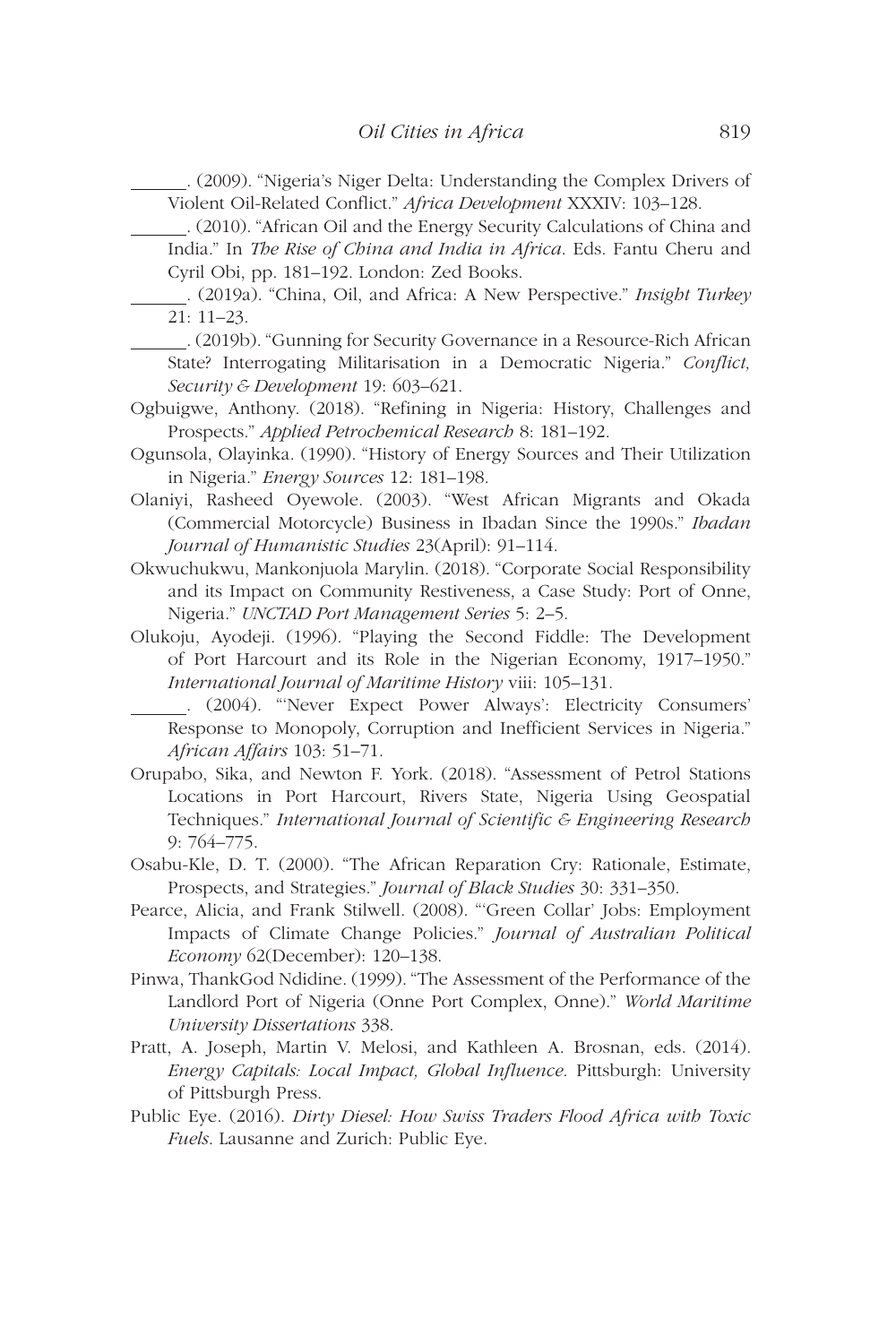### 820 *The American Journal of Economics and Sociology*

- Pyke, Frank. (1992). *Industrial Development Through Small-Firm Cooperation: Theory and Practice*. Geneva: International Labor Organization (ILO).
- Rosewarne, Stuart, James Goodman, and Rebecca Pearse. (2014). *Climate Action Upsurge: The Ethnography of Climate Movement Politics*. London: Routledge.
- Salami, T. (2018). "The Strange Black Soot: The City of Port Harcourt and 'The Hanging Black Cloud'." *Medium.com* May 19. [https://medium.com/@](https://medium.com/@eruditetemi/the-strange-black-soot-the-city-of-port-harcourt-and-the-hanging-black-cloud-c32e28a744a0) [eruditetemi/the-strange-black-soot-the-city-of-port-harcourt-and-the](https://medium.com/@eruditetemi/the-strange-black-soot-the-city-of-port-harcourt-and-the-hanging-black-cloud-c32e28a744a0)[hanging-black-cloud-c32e28a744a0](https://medium.com/@eruditetemi/the-strange-black-soot-the-city-of-port-harcourt-and-the-hanging-black-cloud-c32e28a744a0)
- Sanni, Maruf, Oluwatosin G. Oladipo, Ibikunle O. Ogundari, and Titilayo Aladesanni. (2014). "Adopting Latecomers' Strategies for the Development of Renewable Energy Technology in Africa." *African Journal of Science, Technology, Innovation and Development* 6: 253–263.

Schobert, Harold. (2014). *Energy: The Basics*. London: Routledge.

- Stakeholder Democracy Network (SDN). (2020). *Dirty Fuel: An Analysis of Official and Unofficial Petroleum Products in the Niger Delta*. Port Harcourt, Nigeria and London: SDN.
- Stilwell, Frank, and David Primrose. (2010). "Economic Stimulus and Restructuring: Infrastructure, Green Jobs and Spatial Impacts." *Urban Policy and Research* 28: 5–25.
- Uduku, Ola. (2010). "Lagos: 'Urban Gating' as the Default Condition." In *Gated Communities Social Sustainability in Contemporary and Historical Gated Developments*. Eds. Samer Bagaeen and Ola Uduku, pp. 39–48. London: Routledge.
- Ugwueze, Michael I., Christian C. Ezeibe, and Jonah I. Onuoha. (2020). "The Political Economy of Automobile Development in Nigeria." *Review of African Political Economy* 47: 115–125.
- Ukaga, Okechukwu, Ukoha O. Ukiwo, and Ibaba Samuel Ibaba. eds. (2012). *Natural Resources, Conflict, and Sustainable Development: Lessons from the Niger Delta*. London: Routledge.
- UN-Habitat. (2009). *Evictions and Demolitions in Port-Harcourt: Report of Fact-Finding Mission to Port Harcourt City, Federal Republic of Nigeria*. Nairobi: UN-Habitat.
- Watts, Michael, and Ed Kashi. (2011). "Oil City: Petro-Landscapes and Sustainable Futures." In *African Cities Reader II: Mobilities and Fixtures*. Eds. Ntone Edjabe and Edgar Pieterse, pp. 92–99. Cape Town, South Africa: Chimurenga and African Centre for Cities.
- Wolpe, Howard. (1974). *Urban Politics in Nigeria: A Study of Port Harcourt*. Berkeley, London, Los Angeles: University of California Press.
- World Bank. (2016). *From Oil to Cities: Nigeria's Next Transformation. Directions in Development*. Washington, DC: World Bank.
- World Health Organization (WHO). (2020). "Concentrations of Fine Particulate Matter (PM 2.5)." *Global Health Observatory* (database). [https://www.](https://www.who.int/data/gho/data/indicators/indicator-details/GHO/concentrations-of-fine-particulate-matter-(pm2-5))